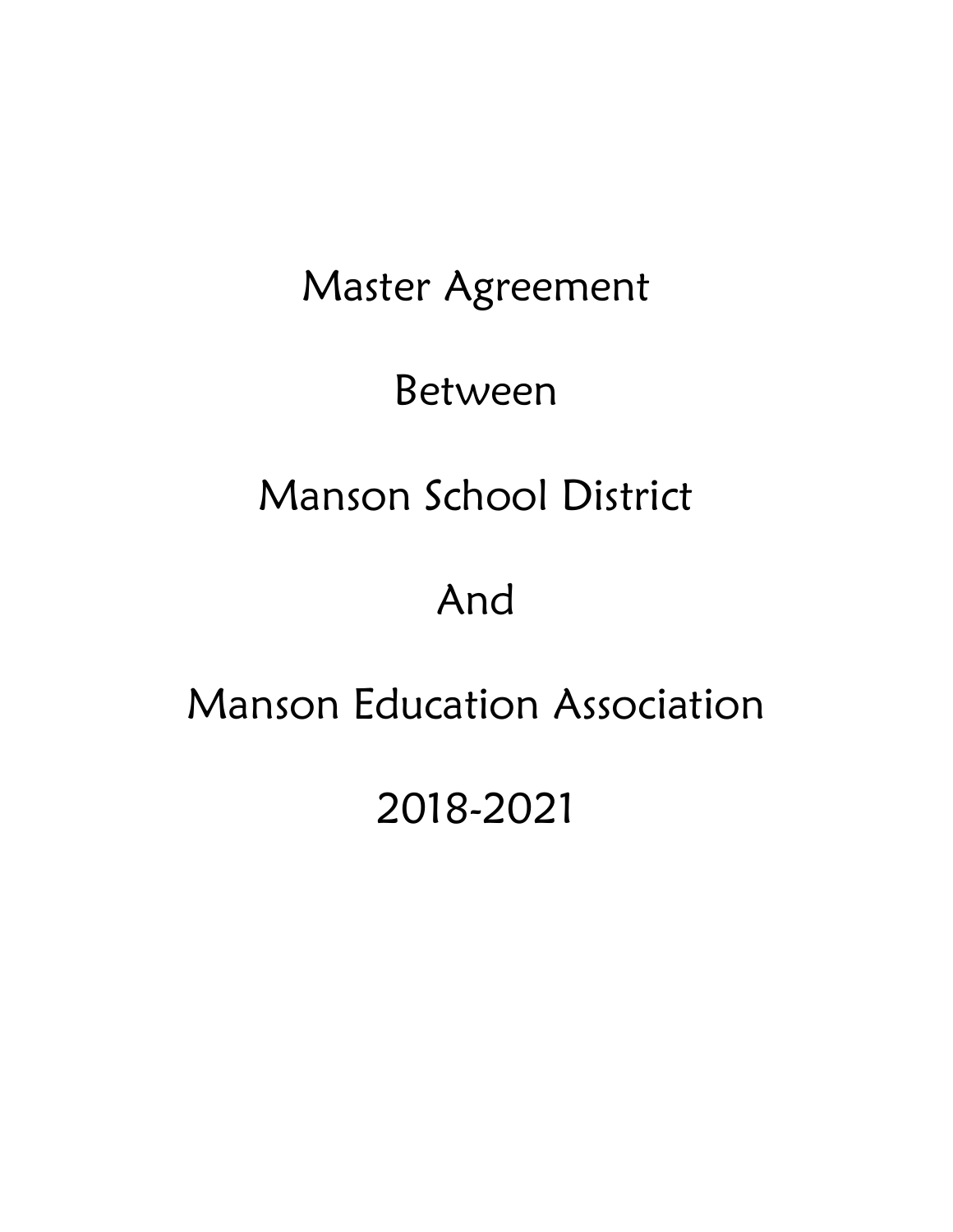# TABLE OF CONTENTS

| PURPOSE                                         | 4               |
|-------------------------------------------------|-----------------|
| <b>ARTICLE I. ADMINISTRATION</b>                | 4               |
| Section A: Recognition                          | 4               |
| Section B: Status of the Agreement              | $\overline{4}$  |
| Section C: Compliance of Agreement              | 4               |
| Section D: Conformity of Law                    | 4               |
| Section E: Mutual Problem Solving               | 5               |
| Section F: Distribution of Agreement            | 5               |
| Section G: Maintenance of Benefits              | 5               |
| ARTICLE II. BUSINESS                            | 5               |
| Section A: Payroll Deductions                   | 5               |
| 1. Exclusive Dues Deduction Rights              | 5               |
| 2. Member                                       | 5               |
| 3. Representation Fee                           | 5               |
| 4. Notice of Change in Dues, Assessments & Fees | 6               |
| 5. Religious Objections                         | 6               |
| 6. Hold Harmless                                | 6               |
| Section B: Other Deductions                     | 6               |
| Section C: Association Privileges               | 6               |
| Section D: Management Rights                    | 7               |
| ARTICLE III. PERSONNEL                          | 7               |
| Section A: Rights of Law                        | 7               |
| Section B: Non-Discrimination                   | 7               |
| Section C: Personnel Files                      | 7               |
| Section D: Just Cause                           | 8               |
| Section E: Assignments & Transfers              | 8               |
| 1. Definitions                                  | 8               |
| 2. Assignment & Transfer                        | 9               |
| 3. Involuntary Transfer                         | 9               |
| Section F: Harassment                           | 9               |
| ARTICLE IV. EVALUATION                          | 10              |
| Section A: Authority                            | 10 <sup>°</sup> |
| Section B: Definitions                          | 10              |
| Section C: Determination of Evaluation Method   | 12 <sup>2</sup> |
| 1. Provisional Employees                        | 12 <sup>2</sup> |
| 2. Continuing Contract Employees                | 12 <sup>2</sup> |
| 3. Timelines                                    | 12 <sup>2</sup> |
| Section D: Purpose                              | 12 <sup>2</sup> |
| Section E: Requirements                         | 13              |
| 1. Work Site Limit                              | 13              |
| 2. Observations                                 | 13              |
| 3. Signatures                                   | 13              |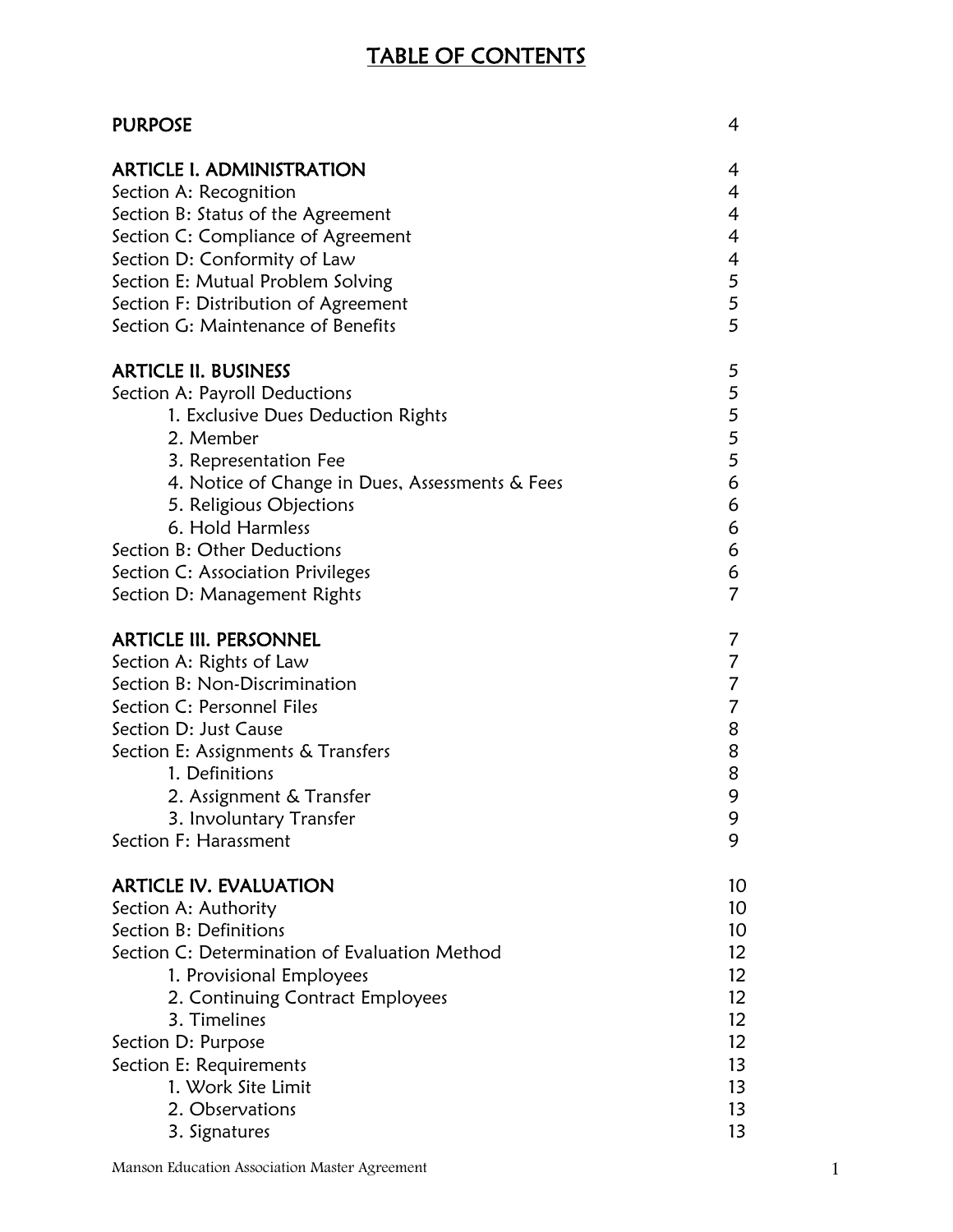| 4. Copy and Response                            | 13               |
|-------------------------------------------------|------------------|
| Section F: Criterion Performance Scoring        | 13               |
| Section G: Summative Performance Rating         | 14               |
| Section H: Student Growth Criterion Score       | 14               |
| Section I: Provisional Employees                | $15\,$           |
| 1. Observations                                 | 15               |
| 2. Evaluations                                  | $15\,$           |
| 3. Possible Granting of Continuing Status       | 15               |
| 4. Non-renewal                                  | 15 <sup>15</sup> |
| Section J: Focused Process of Evaluation        | $15\,$           |
| Section K: Comprehensive Evaluation Method      | 17               |
| Section L: Pre-Observation                      | 17               |
| Section M: Observations                         | 18               |
| Section N: Evaluation                           | 18               |
| Section O: Plan to Improve Effectiveness        | 18               |
| Section P: Probation                            | 18               |
| 1. Supervisor's Report                          | 18               |
| 2. Report Shall Include                         | 19               |
| 3. Probationary Period                          | 19               |
| 4. Evaluation During Probation                  | 19               |
| 5. Additional Assistance                        | 20               |
| 6. Renewal                                      | 20               |
| 7. Failure to Improve                           | 20               |
| Section Q: Record Keeping                       | 20               |
| ARTICLE V. LAYOFF AND RECALL                    | 21               |
| Section A: Employee Staff Reduction             | 21               |
| Section B: Programs, Services & Staff Retention | 21               |
| Section C: Layoff                               | 22               |
| Section D: Employment Categories                | 23               |
| Section E: Retention in Employment Category     | 23               |
| <b>ARTICLE VI. INSTRUCTION</b>                  | 24               |
| Section A: Teaching Day                         | 24               |
| Section B: Preparation/Planning Time            | 25               |
| Section C: Responsibilities of Employees        | 25               |
| Section D: Class Size                           | 25               |
| 1. Maximum Class Sizes                          | 25               |
| 2. Overload Remedies                            | 26               |
| Section E: Special Education                    | 26               |
| <b>ARTICLE VII. LEAVES</b>                      | 26               |
| Section A: Sick Leave                           | 26               |
| Section B: Sick Leave Cash Out                  | 27               |
| Section C: Leave Sharing                        | 28               |
| Section D: Sick Leave Incentive                 | 29               |
| Section E: Personal Leave                       | 29               |
| Section F: Bereavement Leave                    | 30               |

Manson Education Association Master Agreement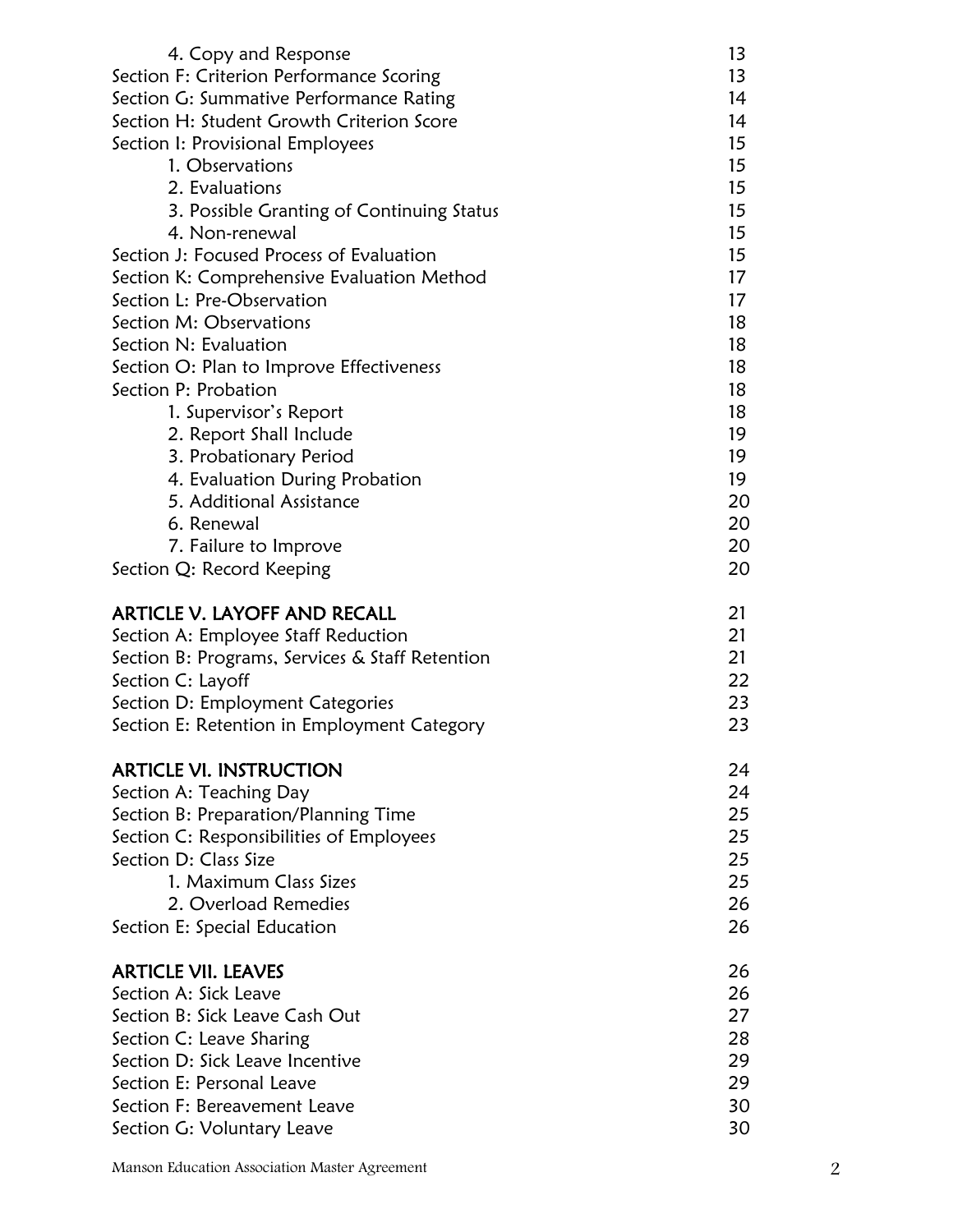| Section H: Family and Medical Leave<br>Section I: Adoption Leave<br>Section J: Jury Duty and Subpoena Leave<br>Section K: Association Leave<br>Section L: Unpaid Holidays of Faith or Conscience<br>Section M: Extension of Leaves<br>Section N: Attendance at Meetings & Conferences<br>Section O: Washington Paid Family Medical Leave                                                                                                                          | 30<br>31<br>31<br>31<br>32<br>32<br>32<br>32                         |
|-------------------------------------------------------------------------------------------------------------------------------------------------------------------------------------------------------------------------------------------------------------------------------------------------------------------------------------------------------------------------------------------------------------------------------------------------------------------|----------------------------------------------------------------------|
| <b>ARTICLE VIII. FISCAL</b><br>Section A: Length of Contract<br>Section B: Individual Employees' Contract<br>Section C: Salaries/Stipends<br>Section D: Time, Responsibility, Incentive (TRI)<br>Section E: District Professional Development<br>Section F: Insurance Benefits<br><b>SEBB</b> Information<br>Section G: Calendar<br>Section H: National Board Certification<br>Section I: Tuition Reimbursement<br>Section J: Retirement/Resignation Notification | 33<br>33<br>33<br>33<br>34<br>34<br>34<br>35<br>36<br>36<br>36<br>37 |
| <b>ARTICLE IX. GRIEVANCE PROCEDURE</b><br>Section A: Definitions<br>Section B: General Conditions<br>1. Time Limits<br>2. Representation<br>3. Grievants<br>4. Confidentiality<br>5. Freedom from Reprisal<br>6. Assistance in Investigation<br>7. Release from Duty<br>Section C: Grievance Procedures<br>Section D: Adverse Actions                                                                                                                             | 37<br>37<br>37<br>37<br>38<br>38<br>38<br>38<br>38<br>38<br>38<br>39 |
| ARTICLE X. DURATION OF AGREEMENT                                                                                                                                                                                                                                                                                                                                                                                                                                  | 40                                                                   |
| APPENDIX A. SALARY SCHEDULE                                                                                                                                                                                                                                                                                                                                                                                                                                       | 41                                                                   |
| APPENDIX B. GRIEVANCE FORM                                                                                                                                                                                                                                                                                                                                                                                                                                        | 42                                                                   |
| APPENDIX C. LETTER OF AGREEMENT-Advisors                                                                                                                                                                                                                                                                                                                                                                                                                          | 43                                                                   |
| APPENDIX D. LETTER OF AGREEMENT-Calendar                                                                                                                                                                                                                                                                                                                                                                                                                          | 44                                                                   |
| APPENDIX E. LETTER OF AGREEMENT-Collaboration Time                                                                                                                                                                                                                                                                                                                                                                                                                | 45                                                                   |
| <b>INDEX</b>                                                                                                                                                                                                                                                                                                                                                                                                                                                      | 47                                                                   |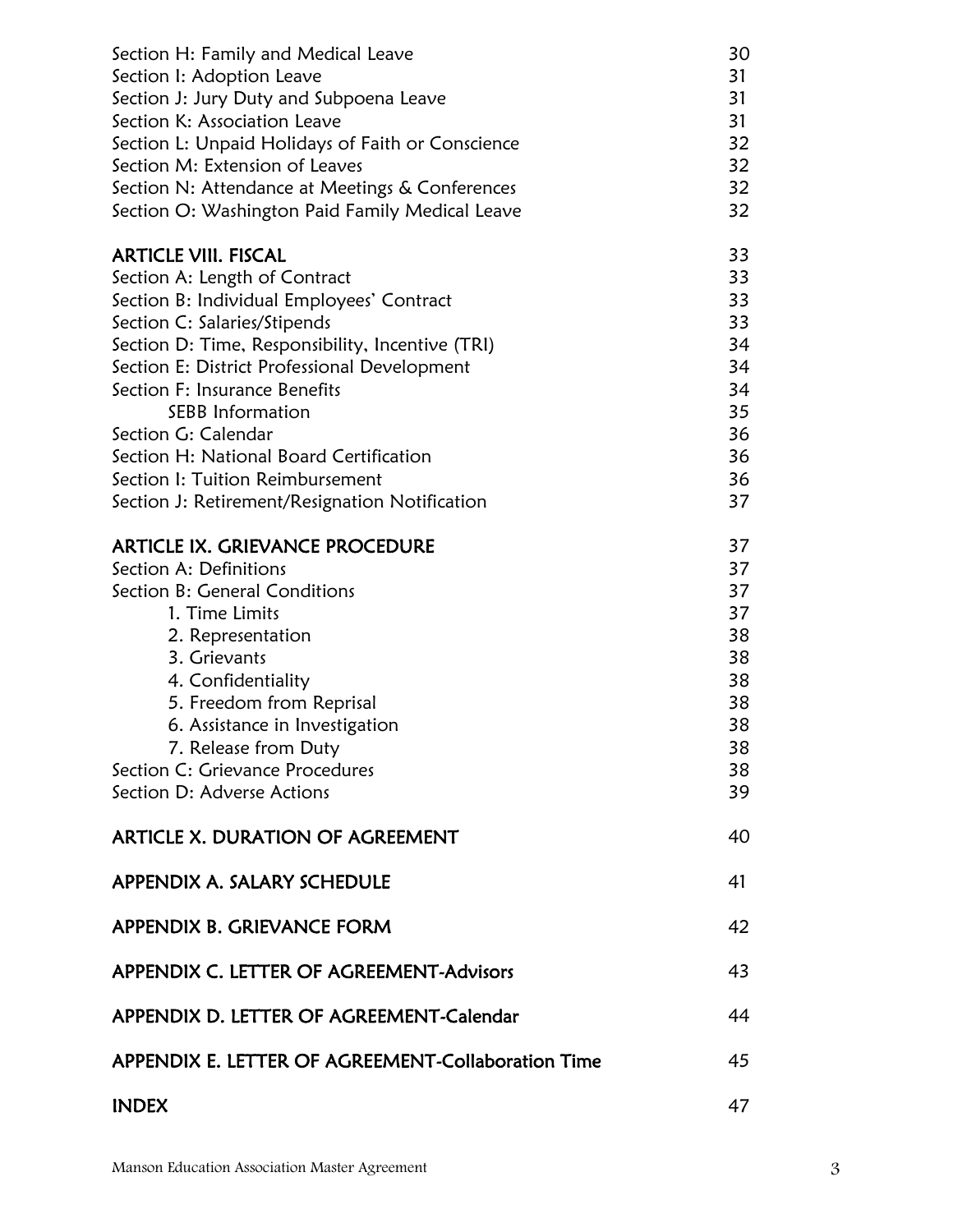## PURPOSE

These Agreements are entered into by and between the Manson School District No. 19, hereinafter called the "District": acting by and through its Superintendent and Board of Directors, hereinafter called the "Board", and the Manson Education Association, hereinafter called the "Association", and referred to collectively as "the parties" pursuant to RCW 41.59.

# ARTICLE I ADMINISTRATION

#### Section A: Recognition

The Board hereby recognizes that Association as the exclusive bargaining representative for all certificated employees of the District under contract with the exception of the Superintendent, principals, directors, and substitutes. The term "Certificated employee" shall refer to all certificated employees who work more than twenty (20) consecutive days in a position in any school year.

#### Section B: Status of the Agreement

This Agreement shall supersede any rules, regulations, policies, resolutions, or practices of the District, which shall be contrary to or inconsistent with its terms.

#### Section C: Compliance of Agreement

If any individual teacher's personal service contract contains any language inconsistent with this Agreement, this Agreement shall be controlling.

Normally, the Board shall not issue any individual employment contract prior to the ratification of the Master Agreement. Subsequently, within ten (10) days thereafter, it will submit a completed, individual contract to all certificated employees employed by the District. In the event that the Master Agreement has not been ratified by May  $15<sup>th</sup>$ and the Board chooses to issue individual personal service contracts then each contract must contain a rider which guarantees that the salary and other terms and conditions of employment of that contract will be amended to conform to the salary schedule and other terms of employment as executed in the Master Agreement.

## Section D: Conformity of Law

This Agreement shall be governed and construed according to the Constitution and Laws of the State of Washington. If any provision of this Agreement, or any application of this Agreement to any Certificated employee or groups of Certificated employees covered hereby shall be found contrary to law by a tribunal of competent jurisdiction, such provision or application shall have effect only to the extent permitted by law, but all other provisions or applications of this Agreement shall continue in full force and effect.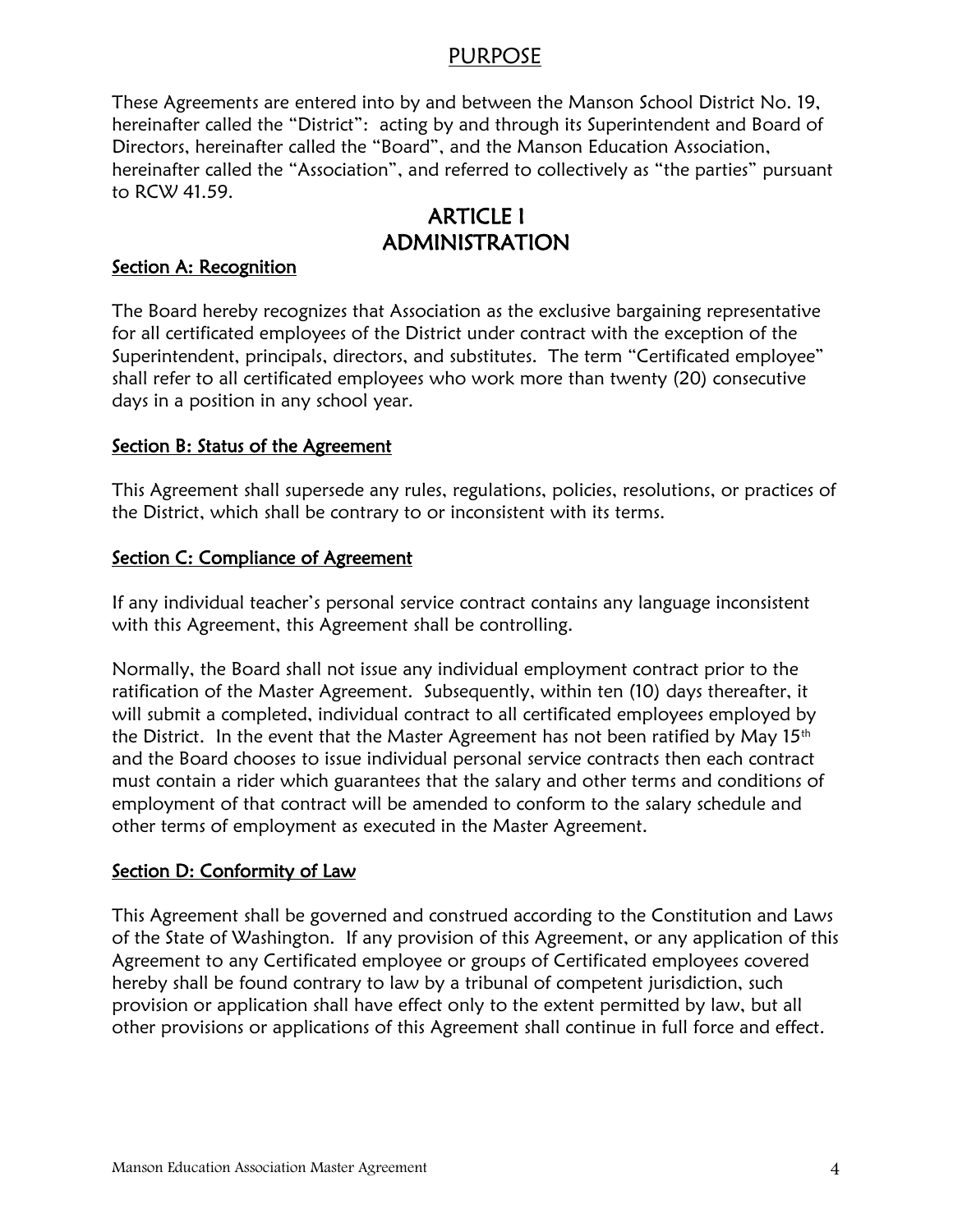#### Section E: Mutual Problem Solving

A group consisting of MS/HS Representatives, Elementary Representatives, Association Representatives, Administrative Representatives, and the Superintendent shall meet no fewer than four (4) times, if necessary, during each school year to discuss mutual concerns and attempt to find solutions. Upon the request either of the Association or District additional meetings will be scheduled.

## Section F: Distribution of Agreement

Within sixty (60) days after final ratification of this Agreement, the District will post an online version of said agreement in an easily accessible location.

#### Section G: Maintenance of Benefits

Unless otherwise provided in the agreement, nothing contained herein shall be interpreted to eliminate or reduce employee benefits without first discussing such matters with the Mutual Problem Solving Committee. This provision will not apply to extracurricular activities or supplemental contracts.

# ARTICLE II BUSINESS

#### Section A: Payroll Deductions

- 1. Exclusive Dues Deduction Rights: The Association and its affiliates (UniServ, WEA and NEA) shall have the exclusive right of automatic payroll deduction of membership dues, assessments, and fees for employees.:
- 2. Member: Upon receipt of written authorization, the District shall deduct an amount equal to the fees and dues required for membership in the Association, including Local, UniServ, Washington Education Association (WEA) and the National Education Association (NEA). The dues deduction form and authorization shall continue in effect from year to year, unless revoked in writing by the employee between August 15, and September 15, of any year. The Association shall promptly submit notice of such revocation to the District payroll office. The Association shall submit a copy of each automatic payroll authorization (APA) form to the District office for processing. A table of prorated annual dues, assessment, and fees shall be supplied to the payroll office by the Association in order to determine monthly deductions.
- **3.** Representation Fee: No member of the bargaining unit shall be required to join the Association; however, those employees who are not Association members, but are members of the bargaining unit, shall be required to pay a representation fee to the Association provided, non-member employees contracted prior tp the 2017-2018 shall be exempt from this representation fee. The amount of the representation fee shall be determined by the Association, and transmitted to the Business Office in writing. The representation fee shall be regarded as fair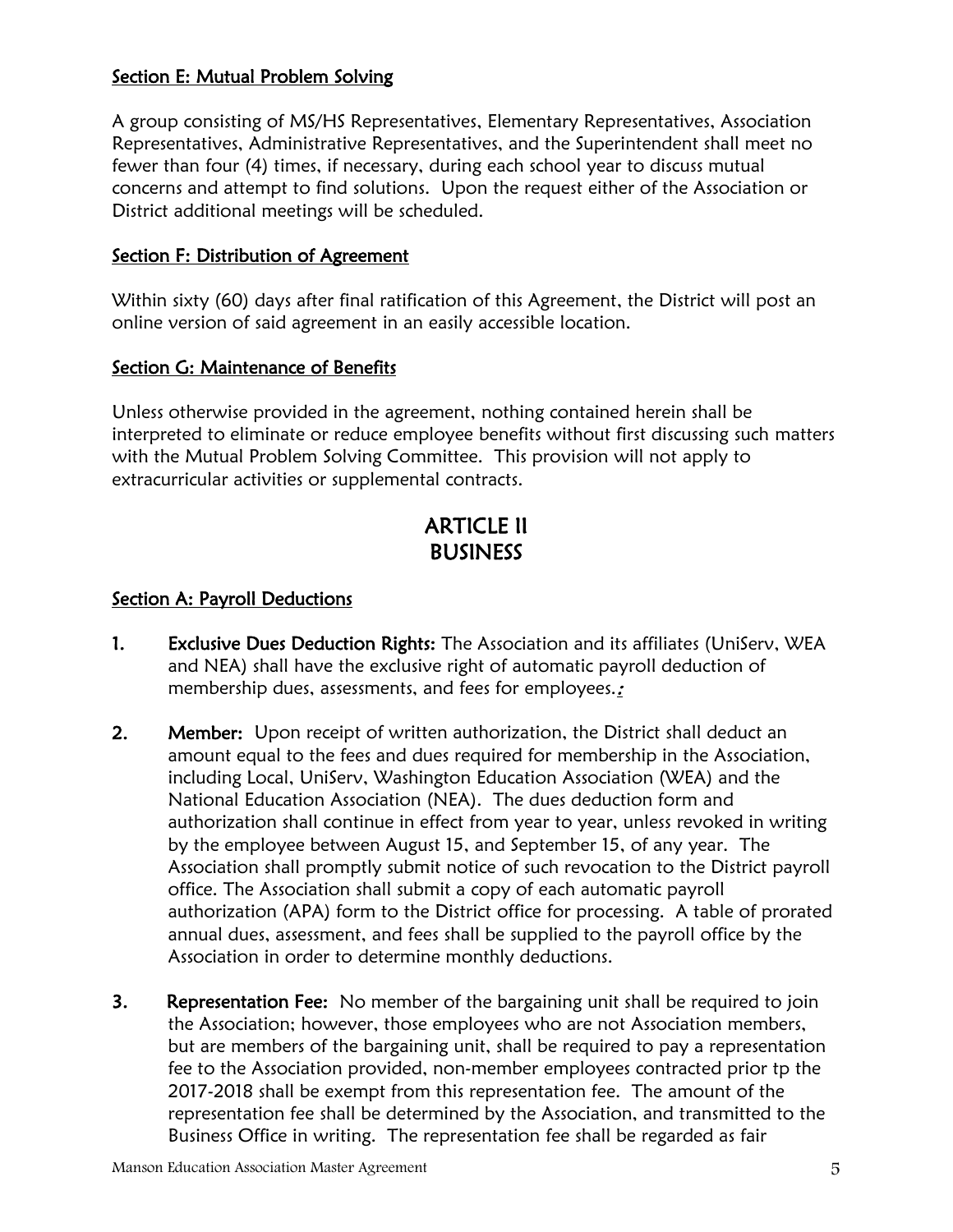compensation and reimbursement to the Association for fulfilling its legal obligation to represent all members of the bargaining unit.

- 4. Notice of Change in Dues, Assessments and Fees: The Association shall provide the District with advance notice of at least thirty (30) business days concerning any change in dues, assessments or fees.
- 5. Religious Objections: In the event that the representation fee is regarded by an employee as a violation of his/her right to non-Association, such objection shall be resolved according to the provisions of RCW 41.59.100, as administered by the Public Employment Relations Commission.
- 6. Hold Harmless: The Association agrees to defend at its expense, and hold the District harmless against any legal action brought against the District as a result of this provision.

#### Section B: Other Deductions

The District shall upon receipt of authorization from a Certificated employee deduct from the employee's salary and make appropriate remittance for insurance premiums, tax-sheltered annuities, or any other plans or programs jointly approved by the Association and Board. Such authority must be made in writing and received by the District office by the first of the month in which deductions will occur.

## Section C: Association Privileges

1. Consistent with this Agreement, The Association will be permitted:

a. To use District buildings for meetings at such times as will not interfere with the normal operation of the District and which will entail no additional costs for building maintenance or custodial care.

b. To use District facilities and equipment at reasonable times when such equipment is not otherwise in use. The Association shall bear the cost of supplies and shall be responsible for any damage related to such use.

c. Association members shall refrain from using district resources (technology, email, etc.) for Association purposes during student instructional hours (student day exclusive of duty free lunch).

- 2. The Board agrees to furnish to the Association in response to reasonable requests, all available public information concerning the financial resources of the District.
- 3. The Board shall make every reasonable effort to give the Association an opportunity to advise the Board with respect to new or modified fiscal, budgetary, levy or building programs and/or revision for education policy prior to their adoption.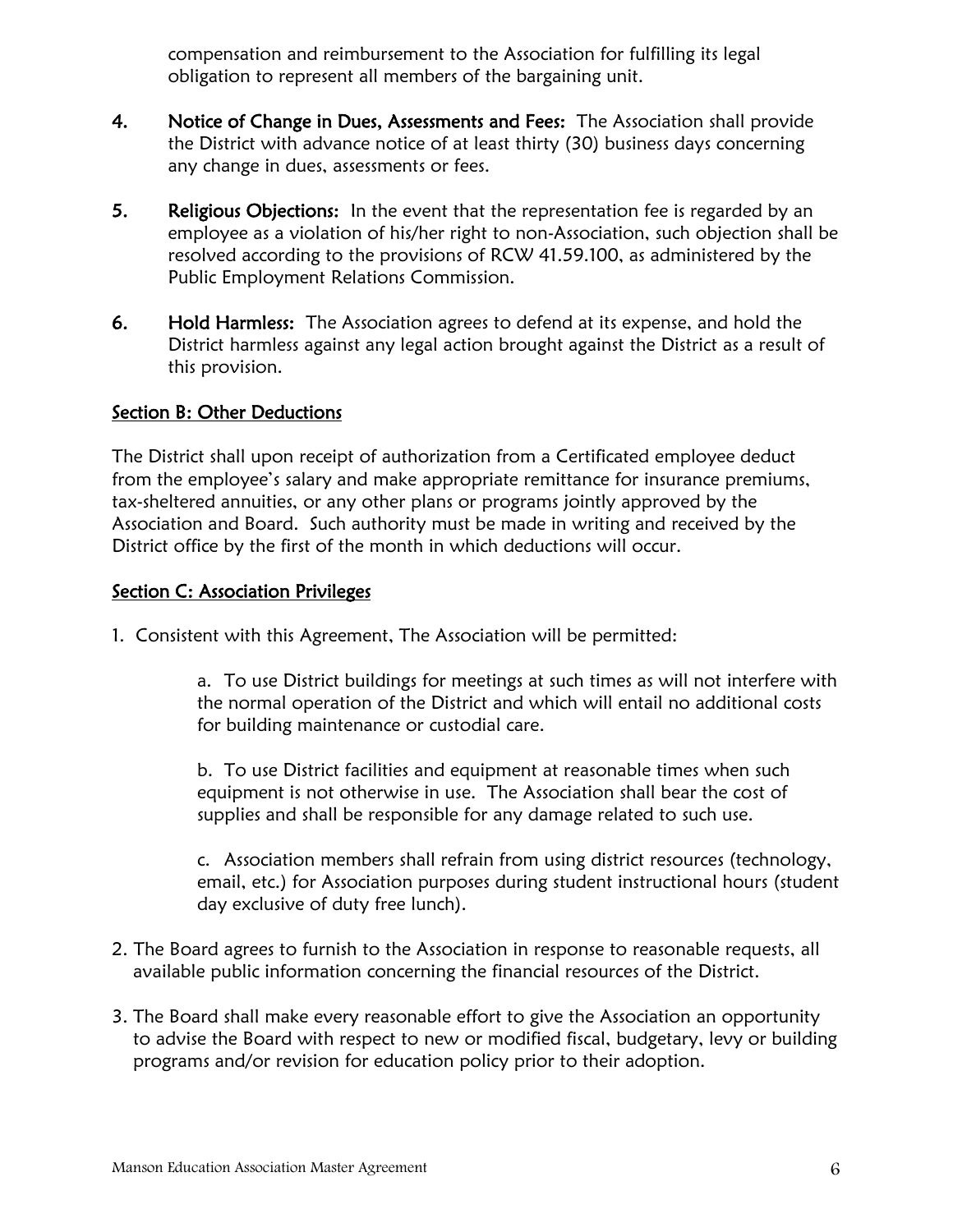## Section D: Management Rights

The authority of the Board and the Administration to manage and direct the affairs of the District shall be limited only to the extent such a decision conflicts with this Agreement or law.

# ARTICLE III **PERSONNEL**

## Section A: Rights of Law

No employee shall be denied any legal right granted under Federal, State, County or local law or regulation. Nothing contained herein shall be construed to deny or restrict to any employee such rights as he/she may have under applicable laws and regulations. The rights recognized hereunder shall not be exclusive, but are in addition to those provided elsewhere. Each employee shall have the right to freely organize, join and support the Association in its endeavors. The District shall not directly or indirectly discourage or deprive or coerce any employee in the enjoyment of any rights conferred to or protected by the Statutes and Constitutions of the United States and the State of Washington; or discriminate against any employee with respect to hours, wages, terms or conditions of employment by reason of his/her membership in the Association or his/her participation in activities of the Association.

#### Section B: Non-Discrimination

Employees shall be entitled to full rights of citizenship. There shall be no discipline or discrimination with respect to employment of any employee because of membership or non-membership in the Association, race, creed, religion, national origin, age, sex, sexual orientation including gender expression or identity, marital status, families with children, the presence of any sensory, mental or physical disability unless permitted by a bona fide occupational qualification, use of a trained guide dog or service animal by a person with a disability, honorably discharged veteran or military status, or legal activity in the Association, including involvement in carrying out duties as an AR.

Both the District and the Association shall bear the responsibility for complying with this provision of the Agreement.

#### Section C: Personnel Files

- 1. Certificated employees shall have the right to inspect all contents of their own personnel files kept within the district. A representative of the Association may, at the certificated employee's request, accompany the certificated employee in this review. Each Certificated employee's personnel file shall contain, but not be limited to the following: employment information, evaluation reports, annual contracts, official transcripts, CECH hours, and state certification.
- 2. No evaluations or correspondence making derogatory references to an employee's or former employee's competence, character or manner shall be kept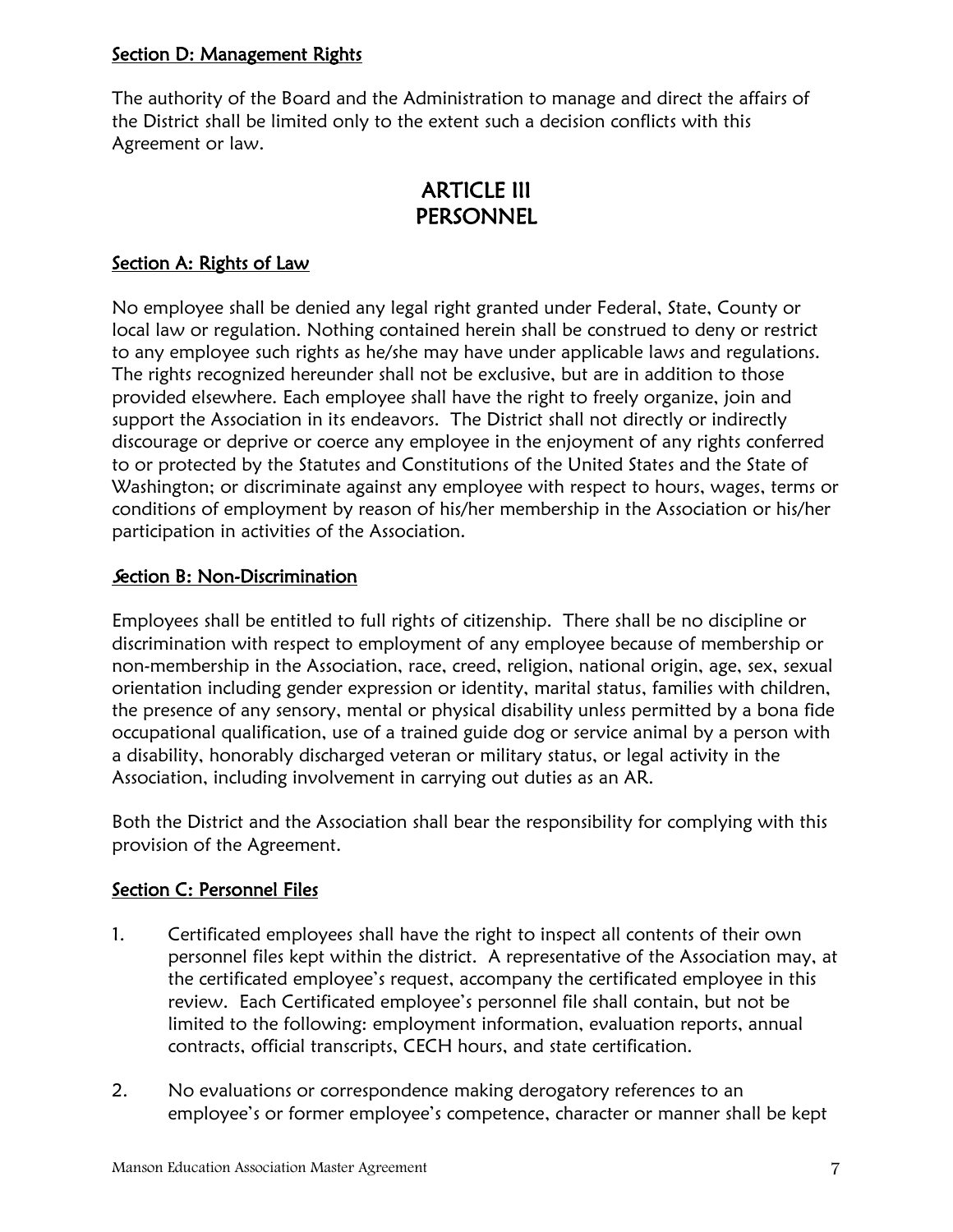or placed in the personnel files without the employee's knowledge and opportunity to attach comments.

- 3. Removal: After seven (7) years the District may remove and destroy employee's evaluation reports. After four (4) years, upon request of the employee, the District shall remove and destroy any adverse materials (excluding evaluation reports) upon which no subsequent action has been taken unless otherwise required to remain on file by state law.
- 4. There shall be no separate personnel files kept by the District.
- 5. Personnel files will be maintained at the District Office.

## Section D: Just Cause

- 1. Certificated employees shall not be disciplined (including warnings, reprimands, suspension, reductions in rank or professional advantage, discharges, nonrenewals, termination or other adverse actions) without just and sufficient cause.
- 2. A Certificated employee shall be entitled to have present, a representative of the Association during disciplinary action. When a request for such representation is made, representation must occur within ten (10) working days, and may be extended upon mutual agreement.
- 3. The District agrees to follow a policy of progressive discipline which normally includes verbal warning, written reprimand, and suspension with pay, with nonrenewal or discharge as final and last resort. Any disciplinary action taken against an employee shall be appropriate to the behavior, which precipitates said action. In cases where the health, safety and well being of students, other employees, or District patrons necessitate immediate disciplinary action the District will notify the Association as soon as reasonably possible that action has been taken.
- 4. Any complaint made against a Certificated employee or person for whom the employee is administratively responsible, will be promptly called to the attention of the employee. Any complaint not called to the attention of the employee may not be used as the basis for any disciplinary action against the employee.
- 5. Privacy and Confidentiality: All disciplinary actions or corrective discussions with an employee by the District shall be held in private and in confidence and not in the presence of other staff, students or parents.

#### Section E: Assignments and Transfers

#### 1. Definitions:

a. An assignment shall mean the placement of an employee to a position within the bargaining unit. A position shall include the grade level and/or subject taught, or specialty (e.g., special education or librarian) and the building(s) in which the employee is stationed.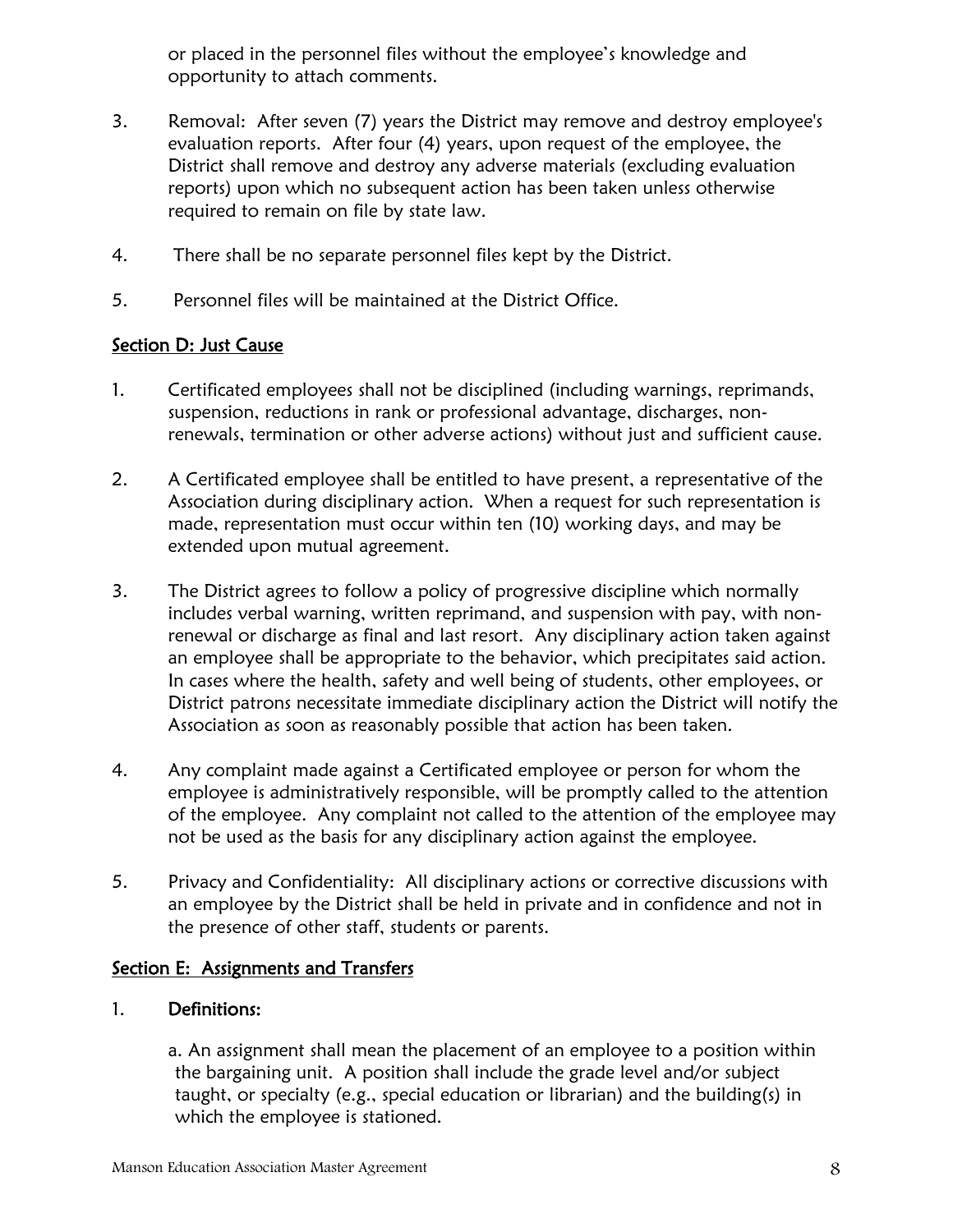b. A transfer shall mean a change from an employee's current assignment to a different assignment.

c. A vacancy shall be any open or unfilled position within the bargaining unit.

## 2. Assignment and Transfer

The employer shall give notice of assignments to newly appointed employees as soon as practical, except in cases of emergency. During the school year notice of vacancies shall be sent emailed to each school to be posted with a copy to the President of the Association. During the summer, a notice of vacancy shall be sent emailed to the President and to all employee's.

Notices shall include a description of the position, qualifications and application procedures. Positions will be posted for internal candidates for five (5) working days except for summer when posting shall be for ten (10) calendar days. Employees who desire a posted position may shall submit a letter of interest to the district within the internal posting period. Vacancy notices may be posted internally and externally at the same time, however the District agrees that outside applications will not be considered until the internal posting time period is met.

Qualified in-district candidates shall be given an interview. All qualifications being equal, criteria to break a tie shall be: a) specific endorsements and certification related to the open position; b) overall years of experience; c) overall years in the District. The District will make every effort to honor transfer requests.

When an internal transfer takes place there can be one (1) additional internal transfer related to the first. After two (2) consecutive, related moves, the District may elect to hire external candidates.

## 3. Involuntary Transfer:

a. When involuntary transfers are necessary, employees shall not be assigned to a position unless they possess such valid Washington State Certificate and/or endorsement as may be required for the position.

b. The employer shall give notice to an employee of an involuntary transfer as soon as possible, taking into account legislative activity, funding uncertainties and enrollment declines. Following notification of an involuntary transfer, collaborative meetings will be scheduled between the administrator and employee to explore options and communicate with clarity.

## Section F: Harassment

1. The Parties, including their representatives and members shall not harass each other.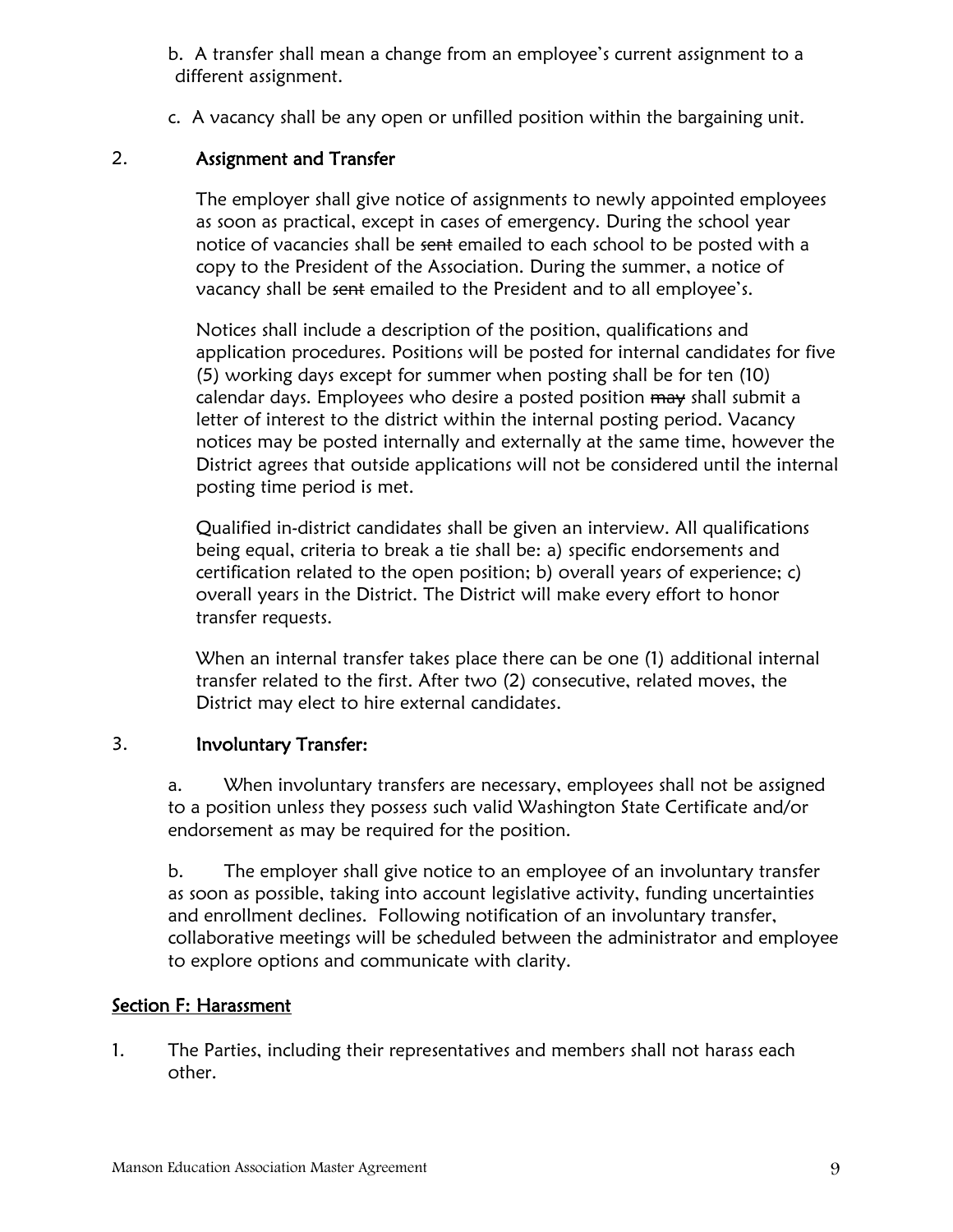- 2. For the purpose of this agreement, the terms "harass" and "harassment" shall mean words, gestures (including offensive touching) and/or other actions, which threaten the individual and serve no legitimate professional purpose.
- 3. Consistent with Policies 5011 and 3207 the District shall investigate and take appropriate action, including the possibility of disciplinary action, when an individual or group of individuals reports (formally or informally) that he/she/they have been harassed (including sexual harassment) by a member or members of the District or Association respectively. The Parties shall cooperate in conducting investigations of alleged harassment. Following the investigation, the District will produce a written report which shall be shared with the Association and shall include findings and recommendations.

# ARTICLE IV EVALUATION

## **Section A: Authority**

All employee evaluations shall be conducted in accordance with RCW 28A.405.100, RCW 28A.405.110, RCW 28A.405.120, RCW 28A.405.130, RCW 28A.405.140, RCW 28A.405.150 and WAC 392-191 and this Agreement.

#### Section B: Definitions

1. The term "observe" or "observation" means the gathering of evidence made through classroom or worksite visits, or other visits, work samples, or conversations that allow for gathering of evidence of the performance of assigned duties for the purpose of examining evidence over time against the instructional framework rubric.

> The term formal observation shall mean the observations that are scheduled in advance.

- 2. The term informal observation shall mean visits, work samples, or conversations that allow for the gathering of evidence of the performance of assigned duties. Such observations that are not scheduled in advance.
- 3. The term observation report shall mean a written summary of a formal or informal observation.
- 4. The term evaluation shall mean a summary of employee professional performance capabilities in the categories listed below.
- 5. The term evaluator shall mean the building principal or assistant principal of the employee being evaluated, or other designee as determined by the Superintendent who meets the requirements set out in law.
- 6. The term observer shall mean the building principal or assistant principal of the employee being observed, or other designee as determined by the Superintendent who meets the requirements set out in law.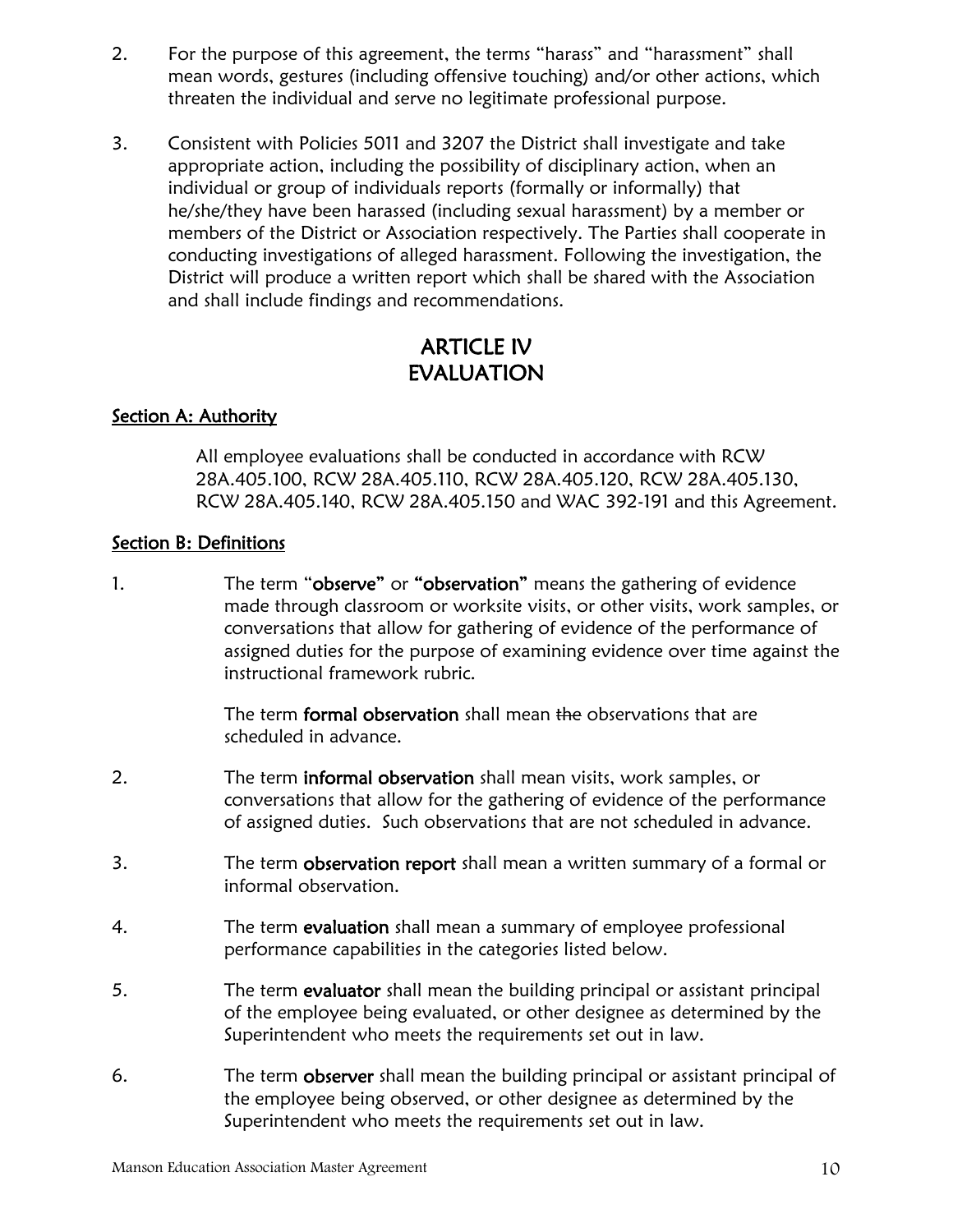- 7. **Evaluator training** shall mean evaluators will be trained annually in the evaluation process prior to conducting evaluations. The District will provide evidence of the training to the Association upon request.
- 8. The term support employee shall mean those groups of employees who are not classroom teachers including but not limited to Librarians, Counselors, Psychologists, Nurses, Speech Language Pathologists, Occupational Therapists, Instructional Coaches and Physical Therapists.
- 9. The term criteria shall mean one of the eight (8) state defined categories to be scored.
	- Centering instruction on high expectations for student achievement;
	- Demonstrating effective teaching practices; recognizing individual student learning needs and developing strategies to address those needs;
	- Providing clear and intentional focus on subject matter content and curriculum;
	- Fostering and managing a safe, positive learning environment;
	- Using multiple student data elements to modify instruction and improve student learning;
	- Communicating and collaborating with parents and the school community;
	- Exhibiting collaborative and collegial practices focused on improving instructional practice and student learning.
- 10. Component shall mean the sub-section of each criterion.
- 11. **Artifacts** shall mean any products generated, developed or used by a certificated teacher. Artifacts should not be created specifically for the evaluation system. Additionally, tools or forms used in the evaluation process may be considered artifacts.
- 12. **Evidence** shall mean examples or observable practices of the teacher's ability and skill in relation to the instructional framework rubric.

## 13. Not satisfactory shall mean:

- a. Level 1 Unsatisfactory Receiving a 1 is considered unsatisfactory performance for any teacher.
- b. Level 2 Basic If the classroom teacher has more than five years of teaching experience and if the level 2 has been received two years in a row or two years within a consecutive three-year period, the teacher is considered performing at an unsatisfactory level.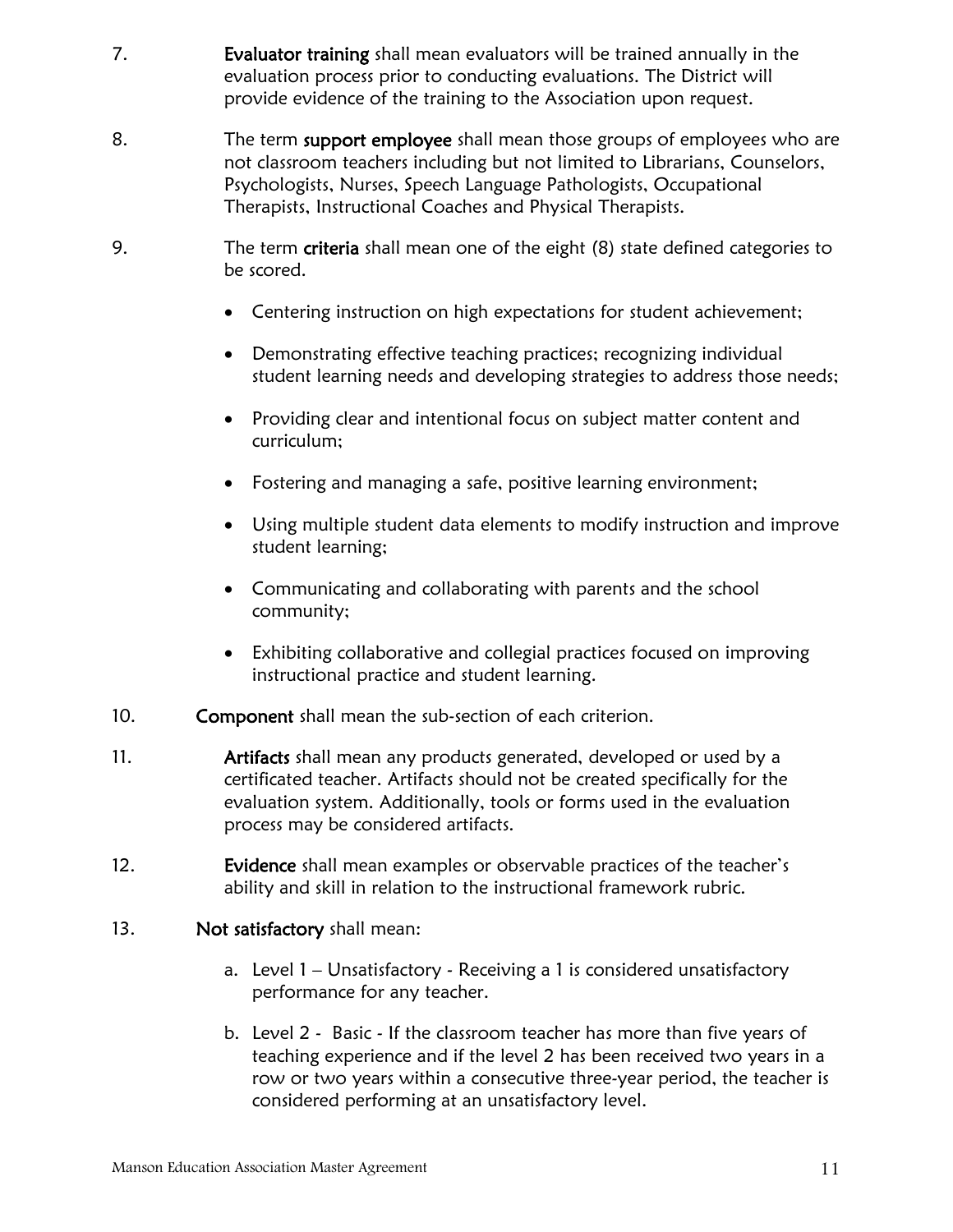- 14. **Student growth data** shall mean the change in student achievement between two points in time. Assessment data must be appropriate, relevant, and may include classroom-based, school-based, district-based, and state-based tools.
- 15. The term **provisional employee** shall mean the following:
	- a. an employee who is new to the profession and is in his/her first three (3) years of employment with the District; or
	- b. an experienced employee who has previously completed at least two years of certificated teaching in another district in the state of Washington and who is in his/her first one (1) year of employment with the District
- 16. The term **probationary employee** shall be any employee who is on probation with the District.
- 17. The term new employee shall mean any employee who is in their first year of employment with the District.

# Section C: Determination of Evaluation Method

- 1. **Provisional Employees:** All provisional employees shall be evaluated using the comprehensive evaluation method according to the Evaluation Criteria as per RCW28A.405.100.
- 2. **Continuing Contract Employees:** All continuing contract employees may be given the option (evaluator approval required) of completing the comprehensive evaluation or focused form evaluation. As per RCW 28A.405.100, continuing employees shall be evaluated with the comprehensive evaluation form at least once every six (6) years.

# 3. Timelines:

- a. Prior to October 15, the evaluator will communicate with the employee to determine which evaluation option they will follow for the year.
- b. If an employee resigns during the school year, a final evaluation shall be completed prior to the resignation date.
- c. Prior to an evaluator recommending an employee be placed on probation, an evaluation shall be made on or before January 15.

# Section D: Purpose

The purposes of evaluation of certificated classroom teachers and certificated support personnel shall be, at a minimum:

1. To identify in consultation with employees, particular areas in which their professional performance is proficient or distinguished and particular areas in which the employee could improve his or her performance.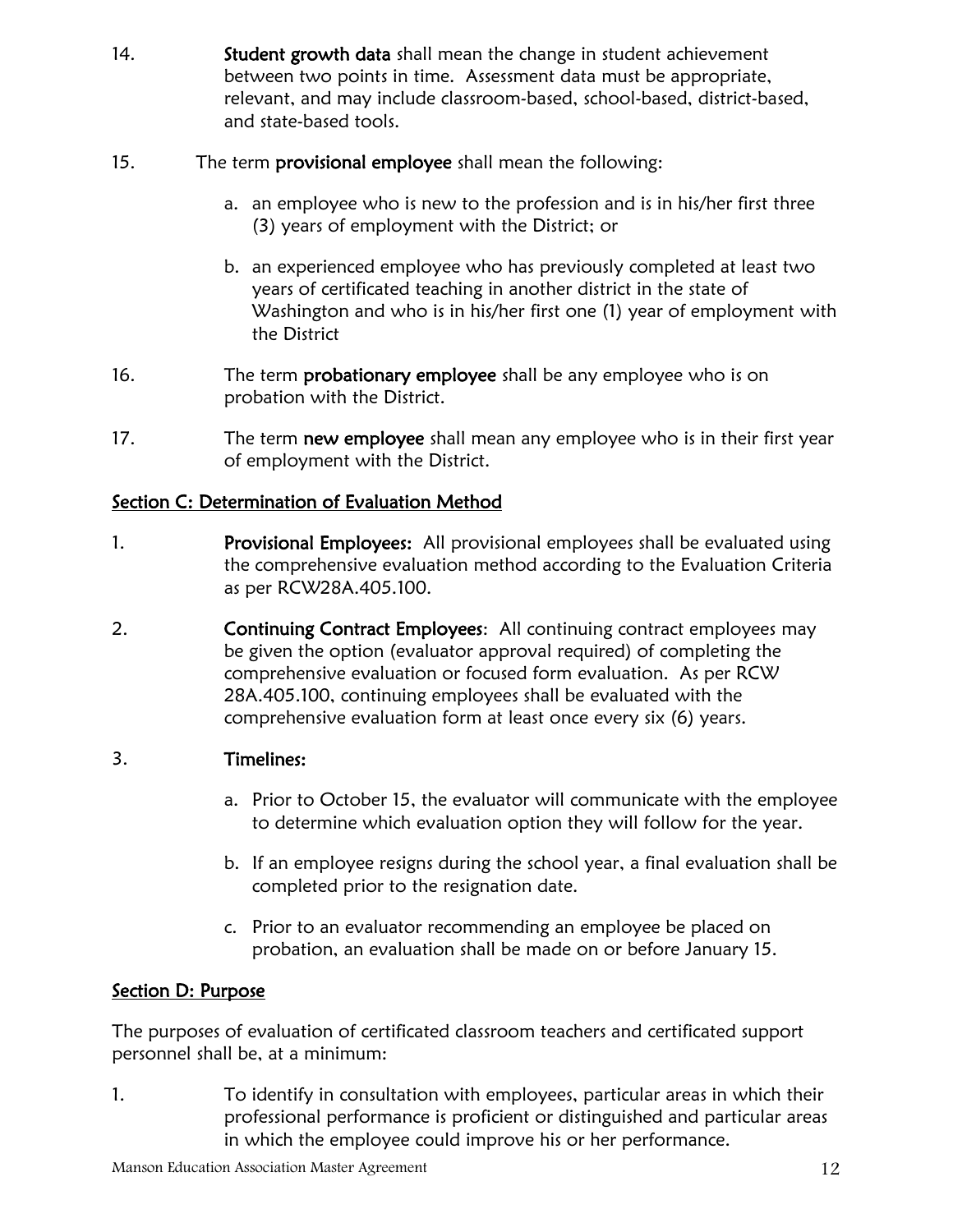- 2. To assist employees, who have identified areas needing improvement, in making those improvements.
- 3. To identify employees whose professional performance is not satisfactory and for whom assistance is needed.
- 4. Meaningful, helpful, and objective;
- 5. Encourage improvements in teaching skills, techniques, and abilities by identifying areas needing improvement;
- 6. Provide a mechanism to make meaningful distinctions among teachers and to acknowledge, recognize, and encourage superior teaching performance;
- 7. Encourage respect for the evaluation process by the persons conducting the evaluations and the persons subject to the evaluations through recognizing the importance of objective standards and minimizing subjectivity.
- 8. Within the selected instructional framework teachers will be allowed to exercise their professional judgment and will be evaluated on their own practice, skills, and knowledge.

# Section E: Requirements

- 1. Work Site Limit: All formal observations for the purpose of evaluation must be conducted with the knowledge of the employee at the employees' normal work site.
- 2. **Observations:** Each teacher will be observed at least two (2) times for a total of at least sixty (60) minutes each school year. At least one of these observations will be a formal observation. Any third year provisional will be observed at least three (3) times for a total of at least ninety (90) minutes.
- 3. **Signatures:** The written formal observation report(s) and the written evaluation report(s) must be signed and dated by the observer and the evaluator respectively. Such reports are also to be signed and dated by the employee, provided that the employee's signatures shall indicate only that they have received a copy of the observation and/or evaluation, not agreement with its content.
- 4. **Copy and Response:** A copy of each formal observation shall be given to the observed employee within five (5) days of the observation. A copy of the evaluation report shall be given to the employee by the end of the school year. Within ten (10) working days from the receipt of the written evaluation report, the employee may submit written comments concerning the report, which shall be attached to the report in the employee's file.

# Section F: Criterion Performance Scoring

1. Criterion scores, including instructional and student growth rubrics, must be determined by an analysis of evidence.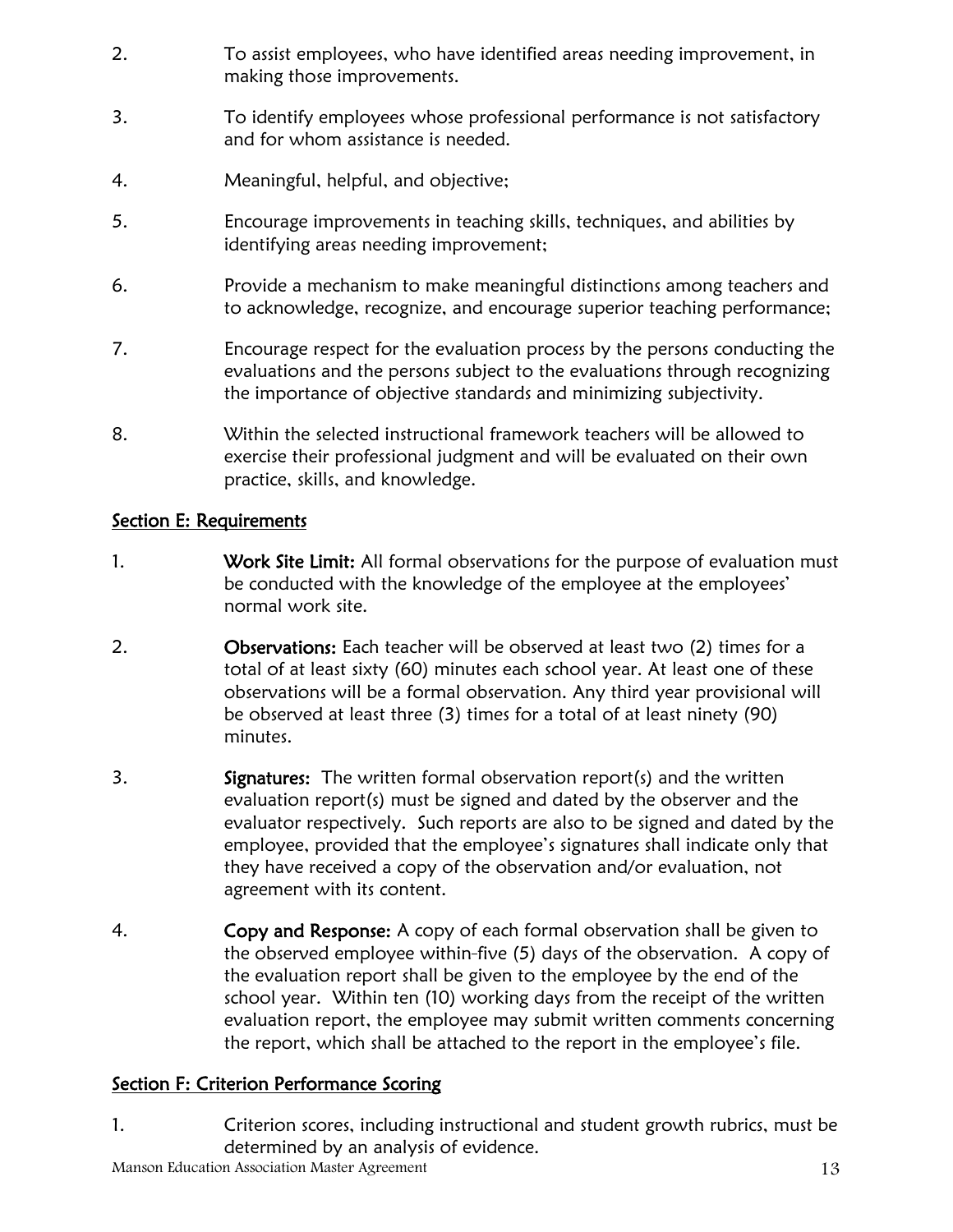- a. Both employee and evaluator will share in the responsibility of gathering evidence.
- b. Final determination of each criterion score will be made by the evaluator after an analysis of existing evidence has occurred.

## Section G: Summative Performance Rating

A classroom teacher shall receive a summative performance rating for each of the eight (8) state evaluation criteria. The overall summative score is determined by totaling the eight (8) criterion-level scores as follows:

- 1. 8-14—Unsatisfactory
- 2. 15-21—Basic
- 3. 22-28—Proficient
- 4. 29-32—Distinguished

# Section H: Student Growth Criterion Score

- 1. Embedded in the instructional framework are five (5) components designated as student growth components. These components are embedded in criteria as SG 3.1, SG 3.2, SG 6.1, SG 6.2, and SG 8.1. Evaluators add up the raw score on these components and the employee is given a score of low, average or high based on the scores below:
	- a. 5-12—Low
	- b. 13-17—Average
	- c. 18-20—High
- 2. Student growth data will be taken from multiple sources, and must be appropriate and relevant to the teacher's assignment. It may include teacher initiated formal and informal assessments of student progress.
- 3. If a teacher receives a 4 Distinguished summative score and a Low student growth score, they must be automatically moved to the 3 – Proficient level for their summative score. If a teacher receives a Low student growth score on the summative evaluation, the teacher and evaluator will mutually agree to engage in one of the following:
	- a. Examine student growth measure with other evidence (including observation, artifacts and student evidence) and additional levels of student growth based on classroom, school, District and state-based tools;
	- b. Examine extenuating circumstances possibly including: goal setting process/expectations, student attendance, and curriculum/assessment alignment;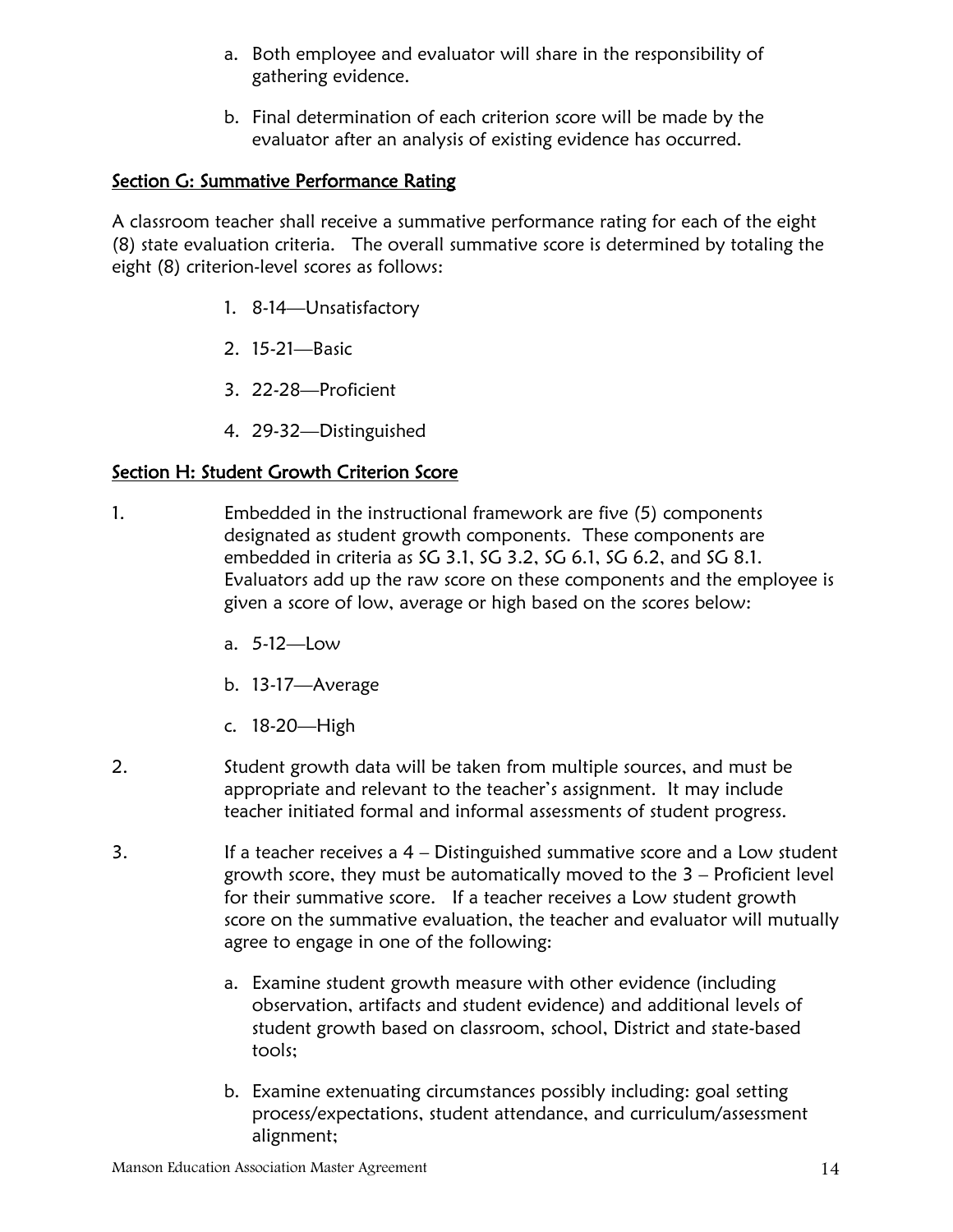- c. Schedule monthly conferences with evaluator to discuss/revise goals, progress toward meeting goals, and best practices;
- d. Create and implement a professional development plan to address student growth areas.

#### Section I: Provisional Employees

#### 1. Observations:

- a. New employees shall be observed at least once for a total observation time of thirty minutes during the first ninety calendar days of the new employee's employment period.
- b. Third year provisional employees shall be observed at least three times in a school year for no less than ninety minutes.

#### 2. Evaluations:

- a. Provisional employees shall be evaluated annually based on the classroom teacher evaluation criteria or the certificated support personnel evaluation criteria and based on at least two observation periods during the school year totaling at least sixty minutes for the first two years. The third year provisional employee will be evaluated annually with the same criteria based on at least three observation periods totaling at least ninety minutes.
- b. A completed evaluation shall mean that a final meeting has been held and the principal and employee have signed off on giving/receiving a final copy of the evaluation.

## 3. Possible Granting of Continuing Status:

a. A second year provisional teacher who receives a summative rating of 3 – Proficient or 4 – Distinguished may be granted continuing contract status for the subsequent school year at the discretion of the superintendent.

#### 4. Non-renewal:

a. The non-renewal of provisional employees shall be handled as outlined in RCW 28A.405.220.

## Section J: Focused Process of Evaluation

- 1. **Qualifications:** The focused process may be used when the employee:
	- a) has received three (3) years of satisfactory evaluations, and;
	- b) has been designated as eligible by his/her evaluator, and;
	- c) has opted to participate in the focused evaluation process.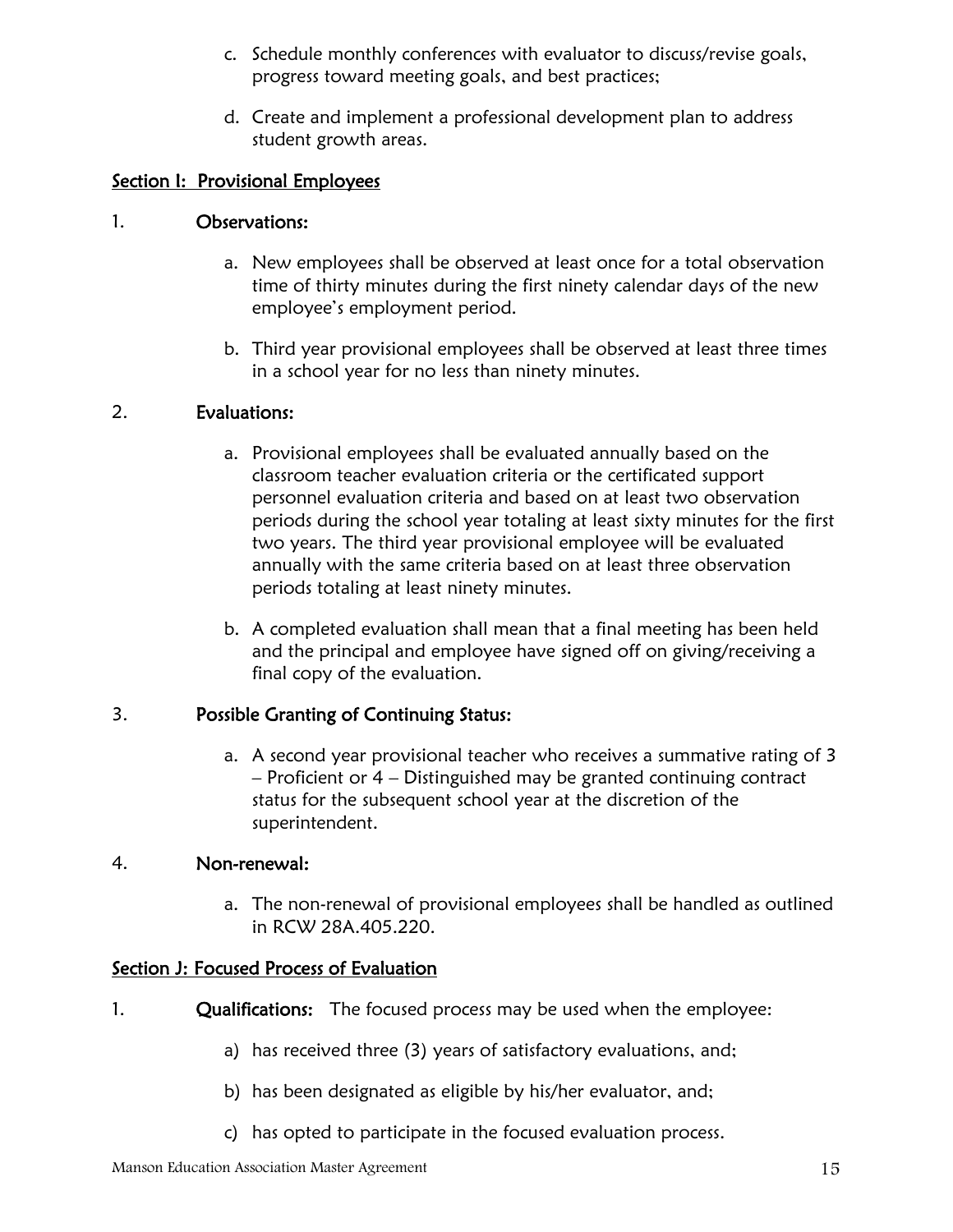- 2. A summative score is determined using the most recent comprehensive summative evaluation score. This score becomes the focused summative evaluation score for any of the subsequent years following the comprehensive summative evaluation in which the certificated classroom teacher is placed on a focused evaluation. Should a teacher provide evidence of exemplary practice on the chosen focused criterion, a level 4 (Distinguished) score may be awarded by the evaluator.
- 3. Should an evaluator determine that a teacher on a focused evaluation should be moved to a comprehensive evaluation for that school year, the teacher must be informed of this decision in writing at any time on or before December 15.
- 4. Observations/evaluations: The focused process of evaluation shall include:
	- a. A final annual evaluation (using appendix A) based on the classroom teacher evaluation criteria or the certificated support personnel evaluation criteria and based on at least two observation periods during the school year totaling at least sixty minutes. As appropriate, the evaluation of the certificated classroom teacher may include the observation of duties that occur outside of the classroom setting.

## 5. Limitations:

- a. The focused process of evaluation may not be used as a basis for determining that an employee's work is not satisfactory nor as probable cause for the non-renewal of an employee's contract.
- b. The standard comprehensive process (Section J below) must be followed at least once every six (6) years.
- c. Selection of Criteria:

i. Employees on focused evaluation will select one of the eight evaluation criteria for approval by the evaluator.

ii. Employees may select to be part of a shared focus and activities.

iii. If the employee chooses criterion 1, 2, 4, 5 or 7 they must also complete the student growth components in criterion 3 or 6.

- d. A group of teachers may focus on the same evaluation criteria and share professional growth activities. This collaboration should be initiated by the employee(s) and no individual shall be required to work on a shared goal.
- e. Observations and conferences for the focused evaluation shall follow the guidelines set forth in the comprehensive evaluation process.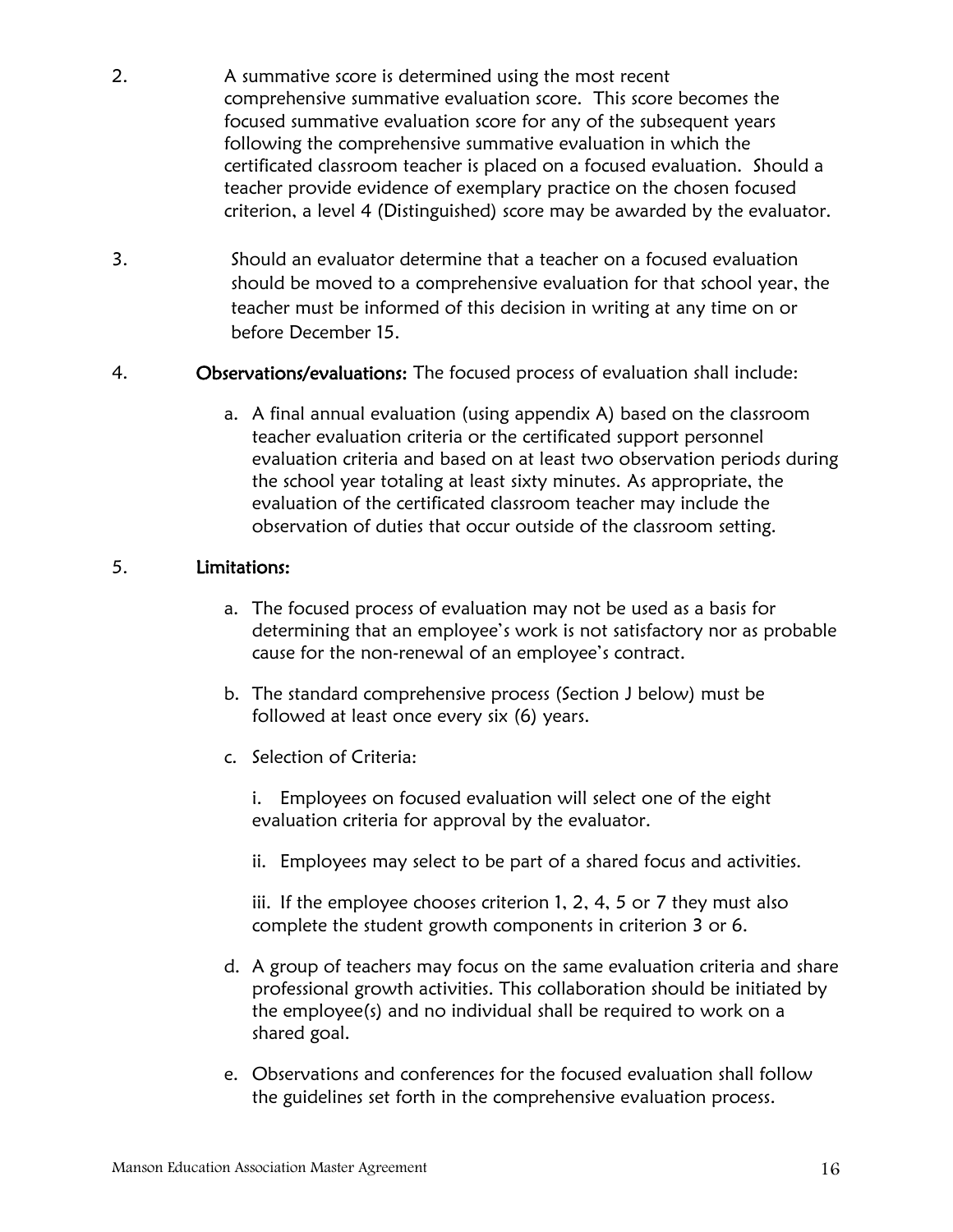f. The use or non-use of sick leave shall not be a factor in the evaluation process.

# Section K: Comprehensive Evaluation Method

- 1. Qualifications: comprehensive evaluation process employees shall mean those employees who are not provisional employees, who are not on probation, and who do not qualify for focused form of evaluation.
- 2. **Evaluation:** Employees involved in the comprehensive process of evaluation shall be evaluated at least one time each year. Evaluations shall be completed no later than the last day of school. A completed evaluation shall mean that a final meeting has been held and the principal and employee have signed off on giving/receiving a final copy of the evaluation.
- 3. Observations: Employees involved in the comprehensive process of evaluation shall be observed for the purpose of evaluation no less than two (2) times for the purpose of evaluation for a period of no less than 60 minutes.

# 4. The evaluator will:

a. document all formal observations using the observation form.

b. provide copies to the employee within five (5) days of the observation;

c. and schedule a post observation conference within five (5) days of the observation.

- 5. The purpose of the post-observation conference is to review the evaluator's and teacher's evidence related to the scoring criteria during the observation, and to discuss the teacher's performance.
- 6. If there is an area of concern, the evaluator will identify specific concerns for the applicable criteria and provide possible solutions to remedy the concern in writing.
- 7. The teacher may provide additional evidence to aid in the assessment of the teacher's professional performance against the instructional framework rubric, especially for those criteria not observed in the classroom. The evidence provided by the teacher shall be included with the observation report prior to the post-observation conference, and be used to determine the final evaluation score.
- 8. The use or non-use of sick leave shall not be a factor in the evaluation process.

# Section L: Pre-Observation

Manson Education Association Master Agreement 17 For formal observations, the pre-planned observation form shall be filled out by the employee and given to his/her observer. The purpose of the form shall be to advise the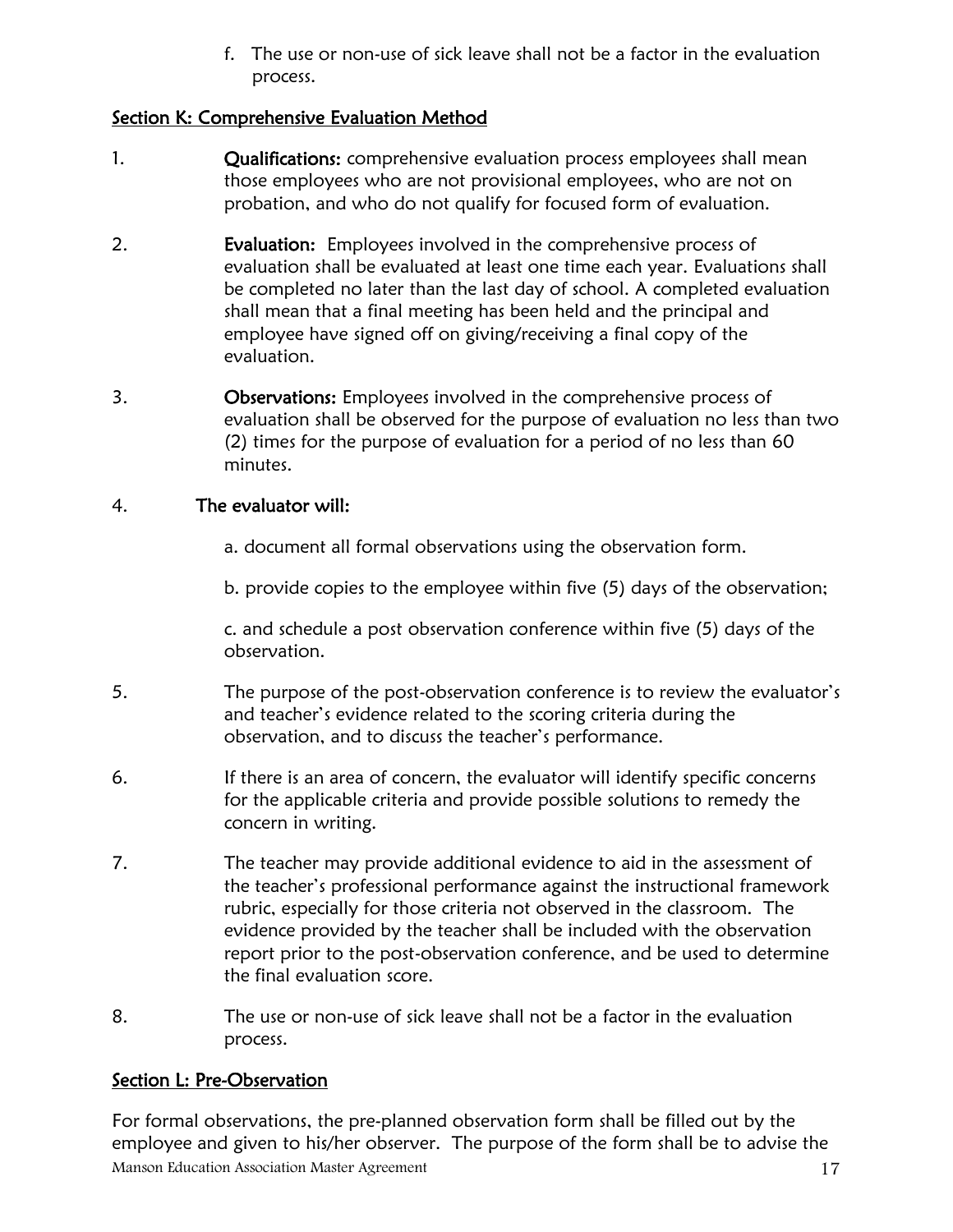observer of the objectives, methods, materials and any special considerations that the employee believes may be a factor in the class, physical setting or lesson to be observed. Upon request of the employee or the observer, the employee and the observer shall meet prior to the observation to discuss any additional information relevant to the observation.

# Section M: Observations

The district must ensure that all classroom teachers (focused and comprehensive) are observed (as defined in WAC 392-191A-030) for the purposes of the annual evaluation at least twice each school year in the performance of their assigned duties and three times for third year provisional employees. As appropriate, the evaluation of the certificated classroom teacher may include the observation of duties that occur outside the classroom setting. School districts must ensure that all employees who are subject to a focused evaluation are observed for a period of no less than sixty minutes during each school year.

# Section N: Evaluation

- 1. **Evaluation Conference:** Once all of the evaluation information is complete and an evaluation summary has been completed, a conference will be held between the evaluator and the employee to discuss the evaluation.
	- a. The employee and evaluator shall sign and date the District's copy of the evaluation report.

i. The signature of the employee; however, does not indicate agreement with or approval of the report.

ii. The employee shall be entitled to append comments or explanations as he/she deems necessary.

- 2. All final evaluation documents and procedures, including evaluation conferences, must be finalized and signed no later than the last day of school.
- 3. All required and final evaluations shall be promptly forwarded to the District's personnel office for filing in the employee's personnel file.

## Section O: Plan to Improve Effectiveness

In the event a final evaluation indicates that the employee has performance deficiencies in one or more areas defined in the evaluation criteria, the evaluator, in consultation with the employee, shall develop a written plan designed to improve the employee's effectiveness in the deficient areas.

# Section P: Probation

1. Supervisor's Report: In the event the evaluator determines that, based on the evaluation criteria, and procedure consistent with Section J, the performance of an employee is not satisfactory; the evaluator shall provide a written report to the superintendent on or before February 1.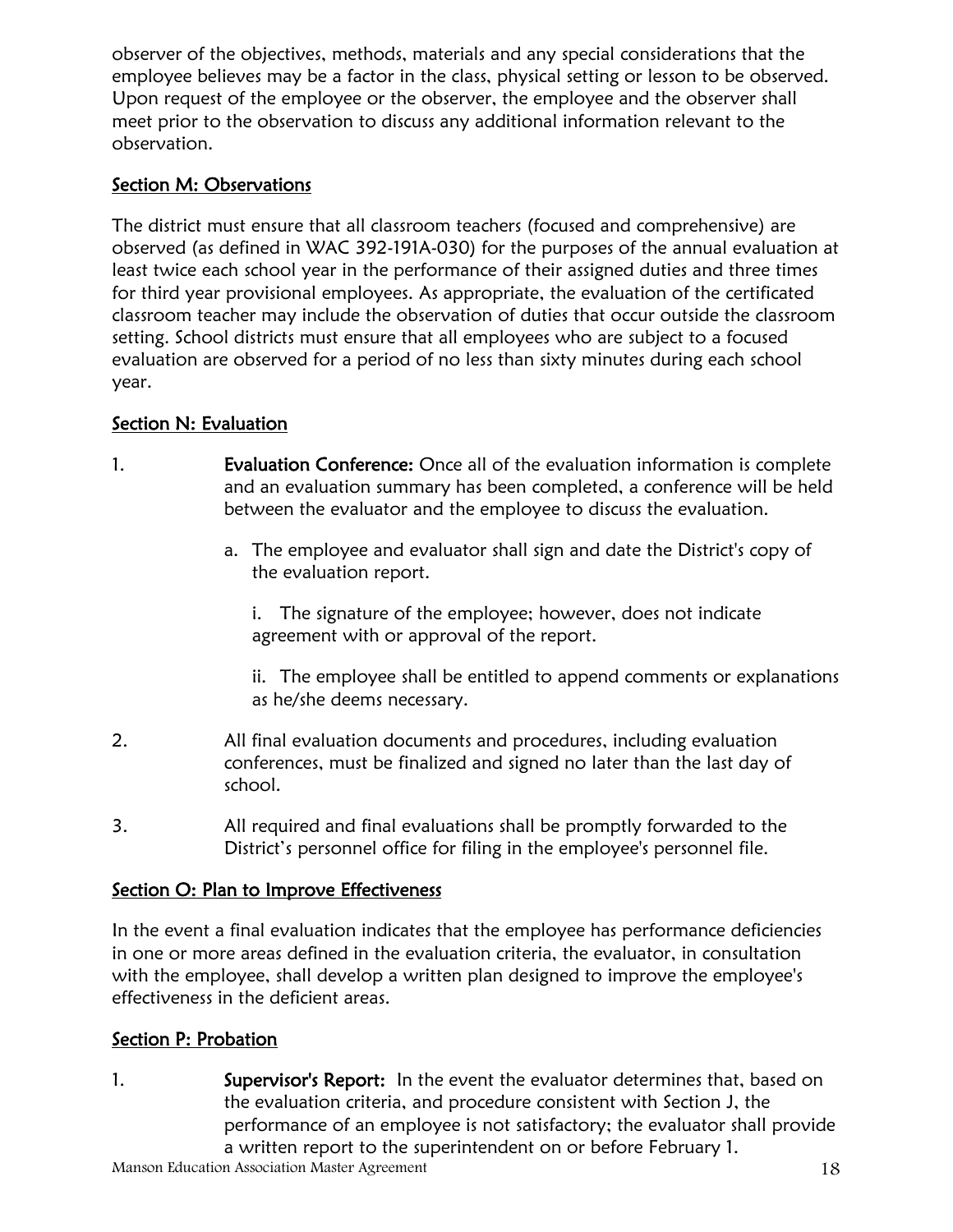- 2. The report shall include:
	- a. The evaluation on which unsatisfactory performance has been based.
	- b. Identification of specific areas of deficiency.
	- c. A specific and reasonable program designed to assist the employee in improving his/her performance and remedying his/his deficiencies, including specific objectives to be attained.
- 3. Probationary Period: If the superintendent concurs with the evaluator's judgment that the performance of the employee is unsatisfactory, the superintendent shall place the employee on a probationary status beginning at any time after October 15 and ending no later than May 15. The employee shall be given written notice of the action of the superintendent which notice shall contain the following information:
	- a. Specific areas of performance deficiencies.
	- b. A specific and reasonable program for improvement including specific objectives to be attained.
	- c. A statement indicating the duration of the probationary period lasting for a minimum of 60 days and that the purpose of the probationary period is to give the employee the opportunity to demonstrate improvement in his or her area or areas of deficiency.

## 4. Evaluation During Probation:

- a. Within five (5) days after the delivery of the probationary letter, the evaluator shall hold a personal conference with the probationary employee to discuss performance deficiencies and the remedial measures to be taken.
- b. During the probationary period, the evaluator shall evaluate the probationary employee at least twice monthly with the comprehensive evaluation form (Appendix B) in accordance with the procedures set out in Section E & J.
- c. The probationary employee may be removed from probation at any time if there has been demonstrated improvement to the satisfaction of the evaluator in those areas specifically set forth in the notice of probation.
- d. Days may be added to the probationary period if deemed necessary to complete a program for improvement and evaluate the probationer's performance.
- e. An employee will be judged unsatisfactory if their comprehensive evaluation score results in an unsatisfactory rating or if the continuing contract employee is rated basic for 2 consecutive years or for 2 out of three consecutive years.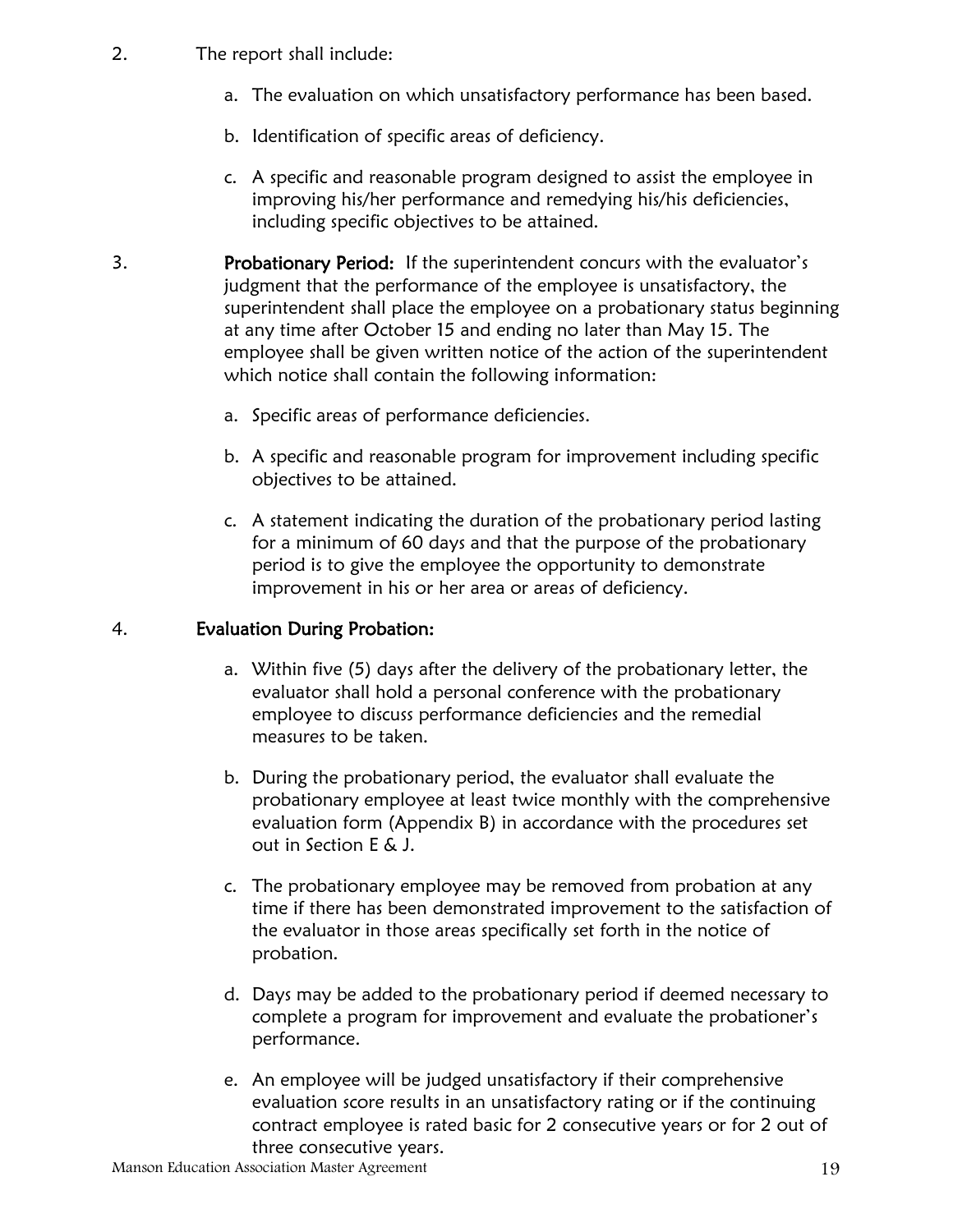- f. The probationary period may be extended through the following school year for probationers with five or more years of teaching experience and a final summative rating as of May 15 of less than level 2.
- g. Employee's on probation shall be allowed to have an Association Representative with them throughout the process. In the event a UniServ representative is unable to meet a scheduling deadline, an alternate Association Representative shall attend in their stead.

#### 5. Additional Assistance:

a) The probationary employee may request an additional evaluator assigned by ESD171

b) The Association reserves the right to assign an independent evaluator to assist and assess a probationer's progress.

#### 6. Renewal:

If the probationary employee has not been previously removed from probation, the evaluator shall submit a written report to the superintendent not later than May 15. The written report shall indicate the employee's performance during the probationary period and contain a recommended course of action to be taken by the superintendent. If the probationary employee is a continuing contract employee with less than 5 years of experience a Basic score or above would remove them from probation. If the probationary employee is a continuing contract employee with greater than 5 years of experience a Proficient score would remove them from probation. In any case, the superintendent shall notify the employee in writing no later than May 15 if his/her contract is to be non-renewed.

#### 7. Failure to Improve:

When a continuing contract teacher with more than five (5) years of experience receives a comprehensive summative evaluation rating of Unsatisfactory or Basic for two (2) consecutive years, or two (2) Basic in a three (3) year period the District shall, within ten (10) days of the completion of the Final Evaluation Conference or May 15th, whichever occurs first, implement the teacher notification of non-renewal (discharge) as provided in RCW.28A.405.300.

The teacher who is, at any time, issued a written notice of probable cause for non-renewal or discharge by the Superintendent pursuant to this Article shall have ten (10) days following receipt of said notice to file any notice of appeal as provided by statute.

#### Section Q: Record Keeping

1. The District shall adhere to the following: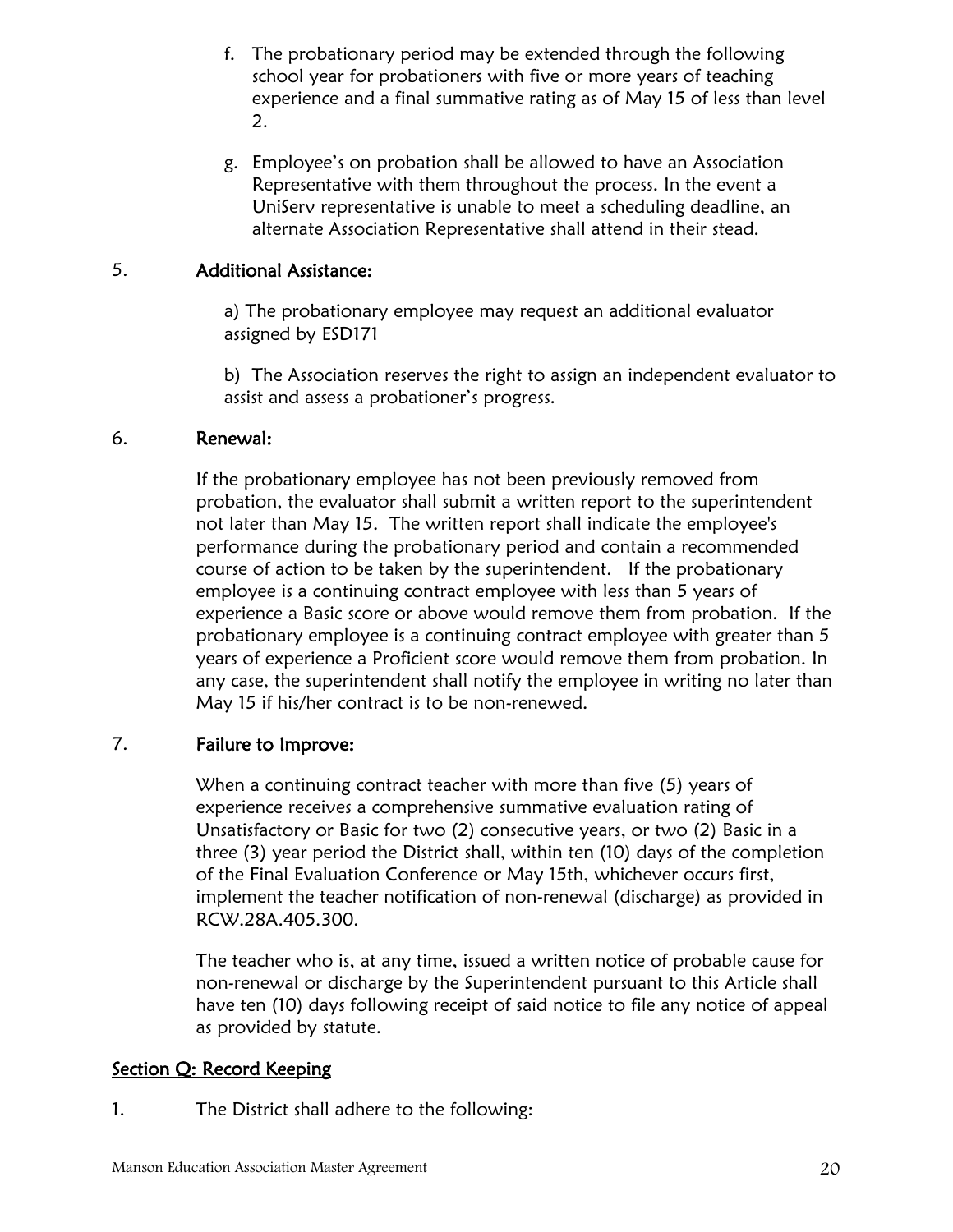- a. A paper copy of the final evaluation, teacher's written comments, if applicable, and observation reports shall be included in the teacher's personnel file.
- b. If an online evaluation management tool is used by the District (i.e. eVAL, iObservation), teachers shall have access to their account in subsequent years.
- c. Evaluators shall notify the teacher of any additional evidence submitted to online evaluation management tool within forty-eight (48) hours.
- d. Teachers shall not be required to share personal assessment information utilized within the management tool.
- 2. Any and all data entered into the management tool shall be considered confidential, and not be subject to public disclosure unless required by law.

# ARTICLE V LAYOFF AND RECALL

## Section A: Employee Staff Reduction

- 1. Prior to April 15 of each year, the Board of Directors, upon the recommendation of the Superintendent, shall determine whether the financial resources of the District will be adequate to permit the District to maintain its educational programs and services substantially at the same level for the following year.
- 2. If it is determined that such financial resources are not reasonably assured for the following school year, the Board, upon recommendation of the Superintendent, shall adopt a reduced program which takes into consideration the guidelines set forth in the RIF procedures.
- 3. The Reduction in Force Procedures shall also be applied to identify those certificated staff members who will be retained to implement such reduced programs and those certificated staff members, if any, who must be terminated from employment. All such terminations from employment shall be accomplished in accordance with RCW 28A405.210.

## Section B: Programs, Services and Staff Retention

- 1. If the education program and services of the District must be reduced because of lack of financial resources, the following guidelines shall be taken into consideration by the Superintendent and administrative staff in determining the program and services to be retained, reduced or eliminated.
	- a. The funds available for the implementation of the educational program or services.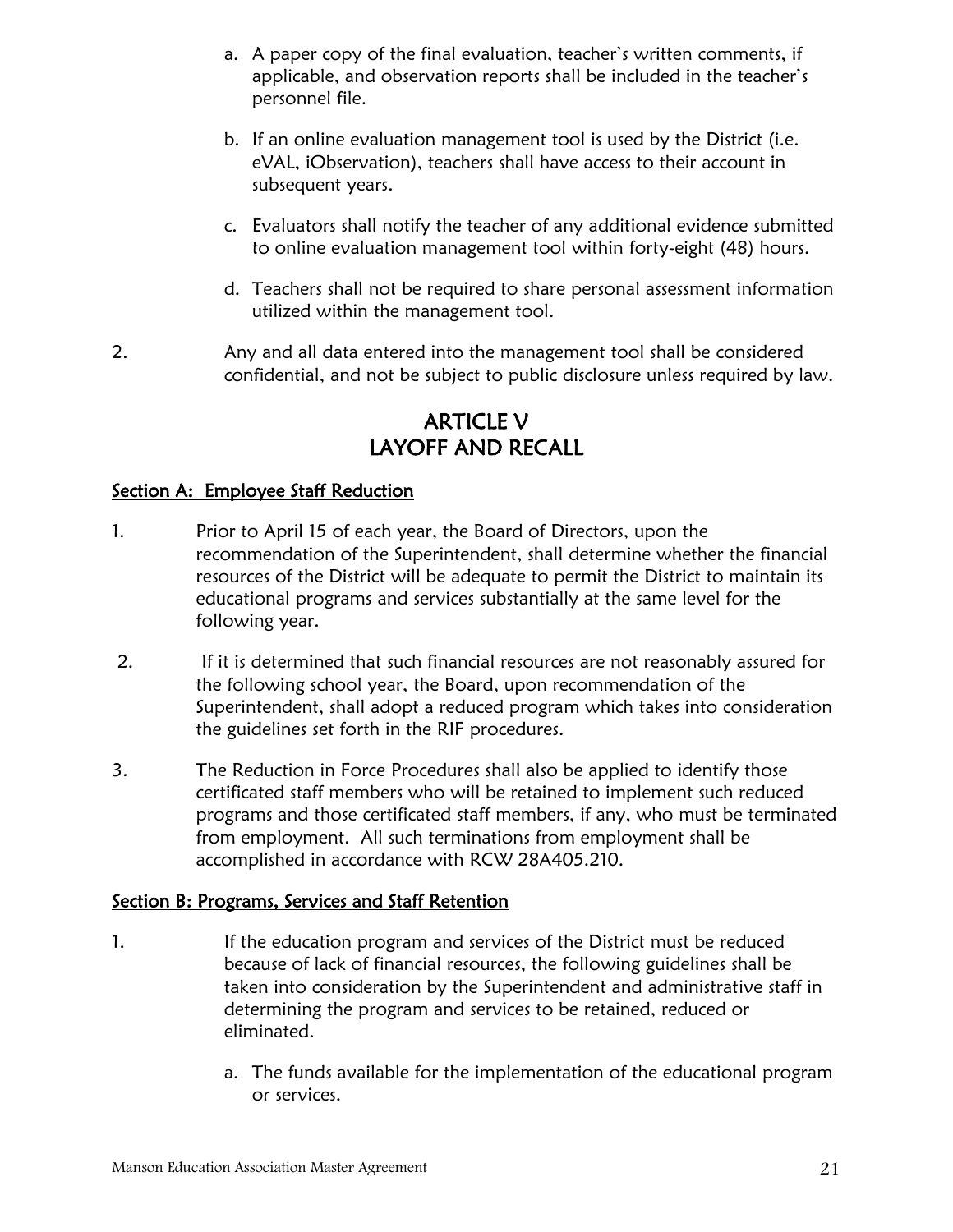- b. Effect upon students in classrooms is the highest priority; therefore, the programs to be retained shall attempt to minimize the consequences of program reduction upon students.
- c. The severance of certificated personnel will be minimized to the extent practical.
- d. Where revenues are categorical and depend on actual expenditures rather than budgeted amounts, every effort will be made to maintain these programs to the limit of this categorical support (e.g., Special Education, Vocational Education, federally supported programs, etc.)
- 2. In making recommendations for programs and services to be retained, the Superintendent will solicit and refer to the Board of Directors the considered professional judgment of the Association.
- 3. Upon request the District will make available to the Association data pertaining to the District's financial condition for the following school year.
- 4. In determining the financial resources available, the District shall attempt to:
	- a. estimate the funding from local, state, and federal sources; and
	- b. Maintain cash reserves and cash balances at levels consistent with sound business practices.

## Section C: Layoff

In the event of the reduction of programs and services for financial reasons the Superintendent shall:

- 1. Ascertain to the extent possible the number of Certificated positions which will be available the following school year by reason of normal attrition (e/g., retirement, resignation, etc.), or by reason of leaves of absence under paragraph F2 below, and shall take such vacancies into consideration in determining the necessity for the termination of Certificated personnel;
- 2. Determine and recommend to the Board the number of Certificated personnel in the categories and specialties identified in paragraph F below, which are required to implement the District's reduced educational program and services;
- 3. Notify the Association not later than April 15 of anticipated layoffs; and
- 4. Prior to May 15 the names of any Certificated personnel to be non-renewed must be submitted to the Board for approval and action under RCW 28A.405.210.
- 5. Provide written notification of non-renewal of all affected certificated employees on or before May 15<sup>th</sup>.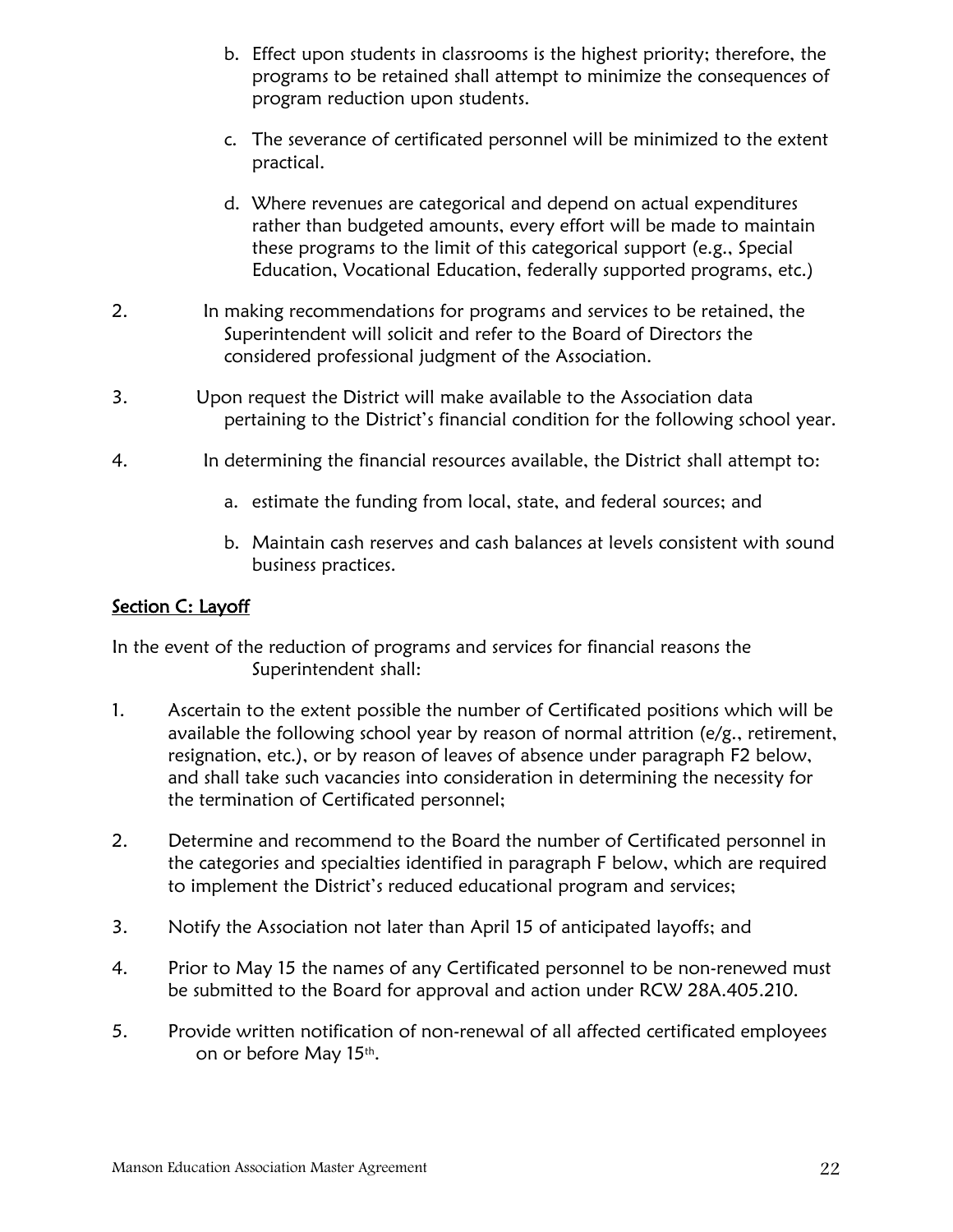#### Section D: Employment Categories

1. Elementary certificated employees will be considered for retention in one category (K-5).

> MS/HS school certificated employees (6-12) will be considered for retention in their current teaching assignment; such as math, science, social studies, industrial arts, health/PE, fine arts, reading/language arts, foreign language.

> Other certificated employees (K-12) will be considered for retention by their professional specialty which would include counselors, audiologist, and special education personnel.

Each certificated employee under a continuing contract will be considered for retention in the category or specialty held at the time of the implementation of the RIF procedures. For purposes of this paragraph, an employee currently assigned to a K-5 category or a 6-12 assignment for .4FTE or more will be considered for retention in their category or assignment.

Certificated employees employed under provisional contracts shall not be considered for retention until such time as employment has been offered to all continuing contract employees.

Part time certificated employees shall not be eligible to be retained in a position of higher FTE status than that held at the time of retention determination.

Employees shall also be considered for retention in such additional categories or specialties as any such employee may designate in writing to the superintendent, provided that in order to qualify for consideration in any such additional category, the employee:

- a. Must possess a valid Washington State certificate and endorsement and be highly qualified according to ESEA, that is required for the additional category;
- b. Must have had a minimum of one (1) year successful experience, at .4FTE, in each such additional category; and
- c. Such experience must have occurred during the immediate preceding five (5) years.

All designations for consideration in additional categories shall be submitted to the superintendent in writing by April 15 of the current school year.

# Section E: Retention in Employment Category

- 1. In the event that there are more qualified employees than available positions in a given category or specialty, the following criteria shall be used to determine which employees shall be recommended for retention:
	- a. Total seniority as a certificated employee. "Seniority" within the meaning of this paragraph shall mean years of certificated experience of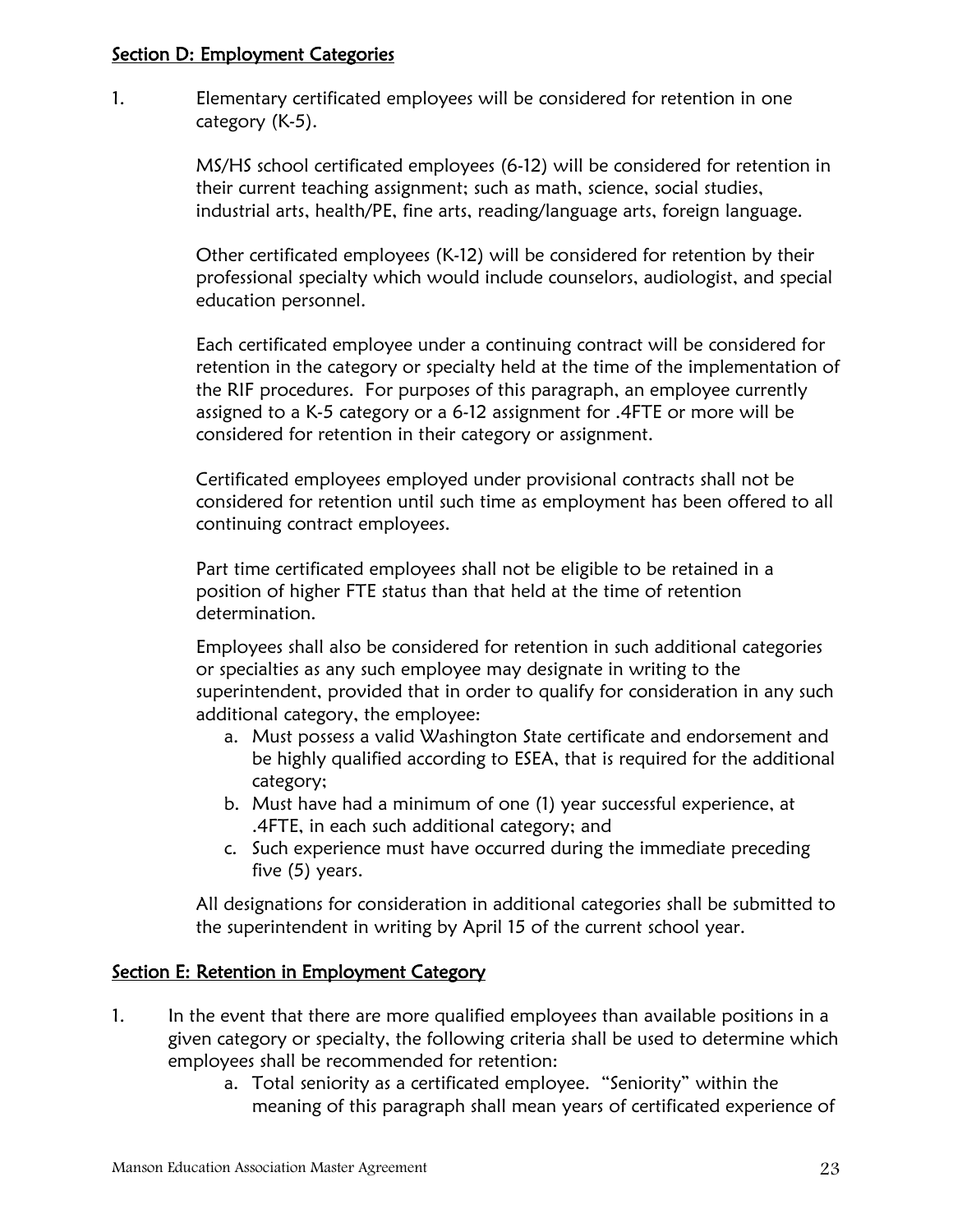the nature eligible for recognition by the district for salary purposes. The Association may request a seniority list from the district.

- b. In the event ties exist, the employee having the highest number of college or university credits beyond the BA degree as recorded in the district personnel office by April 15 of the current school year shall have preference.
- c. If ties still exist, the determining factor will be the date of contract acceptance by the employee.
- 2. Any certificated employee receiving written notice of contract non-renewal pursuant to the provisions of this policy shall be eligible for a "special leave of absence" without pay upon written application directed to the Superintendent and received not more than ten (10) days following the receipt of the nonrenewal notice. Personnel electing to take a "special leave of absence" shall be placed in the employee pool established under paragraph F3. and shall be considered for re-employment according to seniority. The personnel file of any person taking a "special leave of absence" shall be amended to reflect that status and all references to the non-renewal of such employees' contract shall be removed from their personnel file.
- 3. All certificated personnel who are not recommended for retention in accordance with the Reduction in Force Procedures shall be non-renewed from employment and placed in an employment pool for possible re-employment for a period of up to two (2) years. Employment pool personnel will be given the opportunity to fill open positions under paragraph F. If more than one such employee is qualified for an open position, the criteria set forth in paragraph F1 shall be applied to determine who shall be offered such positions.
	- a. When a vacancy occurs for which a person in the employment pool qualifies, notification from the school district to such individual will be by certified or registered mail. Such individual will have five (5) working days from receipt of the letter to accept the position.
	- b. If individuals in the employment pool fail to accept positions for which they are eligible, pursuant to this policy, such individuals will be dropped from the employment pool.
- 4. The District shall utilize employment pool personnel as substitutes on a seniority basis.

# ARTICLE VI INSTRUCTION

# Section A: Teaching Day

The normal teacher workday shall be 7 hours and 20 minutes (begins at 7:40 AM), excluding lunch. All Certificated employees will be provided with a thirty (30) minute duty-free lunch period. If a teacher extends their day with an assignment, which requires daily instruction with students, they will be compensated at a proportional rate of their regular contract.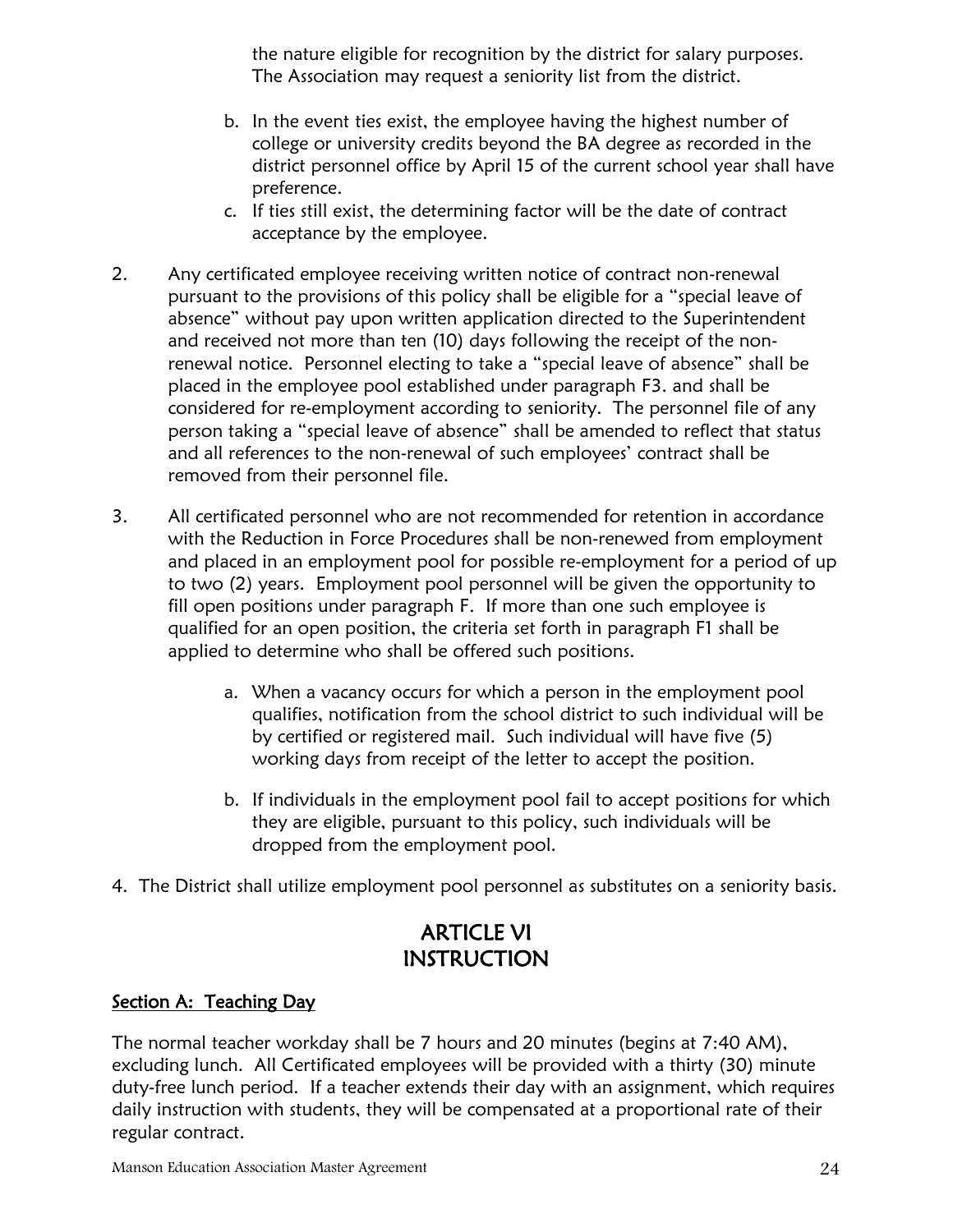Up to two (2) staff meetings per month may be scheduled. Any additional staff meeting, for extraordinary circumstances, should be scheduled during the normal work day.

Staff should attend staff meetings in the building in which they are evaluated. When an employee is split between two (2) buildings, they shall attend staff meeting in the building of their evaluator, unless otherwise directed by administration.

## Section B: Preparation/Planning Time

Full time Certificated employees shall receive 250 minutes of planning time within the student day per five (5) day work week, of which at least 30 minutes per day will be continuous. Preparation time shall be used at the employee's professional discretion. Part-time Certificated employees will receive planning time proportional to their teaching day. Occasionally, planning time may be lost due to schedule changes or a shortened workweek. Regularly occurring (weekly, monthly) meetings shall not occur during planning periods. Principals may schedule up to three (3) focus and five (5) comprehensive individual evaluation related meetings with employees during a school/work year. Employees who substitute during their planning period will be paid \$45.00 per period

## Section C: Responsibilities of Employees

- 1. Each teacher is expected to assume a fair share of responsibility for the operation of the school, the guidance and counseling of students, and the sponsorship and support of the student activity program within the contracted work day.
- 2. There is a shared responsibility with the total building staff for supervision and maintenance of order. Teachers are responsible for assigning and evaluating the work of the students, based on specific standards, and for promptly returning such evaluation to students.

# Section D: Class Size

Class size language will begin in the 2018-19 school year.

## 1. Maximum Class Sizes:

When class sizes exceed the following maximum, they will be considered to be in overload. All secondary totals are based on a 1.0 FTE teaching schedule.

| Kindergarten | 22 students                                                                      |
|--------------|----------------------------------------------------------------------------------|
| Grades 1     | 24 Students                                                                      |
| Grades 2     | 25 Students                                                                      |
| Grade 3      | 26 students                                                                      |
| Grade 4      | 27 students                                                                      |
| Grade 5      | 27 Students                                                                      |
|              | *Split classes shall have 1 students less than the maximum for the highest grade |

| K-4 Music and PE | same as K-4 class limits |
|------------------|--------------------------|
| 5 Music and PE   | 30 students              |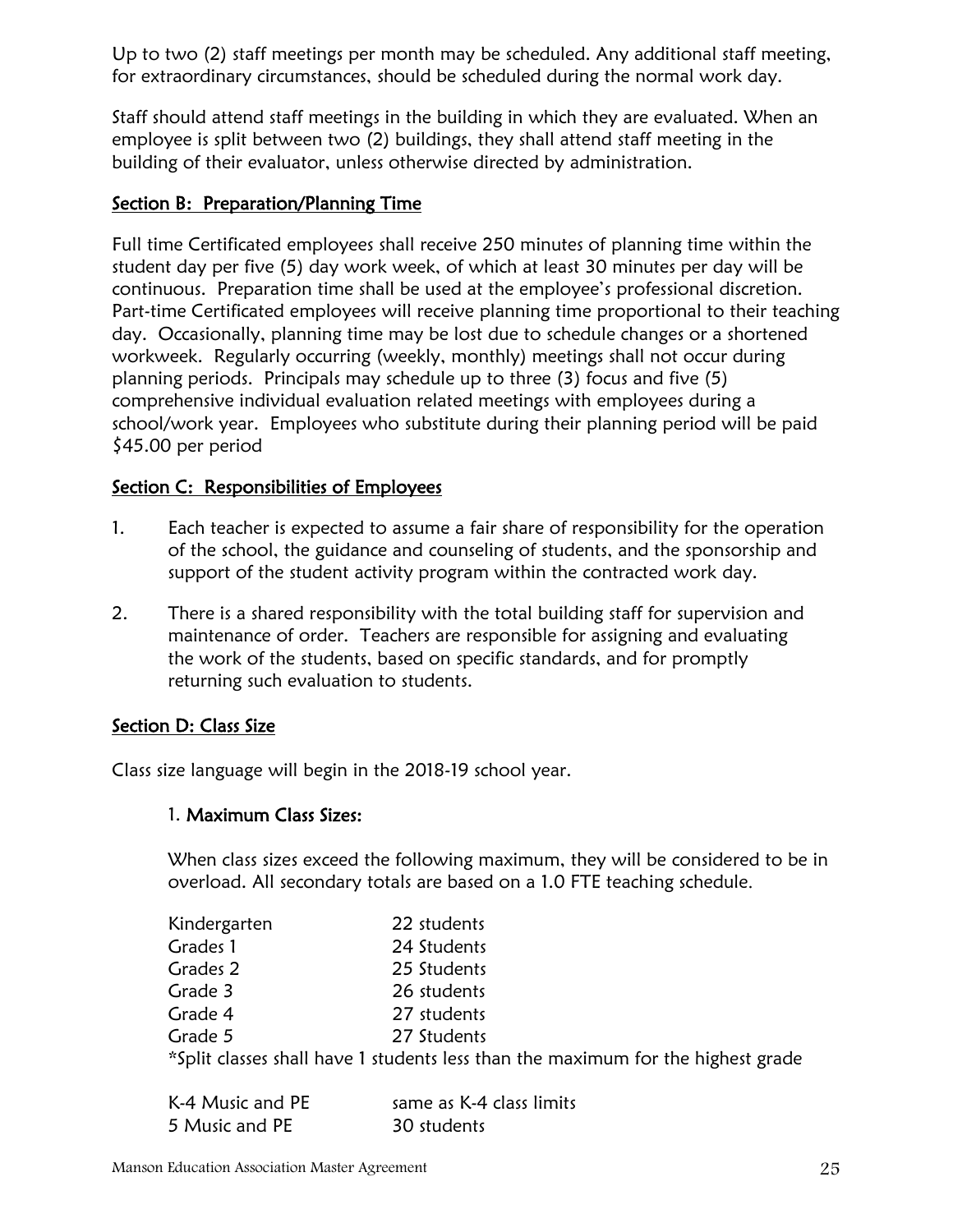| Grades 6                                           | 28 Students per class                               |
|----------------------------------------------------|-----------------------------------------------------|
| Grades 7-8                                         | 30 students per class                               |
| Grades 9-12                                        | 30 students per class                               |
| 6-12 Performance Classes (drama, dance and music): |                                                     |
|                                                    | 60 students per class or daily load of 279 students |
| Secondary PE                                       | 32 students per teacher                             |
|                                                    |                                                     |

The District is aware that classrooms occasionally become overcrowded and that this overcrowding is a factor in the quality of education and working conditions for employees. Employees with concerns shall first meet with the appropriate principal.

## 2. Overload Remedies:

When a class size exceeds the contractual limit, the principal shall have ten (10) calendar days to remedy the overage. If after ten days the class size is still over the limit the teacher may choose the payment remedy or agree to work with the principal on an alternate remedy. Alternate solutions may include but not necessarily be limited to hiring additional teacher(s) and or para-educators providing para-educator time, relieving employees of other duties such as lunch room/recess. After ten (10) days the teacher and principal must agree on an alternate solution or the payment remedy will be used.

| Elementary Overloads:<br>Secondary Overloads: | \$12.00 per student per day<br>\$3.00 per student per period |  |  |
|-----------------------------------------------|--------------------------------------------------------------|--|--|
| Elementary Specialists:                       | \$2.00 per student per class                                 |  |  |

Overloads shall be paid based on the first count day of each month. All students on the teacher class roster are counted for overload purposes.

## Section E. Special Education

Special education teachers (including SLP's) will be allocated up to sixty (60) hours at the curriculum rate of pay or an equivalent amount of substitute time (in addition to agreed release time from administration) in consideration for additional responsibilities beyond the contact day. Timesheets will be used to document this time. Duties may include but are not limited to: preparing for and leading IEP meetings, assisting parents of IEP students, coordinating with non-district support team members, etc. Part time special education staff shall receive a pro-rated portion of these hours.

# ARTICLE VII **LEAVES**

## Section A: Sick Leave

Manson Education Association Master Agreement 26 1. At the beginning of each school year each employee covered by this agreement shall be credited with an advanced illness, injury, emergency or family leave allowance of twelve (12) days. In the event of illness, injury or emergency, the appropriate deduction will be made in minutes on the leave form. Illness/injury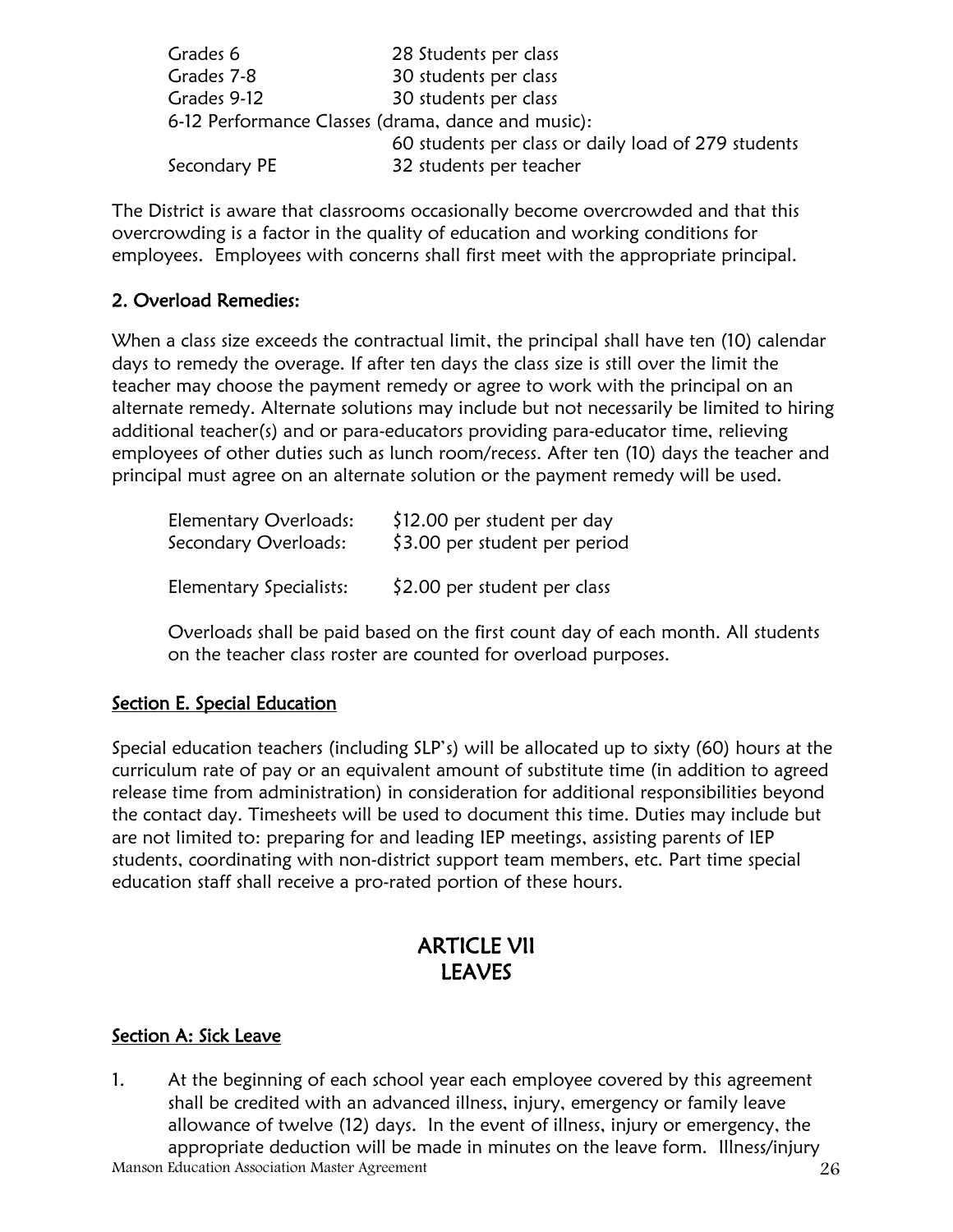leave, which is not used or cashed out on an annual basis, shall accumulate to a limit of 180 days.

- 2. It is the responsibility of the employee to report absences as soon as possible to the building principal or supervisor.
- 3. Employees retain accumulated illness/injury leave benefits so long as they return to the District.
- 4. Employees returning from sabbatical leave or leave of absence who transfer from the school district which granted the leave to another school district retain prior accumulated illness/injury leave.
- 5. Up to date information on staff sick leave benefits are accessible via each employee's Skyward account.
- 6. In the event of absences for reasons which are covered by Industrial Insurance, the district shall pay the employee an amount equal to the difference between the amount paid the employee by the North Central Washington Worker's Compensation Trust and the amount the employee would normally earn. A deduction shall be made from the employee's accumulated sick leave in accordance with the amount paid to the employee by the District.

# Section B: Sick Leave Cash Out

Employees may cash in unused illness/injury leave days above an accumulation of sixty (60) days at a ratio of one full day's monetary compensation for four (4) accumulated illness/injury leave days. At the employee's option, they can cash-out their unused illness/injury leave days in January of the school year following any year in which a minimum of sixty (60) days of illness/injury leave is accrued and each January thereafter, at a rate equal to one day's monetary compensation of the employee for each four (4) full days of accrued illness/injury leave. The employee's illness/injury leave accumulation shall be reduced four (4) days for each day compensated. No employee may receive compensation under this section for a portion of leave for illness or injury accumulated at a rate in excess of one day per month.

1. At the time of separation from school district employment due to retirement or death, an eligible employee or the employee's estate shall receive remuneration at a rate equal to one (1) day's current monetary compensation of the employee for each four (4) full days accrued illness/injury leave. For the purposes of this provision, retirement shall be defined as when an employee is eligible to receive benefits under Washington State Teachers' Retirement System.

2. Employees shall be allowed to use sick leave for illnesses of immediate family members who have a health condition that requires supervision or treatment.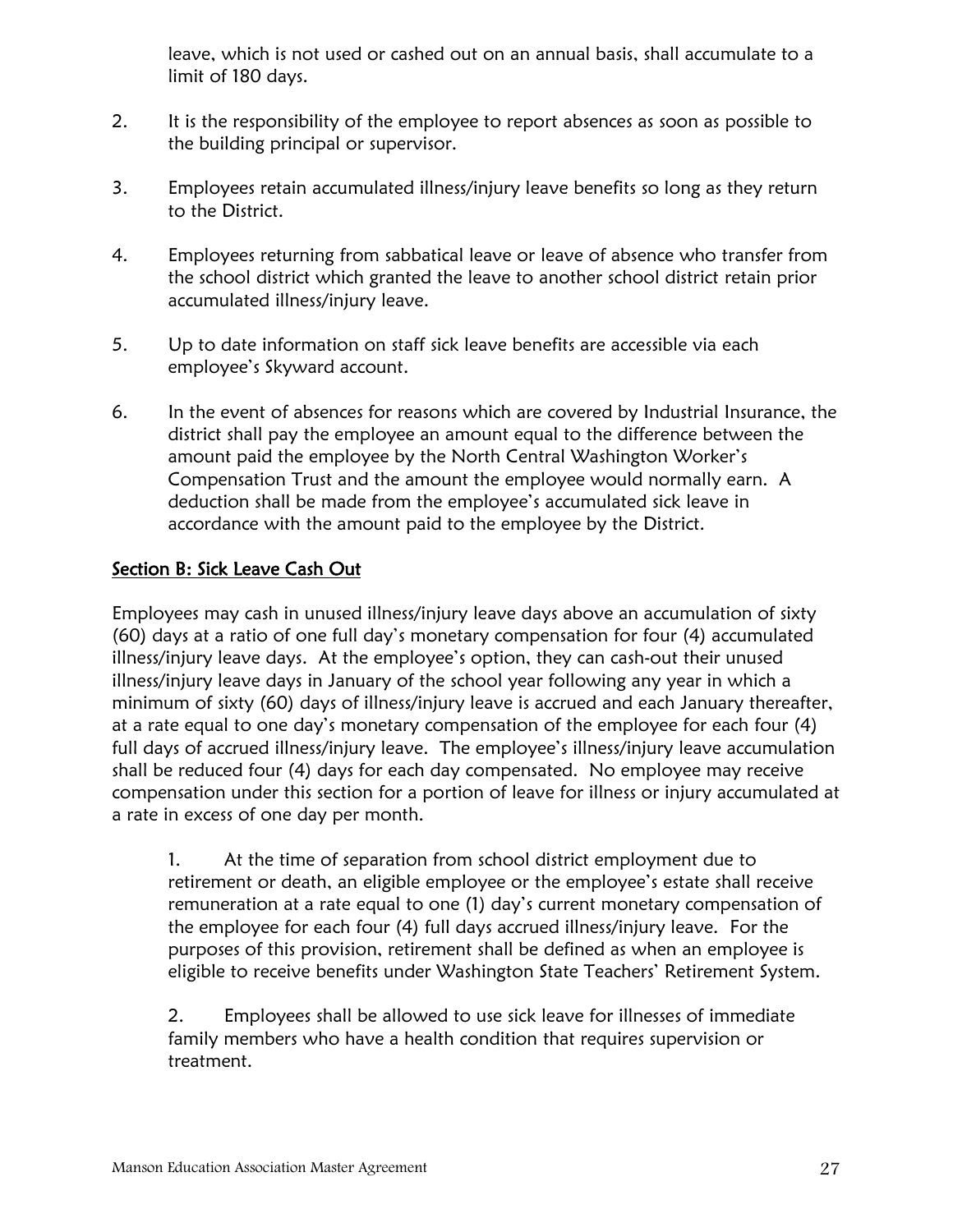# Section C: Leave Sharing

- 1. A district employee is eligible to receive donated leave if:
	- a. The staff member suffers from, or has a relative or household member suffering from, an extraordinary or severe illness, injury, impairment or physical or mental condition; is a victim of domestic violence, sexual assault, or stalking; needs time for parental leave; is sick or temporarily disabled because of a pregnancy; or has been called to service in the uniformed services, which has caused, or is likely to cause, the staff member to go on leave without pay status or terminate employment;
	- b. The staff member's absence and the use of shared leave must be justified by documentation;
	- c. The staff member has depleted, or will shortly deplete, annual leave and sick leave reserves. A staff member who is sick or temporarily disabled because of pregnancy or using parental leave does not have to deplete all annual and sick leave reserves; he or she can maintain up to forty (40) hours of annual leave and forty (40) hours of sick leave in reserve.
	- d. The staff member has abided by district rules regarding sick leave use; and
	- e. The staff member has diligently pursued and been found to be ineligible to receive industrial insurance benefits.

The superintendent and Association shall mutually determine the amount of leave, if any, which a staff member may receive under this policy. However, a staff member shall not receive more leave than the number of contracted days remaining in the current school year. In the event that the condition requiring the employee's absence continues beyond the current school year, the employee shall not receive a total of more than 261 days of leave.

- 2. District employees may donate leave as follows:
	- a. A staff member who has an accrued annual leave balance of more than ten (10) days may request that the superintendent transfer a specified number of days to another staff member authorized to receive shared leave, or to the district's annual leave pool. A staff member may not request leave to be transferred that would result in an accrued annual leave balance of fewer than ten (10) days.
	- b. A staff member who does not accrue annual leave but who has an accrued sick leave balance of more than twenty-two (22) days may request that the superintendent transfer a specified amount of sick leave to another staff member authorized to receive such leave, or to the district's sick leave pool.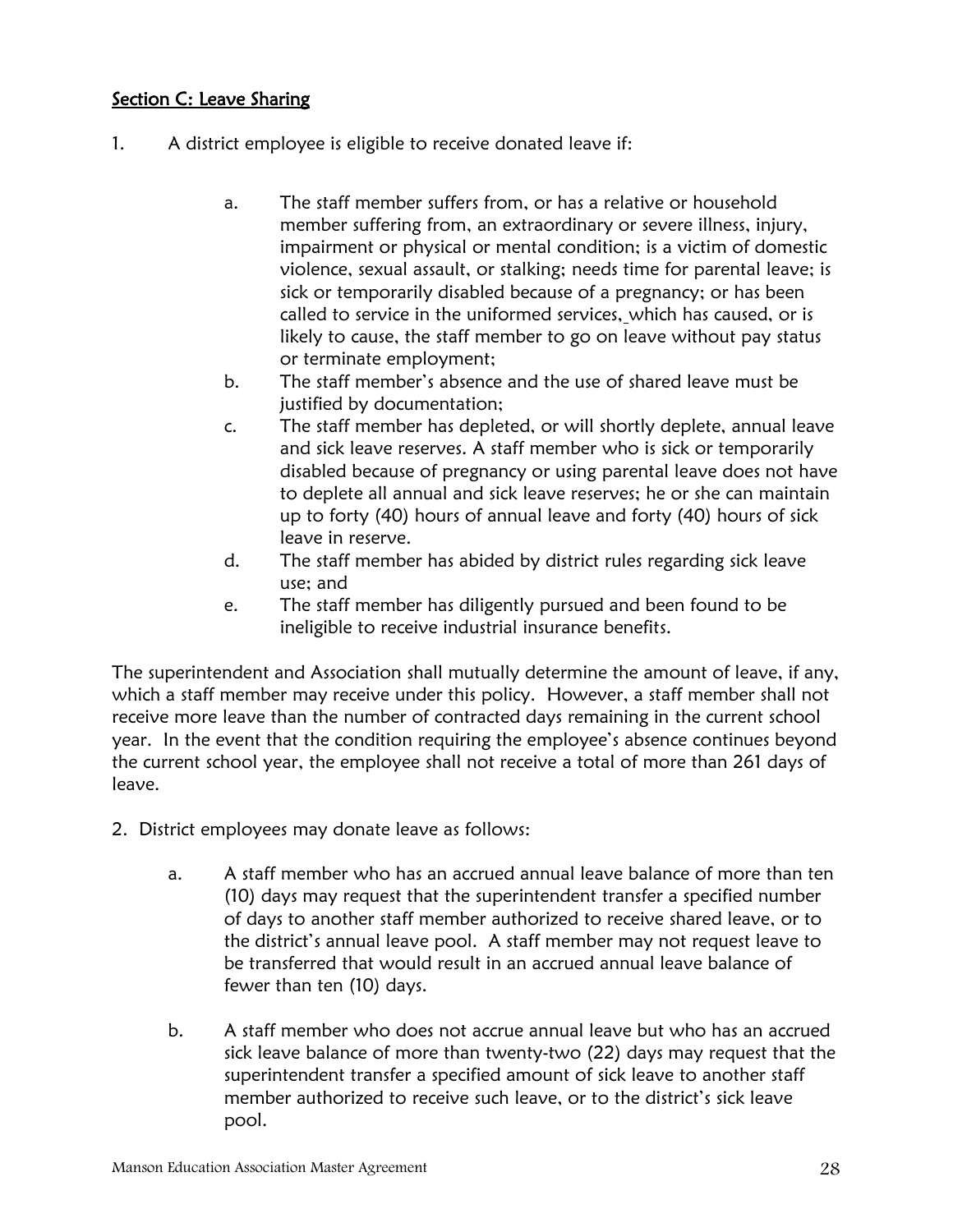A staff member may request to transfer no more than six (6) days of sick leave during any twelve (12) month period, and may not request a transfer that would result in an accrued sick leave balance of fewer than twentytwo (22) days. Sick leave as defined in RCW 28A.400.300 means leaves for illness/injury emergencies.

A staff member who receives personal leave may request that the superintendent transfer a specific amount of personal leave to another person authorized to receive shared leave. A staff member may request to transfer no more than the amount of personal leave received during any calendar year.

- c. The number of leave days transferred shall not exceed that amount authorized by the donating staff member.
- d. Any leave donated by staff members which remains shall be returned to the donor. To the extent administratively feasible, leave transferred by more than one staff member shall be returned on a pro-rata basis.
- 3. Leave shall be calculated by the donating employee's hourly rate divided by requesting employee's hourly rate.

# Section D: Sick Leave Incentive

1. Employees who utilize four (4) days (29.32 hours) or less of sick leave (illness, injury, emergency or family leave) in the work year will be given an incentive bonus of four hundred dollars (\$400) to be paid in August.

2. Employees who utilize eight (8) days (58.64 hours) or less of sick leave (illness, injury, emergency or family leave) in the work year will be given an incentive bonus of two hundred dollars (\$200) to be paid in August.

# Section E: Personal Leave

1. Each employee shall be entitled to three (3) days personal leave per year at full pay to conduct personal business that cannot normally be done outside the duty days and that 24 hours advance written notice shall be given when possible. Applicants for such leave shall not be required to state the reason for requesting such leave. No more than two (2) employees per building, pending the availability of substitutes, shall be on personal leave at once except as approved by the immediate supervisor. Employees may carry over personal leave to a maximum of five (5) days in a given year.

2. Employees who do not use any or part of their personal leave may request to cash-out up to three (3) days at \$35.00 per hour. Requests for reimbursement must be submitted to Human Resources by the last day of school. Reimbursements will be paid in the July check. Any employee whose personal leave exceeds the maximum five (5) days accrual shall be automatically cashed out.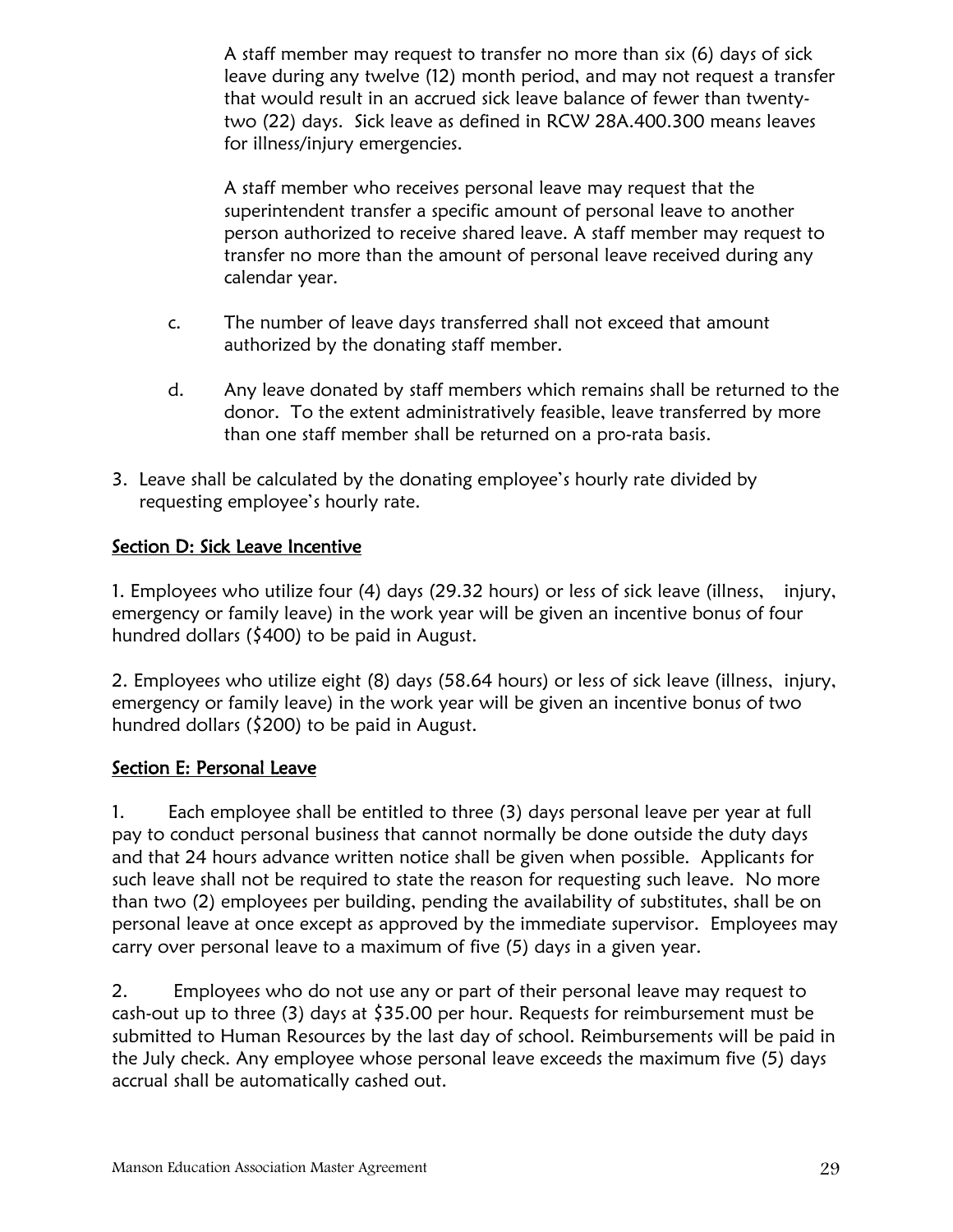#### Section F: Bereavement Leave

Up to five (5) days per occurrence shall be granted with pay for bereavement of an immediate family member (spouse, child, parent, parent-in-law, grandparent, sibling, or any individual living in the employee's home) or (2) days for an extended family member or close friend. Such leave is non-accumulative. These days may be extended under extenuating circumstances and with Superintendent approval.

## Section G: Voluntary Leave

- 1. A leave of absence may be granted to certificated employees for the purpose of study, travel, recuperation, exchange teaching, working in a professionally related field, family or personal matters, or other reasons acceptable by the Board. Such requests must be made prior to April 15 for the following year. The board may consider exceptions to the deadline based upon the individual circumstances of the employee.
- 2. Such leaves may be renewed upon the recommendation of the Superintendent. Notices of intent to return shall be submitted in writing prior to March 15<sup>th</sup> of the year of absence in order to guarantee employment for the ensuing school year. Upon return, employees shall be given conditions of employment as nearly equal to their former position as available. The Certificated employees shall retain their position on the salary schedule and receive additional increments if eligible, retain accumulated sick leave, retirement and other benefits which are retained for the period of the leave.

## Section H: Family and Medical Leave

Family and disability leave (including maternity and paternity leave) shall be granted in accordance with Federal and State statutes and Board Policy No. 5403.

- 1. Family Medical Leave Act (FMLA): In addition to any other leave provided for elsewhere in this Agreement, FMLA Leave will be provided as follows:
	- a. Eligibility: Employees will be eligible for FMLA after twelve (12) months of employment, having worked a minimum of 675.00 hours (.50 FTE) in the last twelve (12) month period.
	- b. Usage: Employees shall be provided twelve (12) weeks of unpaid leave during any twelve (12) month period for any of the following reasons:
		- (1) To care for the employee's child after birth, or placement for adoption or foster care;
		- (2) For a serious health condition of the employee, household member or relative.
		- (3) An employee who is the spouse, son or daughter, parent or next of kin of a service member who is recovering from a serious illness or injury sustained while on active duty is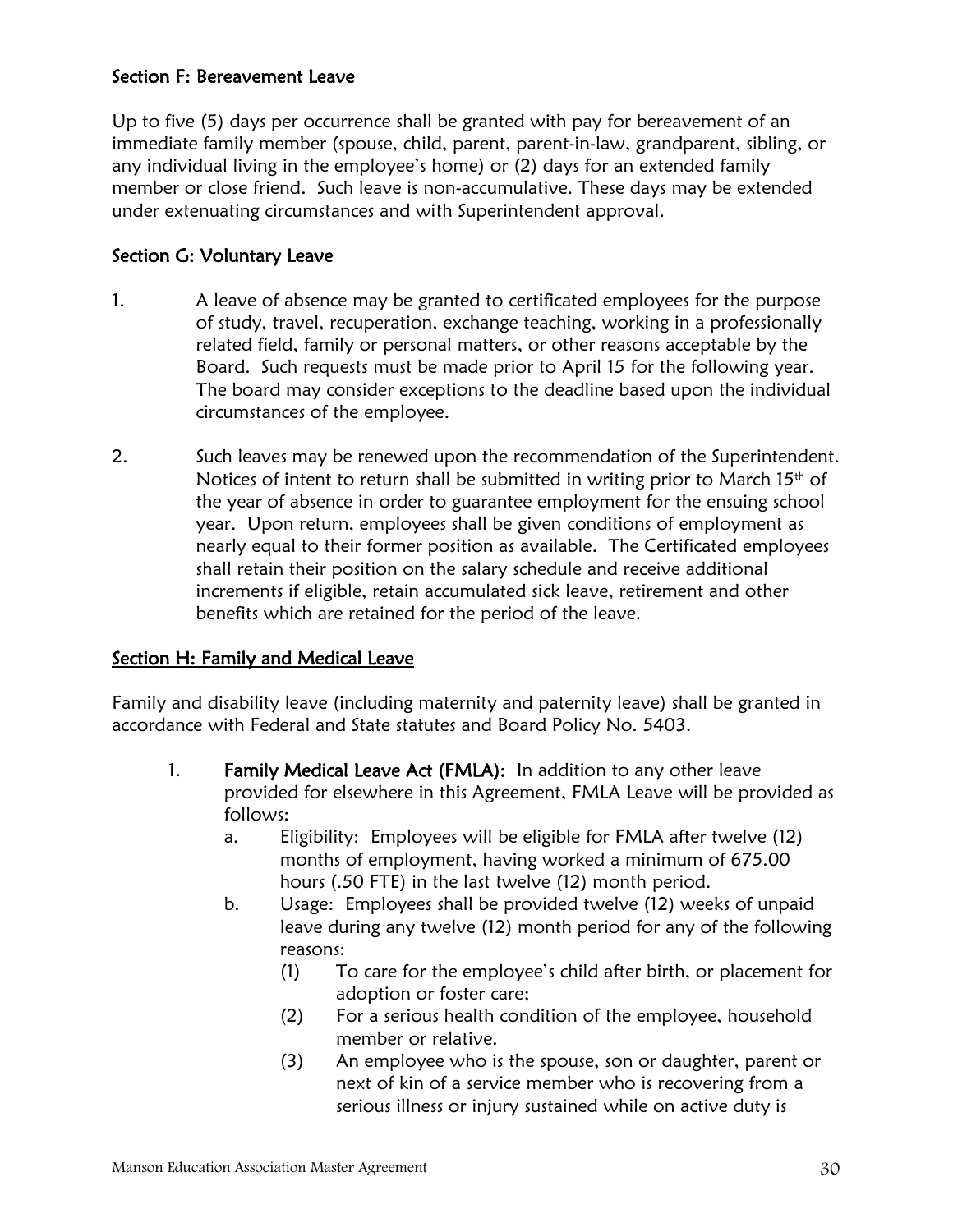entitled to twenty-six (26) weeks of unpaid leave in a 12 month period to care for the service member.

- 2. Sick Leave: A staff member may use accumulated, paid sick leave for the period of actual disability. For childbirth, this period will extend from the date of birth for a period not more than 60 days, unless an actual period of disability begins prior to the date of birth or continues beyond 60 days and is verified in writing by the employee's physician. Sick leave and FMLA shall be used consecutively, not concurrently.\
- 3. Health Benefits: Employees on FMLA Leave will have access to their current health care benefits. The District will extend the employee's health benefit during this period of unpaid leave. While in unpaid status, employees are responsible for remitting any out-of-pocket portion of the monthly premium to the District.
- 4. An employee returning from Family Leave in the current school year in which the leave was taken will be assigned to the same position. An employee returning from Family Leave in a different school year in which the leave was taken shall be assigned to the same or similar position.

Employees who are eligible for and in need of accessing FMLA should contact the District Office for additional information.

## Section I: Adoption Leave

An employee shall be eligible to use five (5) days of sick leave in order to complete the adoption process. Such leave may be used for court/legal procedures, home study/evaluations and home visitations which are required by the adoption agent but are not possible to schedule outside of the normal working day. In the event sick leave is exhausted, the employee shall be granted a leave of absence without pay.

## Section J: Jury Duty and Subpoena Leave

- 1. Leave of absence with pay shall be granted for jury duty. The Certificated employee shall notify the District when notification to serve on jury duty is received.
- 2. Leave of Absence with pay, for non-employment issues, shall be granted when a certificated employee is subpoenaed to appear in a court of law unless the employee is bringing action against the District.

## Section K: Association Leave

1. The Superintendent shall grant absences, not to exceed ten (10) days with pay to officers, chairpersons or representatives of the Association to participate in area, regional, state and national organization policy-making meetings and conferences of the National Education Association, the Washington Education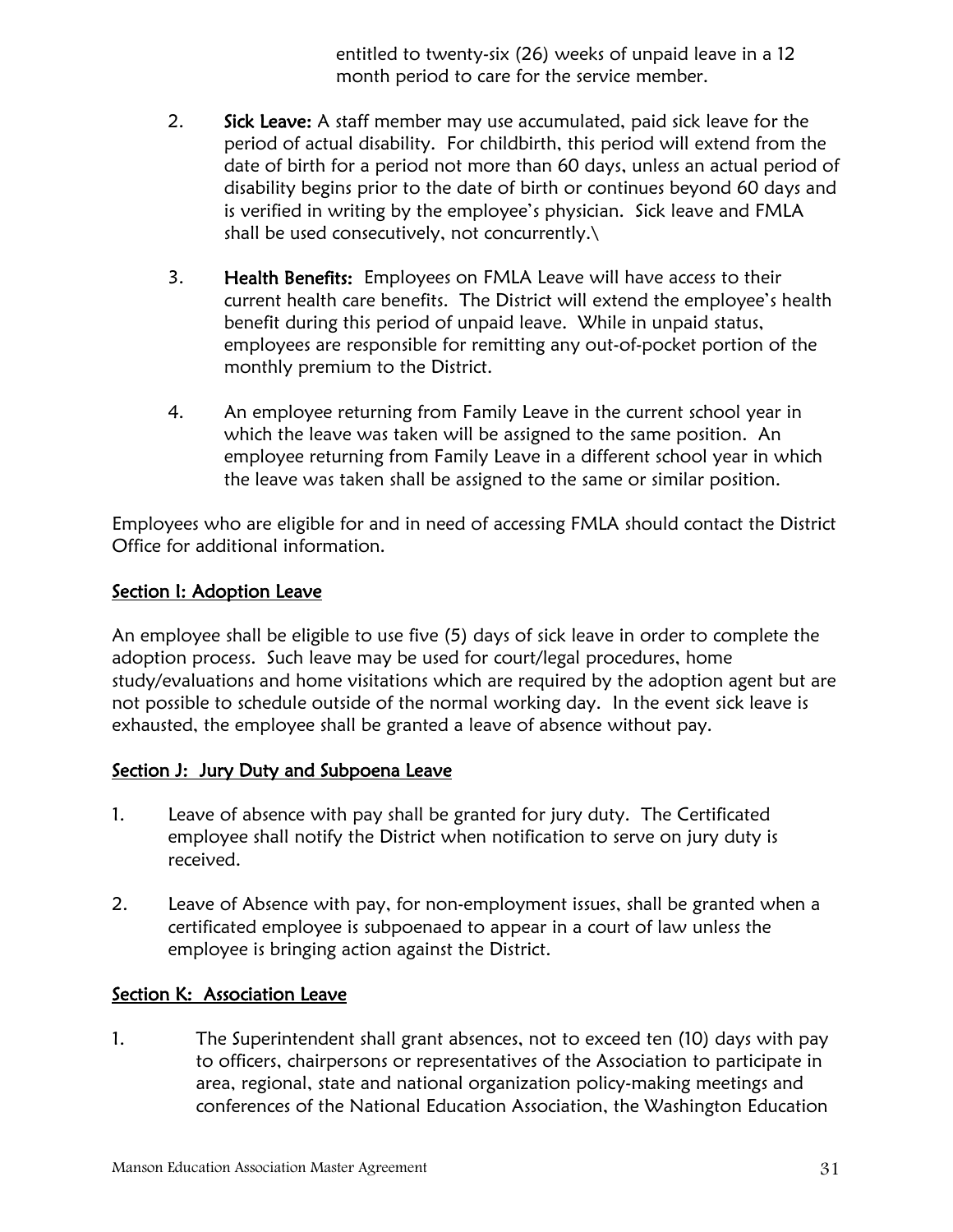Association, and all affiliated departments and component groups. The Superintendent will consider requests for additional days.

- 2. Whenever possible, Requests for leave shall be submitted by the Association President in writing to the Superintendent at least five (5) days before the leave is to take effect.
- 3. The Association shall reimburse the District for substitute costs incurred.

#### Section L: Unpaid Holidays of Faith or Conscience

Employees are entitled to two (2) unpaid holidays per year for reason of faith or conscience or an organized activity conducted under the auspices of a religious denomination, church, or religious organization. Refer to the Employee Handbook for the appropriate form.

#### Section M: Extension of Leaves

All leaves may be extended by arrangement with the Superintendent if conditions warrant such extension.

#### Section N: Attendance at Meetings and Conferences

- 1. Permission may be granted to certificated employees to attend conferences, meetings or conventions or to travel outside the District for other educational purposes when it is deemed such travel will benefit the educational program of the District.
- 2. Meals, lodging, and other expenses will be reimbursed at the rate established by the Office of Fiscal Management (OFM). Mileage shall be reimbursed at the IRS rate of reimbursement.

## Section O: Washington Paid Family Medical Leave

Employees are eligible for WPFL starting in January of 2020. The cost of the premiums shall be split as per the RCW. Procedures for application shall be established by WAC. The District shall maintain their portion of medical benefits when an employee is on leave. The employee shall continue to pay the same out-of-pocket as prior to leave.

Employees may elect to use this leave after using an employee determined amount of sick leave and before accessing the provision of the Family and Medical Leave Act (FMLA).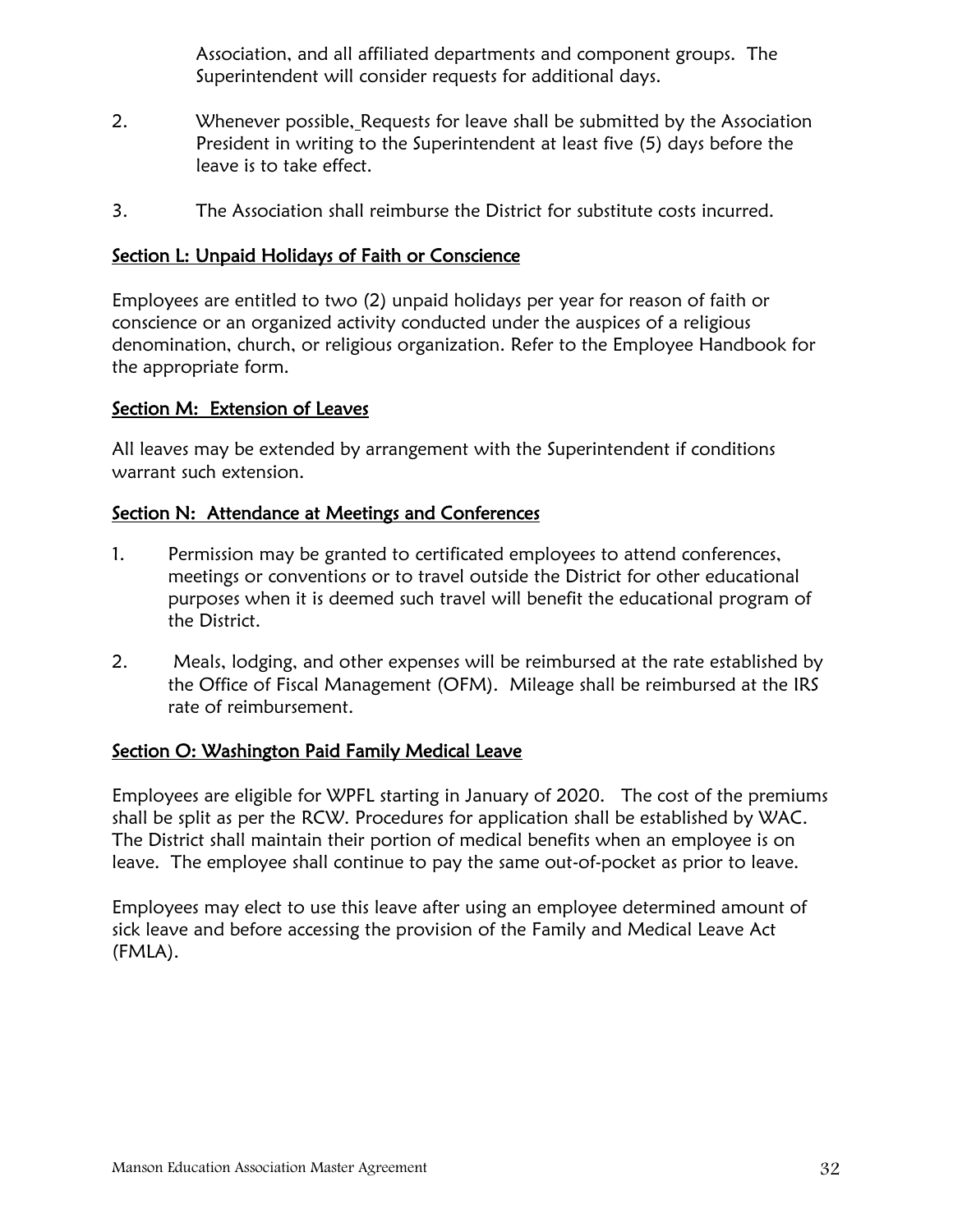# ARTICLE VIII **FISCAL**

# Section A: Length of Contract

- 1. The length of the regular certificated employee contract shall be one hundred eighty (180) days in total. In the event the State or District funds additional or extended days/hours the Association and District shall agree upon the pay rate (per diem or curriculum rate) and upon where the days will be placed and their usage.
- 2. Extended days shall be contracted by supplemental contract.

#### Section B: Individual Employees' Contract

- 1. All certified contracts shall be consistent with this Collective Bargaining Agreement.
- 2. Individual employee contracts will be distributed to current employees on/or before May 1<sup>st</sup> of each school year. Employees will have until on/or before May 15th to sign and return the contract to the District Office.

#### Section C: Salaries/Stipends

- 1. Certificated employees' salary schedules shall be attached as Appendix A. and shall be effective on the first employee contract day. Employee checks shall be distributed on the last weekday of each month. Part-time employees' paychecks will follow the same schedule as full-time employees.
- 2. Extra-Curricular Salary Schedule and Criteria, as per the Castle Rock decision, are outside of the scope of this contract.

#### 3. Acceptance of Credit/Service

The District shall accept for initial placement and advancement on the Salary Schedule all credits/clock hours and pertinent service that are allowed for certification and District initiatives.

#### 4. Advancement on the Salary Schedule

To be counted towards advancement on the salary schedule, college credits/clock hours must be pursuant to paragraph C above and credit must be completed by September 1 of the year in which they are credited. The employee must inform the Superintendent by September 12 of the course completion and present an official transcript as satisfactory evidence of entitlement to advance on the salary schedule.

5. Corrections related to salary or fringe benefits shall be brought to the attention of the employee or the employer as soon as discovered. In the event that correction is needed, the District and the employee shall work out a mutually acceptable plan for payment.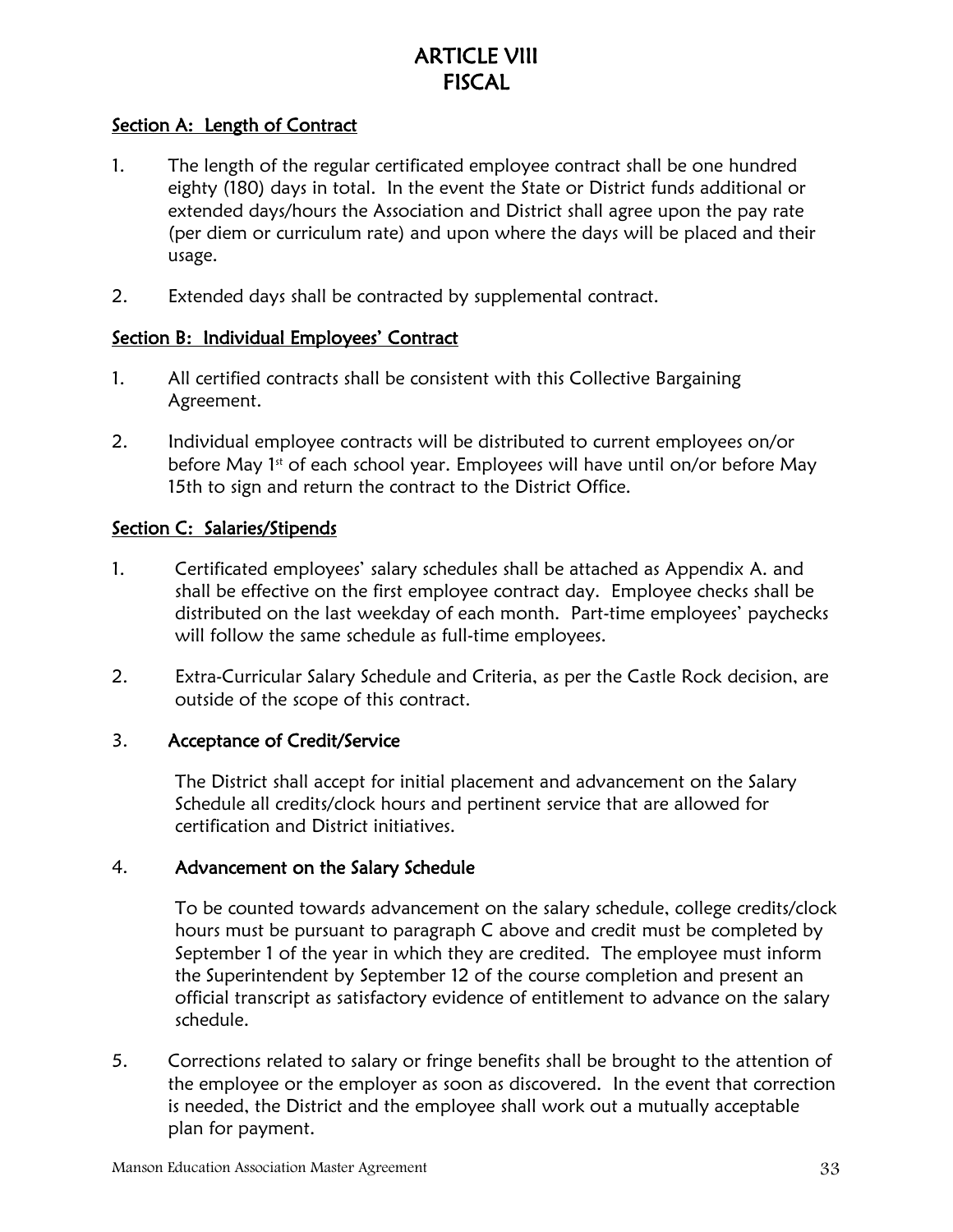## Section D: Time and Incentive

Nine and a half (9 1/2) days have been rolled into the Certificated Salary Schedule (APPENDIX A). The purpose of the supplemental days is to perform teacher-directed duties, on and off school property, requiring additional time and responsibility such as:

- preparation,
- parent contact
- attending IEP, 504, and student discipline meetings
- self-assessment,
- goal setting,
- meeting with principal for evaluation conferences,
- artifact and data collection,
- grading
- implementing technology into instruction

# Section E: District Professional Development

Each employee shall receive a supplemental contract for four (4) days in 2018-2019 and five (5) days in 2019-2020 to be compensated at per diem rate. The purpose of the supplemental days is for certificated employees to participate in District directed professional development activities.

## 2018-2019:

- August 27, 2018  $\frac{1}{2}$  day directed by BLT and half-day individual teacher preparation
- August 28, 2018 district directed
- October 12, 2018 district directed
- March 15, 2019 district directed

## 2019-2020: 5 days

- August 26 district directed
- August 27 building day and Open House/Community Potluck/Movie Night
- August  $28$  individual teacher preparation
- October 11 district directed
- March 13 district directed

Employees will sign in and be compensated in the month following the days worked. No leave (sick, professional, personal, etc.) will be granted.

Learning Improvement Days formally funded by the State, if reinstated, will replace these days/hours.

## Section F: Insurance Benefits

1. The District shall provide the full state allocation per month per FTE toward approved health, vision and dental benefit premiums for members of the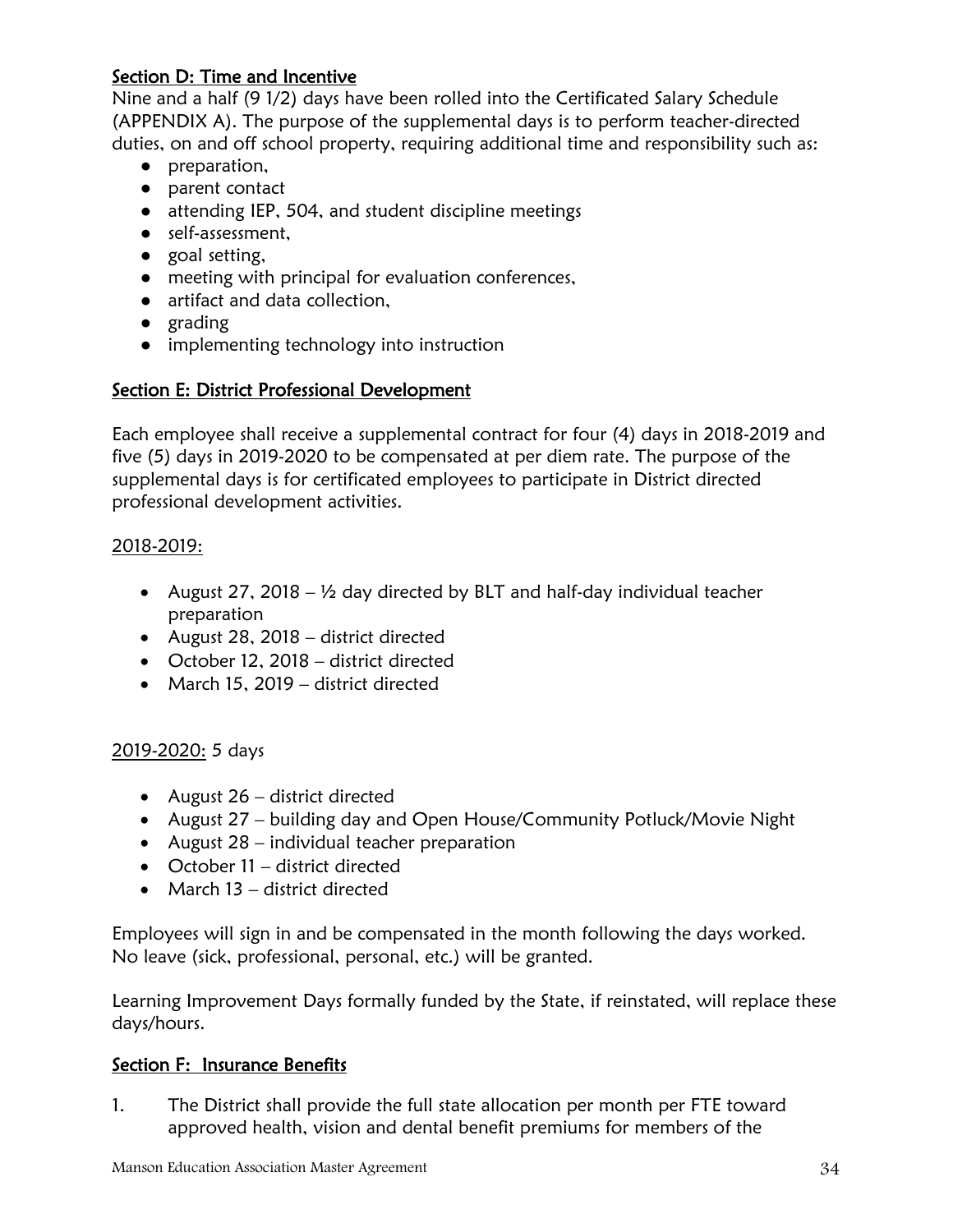bargaining unit. The funds shall be pooled and applied toward the Insurance Programs approved by the Association and the Board.

The District shall provide for: employee coverage employee and spouse coverage employee, spouse, and children coverage employee and children coverage

The enrollment of employees shall be completed within the time specified by the insuring company.

- 2. Dental/Vision Insurance: The District shall provide the dental/vision insurance for all of its certificated employees and eligible dependents.
- 3. The premiums for vision and dental plans shall first be deducted from the above.
- 4. The District shall annually provide a copy of its insurance pooling report. Employees will return any surplus monies or discounts to the pool to reduce individual payments. These payments may be applied at the discretion of the employee toward health/medical, salary, life and other insurance programs as approved by the Association and the Board.
- 5. The District and the Association agree the District will pay \$30.00 towards the insurance rebate (HCA).

# The above provision shall sunset on December 31, 2019 and be replaced by the language that follows:

Effective January 1, 2020, the District shall provide qualified employees with insurance benefits that align with the rules and regulations set by the **SEBB (School Employee** Benefits Board).

# A. Availability:

- 1. Qualified employees who work or will work a minimum of 630 hours during the year.
- 2. Open enrollment begins on October 1 and through November 15 per SEBB
- 3. Employees are responsible for enrolling online or with forms provided by SEBB.

# B. Benefits

- 1. Qualified Employees will be provided SEBB benefits that include medical, dental, vision, basic life/accidental insurance and long-term disability insurance and retiree subsidy (formerly HCA).
- 2. Employees may select a carrier approved by SEBB

## C. Premiums

- 1. The district shall pay their portion of the employee premium as established by SEBB.
- 2. Employees will be responsible for their portion of the premium.
- 3. Any additional premium surcharges will be paid by the employee.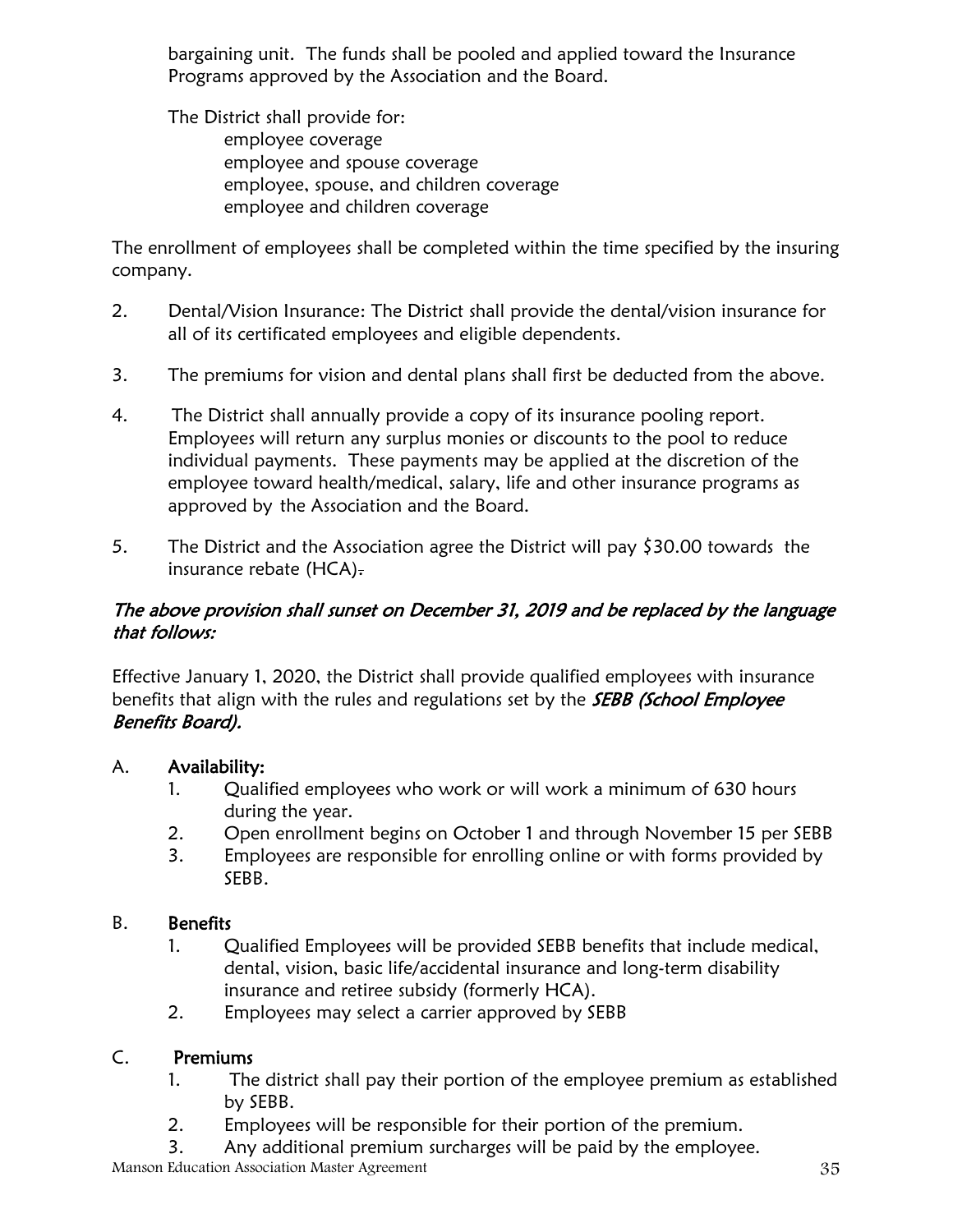# Section G: Calendar

The Association shall submit its proposal no later than March  $1<sup>st</sup>$  for the next year's calendar. The parties shall meet to negotiate the calendar and shall complete negotiations by May 1st. In the event the parties are unable to reach agreement by May 1 the District shall unilaterally set the opening day of school.

# Section H: National Board Certification

The District and Association are in support of the National Board certification process subject to continuation of the National program.

1. Release Time. Three (3) total days of release time per candidate shall be provided to work on the requirements for certification. Days will be scheduled upon request of the teacher to their building administrator.

2. Retake Candidates: Candidates in the process of retaking portions of the National Board Certification will receive one (1) release day.

3. National Board stipends shall be paid to employees within fifteen (15) days of funds being distributed from the state.

# Section I: Tuition Reimbursement

Tuition reimbursement may be used for credits, clock hours and workshop registrations and/or fees. Tuition reimbursement may also be used to reimburse the employee for substitutes, meals, mileage and/or hotel costs, with appropriate receipts and according to District Policy and Procedure. The district will provide support for tuition reimbursement as follows:

1. Tuition reimbursement shall be based on actual cost to a maximum of seven hundred fifty dollars (\$750) per FTE per contract year. A contract year is September 1 through August 31. Transcripts must be received by the District Office prior to September 30 of the following school year. The reimbursement pool shall be funded to a maximum of \$5,000 per year. Part time employees are eligible for tuition reimbursement pro-rated to their FTE. After May 15 of the current school year, if there are still funds remaining in this pool, employees previously approved for reimbursement may re-apply for an addition amount of \$750.

2. Requests for reimbursement shall be submitted on the district reimbursement form accompanied by a transcript or certificate of clock hour completion and proof of payment for the classes. Classes must be completed prior to reimbursement. Tuition reimbursement will be for those courses recognized for certification, NBCT or District initiative.

3. Teachers may be reimbursed at the above rate for self-initiated districtapproved staff development activities that align with District goals, including National Board Certification and Pro-teach Certification.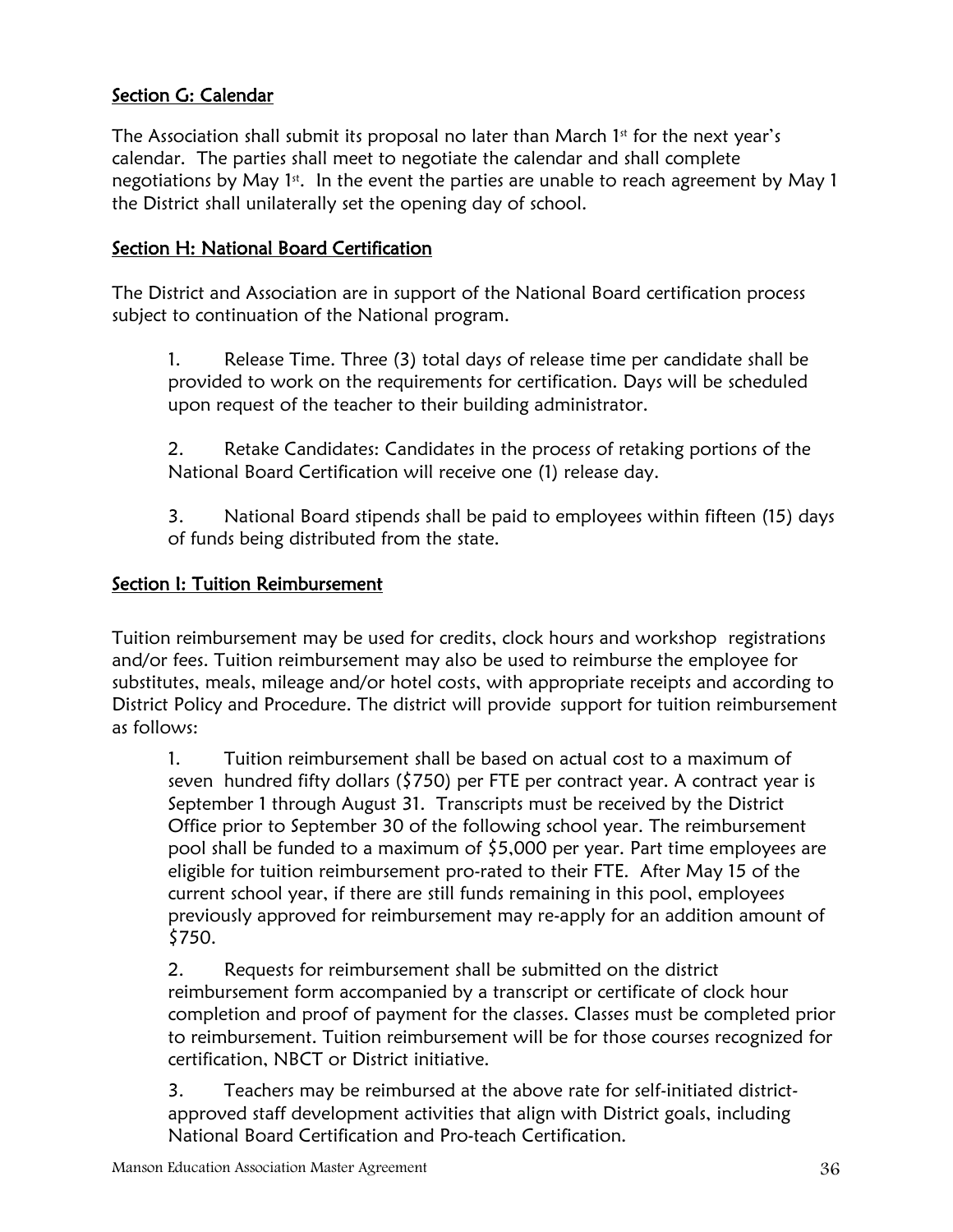## Section J: Retirement/Resignation Notification

In years where a recognized "teacher shortage" exists the District will provide an incentive of five-hundred dollars (\$500.00) to certified employees who notify the district by February 1 of their plans to retire or resign at the end of the school year.

# ARTICLE IX GRIEVANCE PROCEDURE

The purpose of these guidelines is to provide a means for orderly and prompt adjustment of grievances of the certificated employees of the Manson School District and of the recognized employee organization.

#### Section A: Definitions

- 1. "Grievance" shall mean a claim by a grievant that a provision of this Agreement or a District policy has been violated, misinterpreted, or misapplied; that an employee has been treated unfairly; or that a condition exists which jeopardizes employee health or safety.
- 2. "Grievant" shall mean a certificated employee of the district, a group of such employees, or the recognized employee organization.
- 3. "Association" shall mean the Manson Education Association.
- 4. "District" shall mean the Manson School District; "Board" shall mean the District's Board of Directors; and "Superintendent" shall mean the District's chief administrative officer.
- 5. "Days" shall mean teacher employment days, expect that after the last day of school the word shall include all weekdays. If the time limits stipulated in this provision are not met, the grievant shall have the right to appeal the grievance to the next level of procedure.
- 6. The personal pronouns used in this statement shall refer to one or more individual of either sex.
- 7. "Grievance Review Request Form" shall mean a prepared form to be used in reporting a grievance under this procedure. A copy of this form follows as Appendix B.

#### Section B: General Conditions

1. Time Limits. The adjustment of grievances shall be accomplished as rapidly as possible. The time limits with which each step is to be accomplished shall be considered a maximum. The prescribed limits may be extended by mutual written agreement of the grievant and the person or persons by whom the grievance is being considered.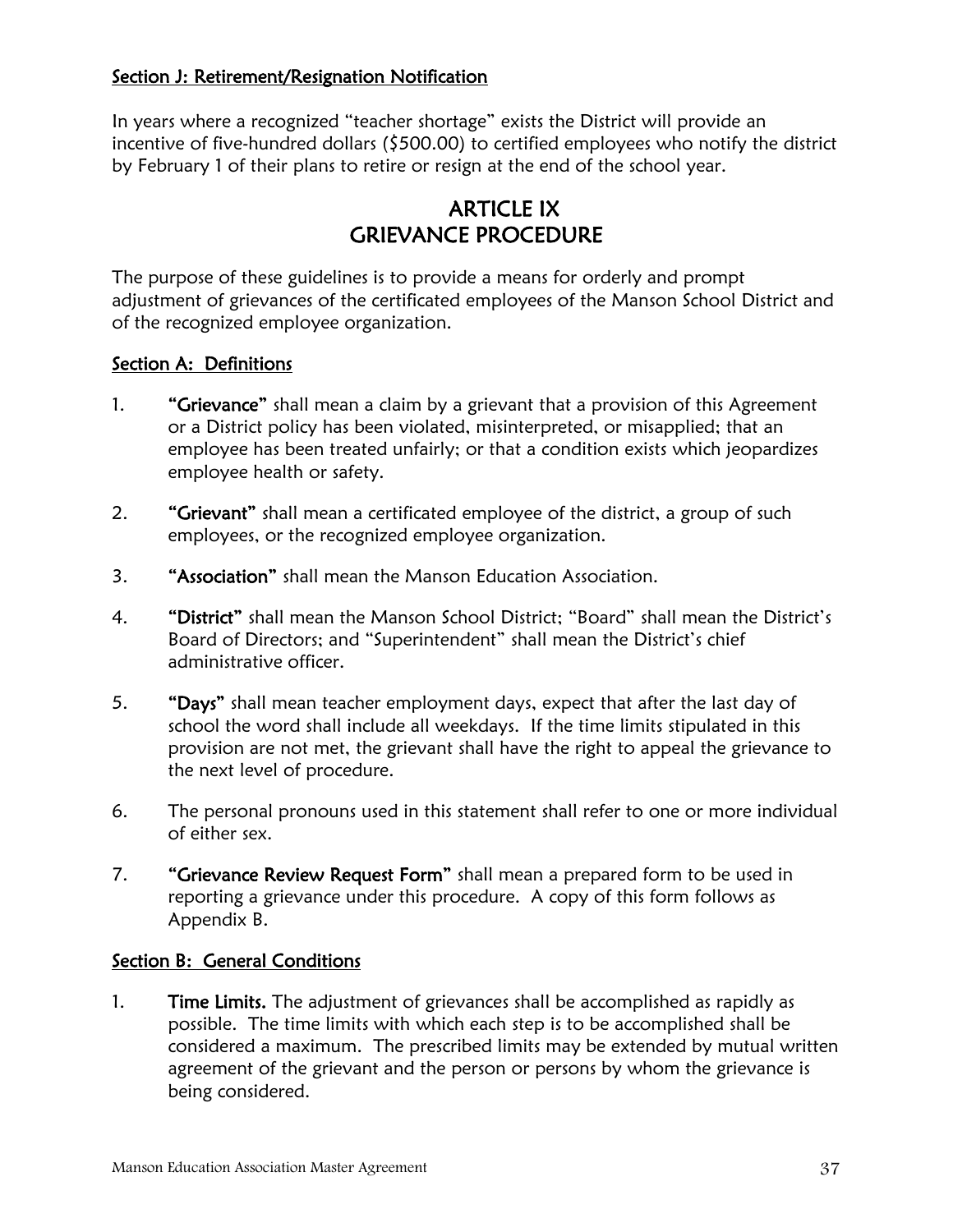If at the end of thirty (30) days following either the occurrence of any grievance or the date when the grievant had first knowledge of its occurrence, whichever is later, the grievance has not been filed in writing, as set forth, the grievant shall be deemed to have been waived.

- 2. Representation. At each level of procedure the grievant may be represented or accompanied by a representative of the Association at all meetings, hearings, and other procedures leading to the adjustment. Any grievant shall have the right to present grievances, so long as the resulting adjustment does not conflict with the terms of any existing agreement between the District and the Association.
- 3. Grievants. If, in the judgment of the Association, a grievance affects a group of employees or the Association, the Association may initiate and submit such grievances in writing to the Superintendent directly, and the processing of such grievance shall be commenced at Level II. The Association may process such a grievance through all levels of the procedure, even though there is no individual aggrieved person who wishes to do so. The Association has sixty (60) days to process its grievance.
- 4. Confidentiality. All matters pertaining to specific grievances shall be considered confidential, except for the grievance itself and its final judgment. All written records pertaining to the grievance shall be filed separately from the grievants personnel file.
- 5. Freedom from Reprisal. Individuals involved in grievance adjustment proceedings shall not suffer any discrimination or reprisal on account of such involvement.
- 6. Assistance in Investigation. During investigation by the Association to enable it to represent a grievant effectively, the District shall cooperate with the Association in furnishing it with such information germane to the grievance as the Association shall request.
- 7. Release from Duty. If attendance at any proceedings relating to the grievance adjustment process requires a certificated employee's absence from a regular duty assignment, the employee shall be released from such duty without loss of pay or other penalty. Whenever possible, such proceedings shall be scheduled so as not to interfere with the performance of the employee's assigned duties.

# Section C: Grievance Procedures

- 1. Level I: Immediate Supervisor. (INFORMAL) Certified employees with a grievance shall discuss the matter first with their immediate supervisor. Grievants may be represented or accompanied by a representative of the Association. Every effort shall be made to resolve the grievance informally at this level.
- 2. Level II: Immediate Supervisor. (FORMAL) If the certificated employee is not satisfied with the outcome of the informal meeting, employee shall then submit to the Immediate Supervisor within five (5) days a Grievance Form. Within five (5) days of receipt of the Grievance Form a meeting shall be arranged to include the grievant, an association representative, if requested, and the immediate supervisor.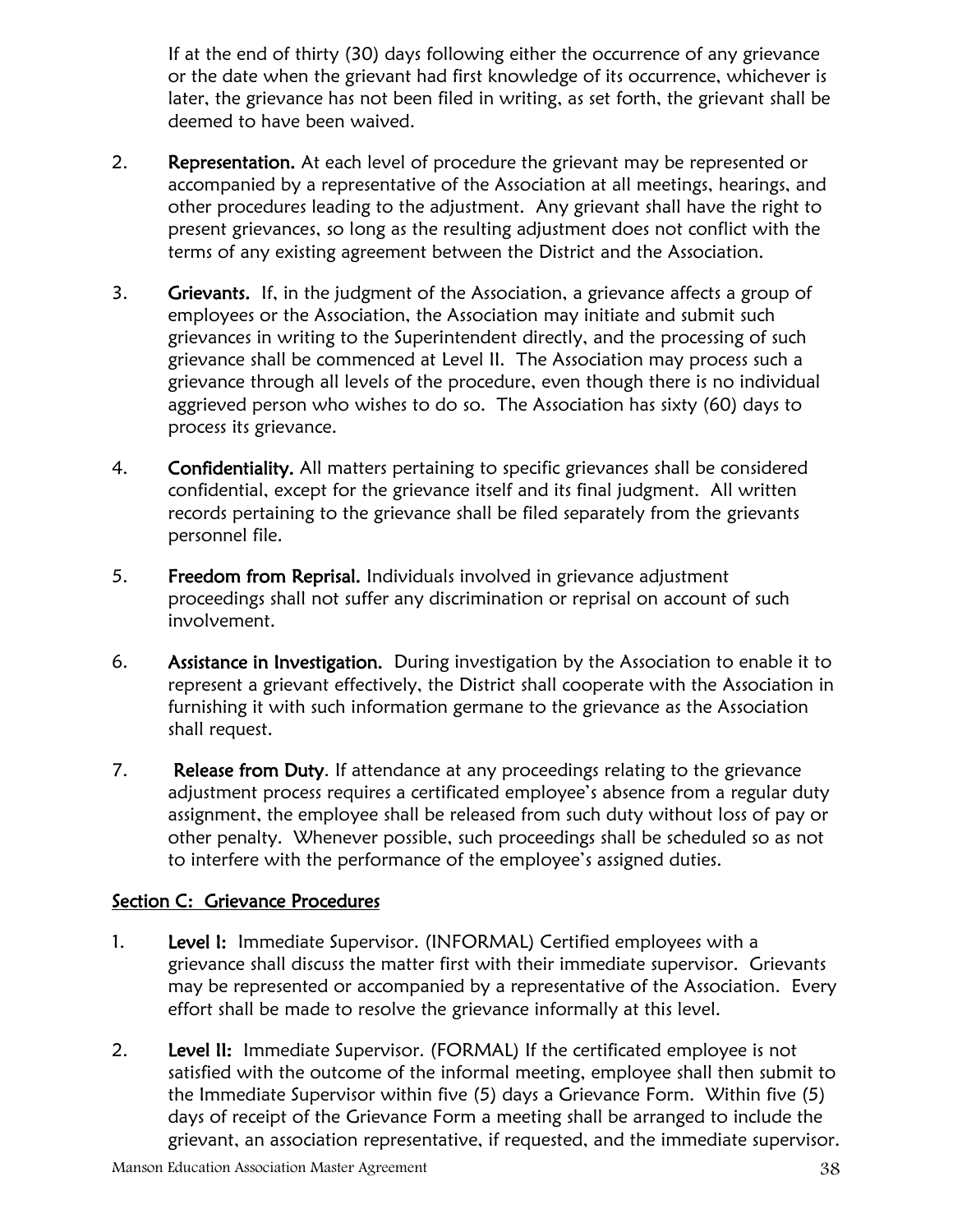The immediate supervisor shall provide the aggrieved person and the association with an oral decision and/or a written answer to the grievant within five (5) days after the meeting, except the number of days may be extended by mutual agreement. Such answer shall include the reasons upon which the decision was based. Grievants not satisfied with the disposition of the grievance at Level II, or no decision has been rendered, then the grievance may be referred on a Grievance Form within five (5) days to the Superintendent.

- 3. Level III: Superintendent. Within five (5) days of receipt of the appeal a meeting shall be arranged to include the grievant, a representative of the Association, the grievant's immediate supervisor (if involved in the grievance), and the Superintendent. Others who might contribute to a better understanding of the issues involved may also be present. The Superintendent shall provide both the grievant and the Association with a written response to the Grievance Review Request within five (5) days after this meeting. Such response shall include reasons upon which the decision is based. Grievants not satisfied with the disposition of the their grievance at Level III or if no decision has been rendered within five (5) days after presentation of the grievance, then the grievance may be referred to the Board of Directors within five (5) days of receipt of the Superintendent's decision.
- 4. Level IV: Board Hearing. The Superintendent shall arrange for a grievance hearing before the Board within five (5) days of receipt of the appeal. The parties of interest shall have the right to counselors, as they deem necessary to develop facts pertinent to the grievance. Upon conclusion of the hearing, the Board will have five (5) days to provide a written decision, together with the reason for the decision to the grievant and the Association. If the grievant is still not satisfied with this resolution of the grievance they may within fifteen (15) days of the last meeting at Level IV request in writing that the Association submit the grievance to arbitration.
- 5. Level V: Arbitration. If the grievance consists of a claim that the agreement between the Association and the District has been violated, misinterpreted, misapplied, or applied unfairly, then the Association may have the matter submitted to final and binding arbitration under the Voluntary Labor Arbitration Rules of the American Arbitration Association which shall act as the administrator of the proceeding. The cost of such arbitration shall be divided equally between the District and the Association. If the Superintendent does not receive a demand for arbitration within fifteen (15) days of the receipt of the written response required in Level IV then the grievance shall be deemed withdrawn. If arbitration is required no new evidence may be submitted to the arbitrator that has not been previously disclosed. The arbitrator shall have no power to alter the term of any agreement between the Association and the Board. The arbitrator shall, however, be empowered to include in any award such financial reimbursements or other remedies, as the arbitrator shall judge proper.

# Section D: Adverse Actions

The parties agree that during the course of this Agreement, there shall be no strike, work stoppage, slowdown, lockout or other restriction of work as a result of a pending grievance.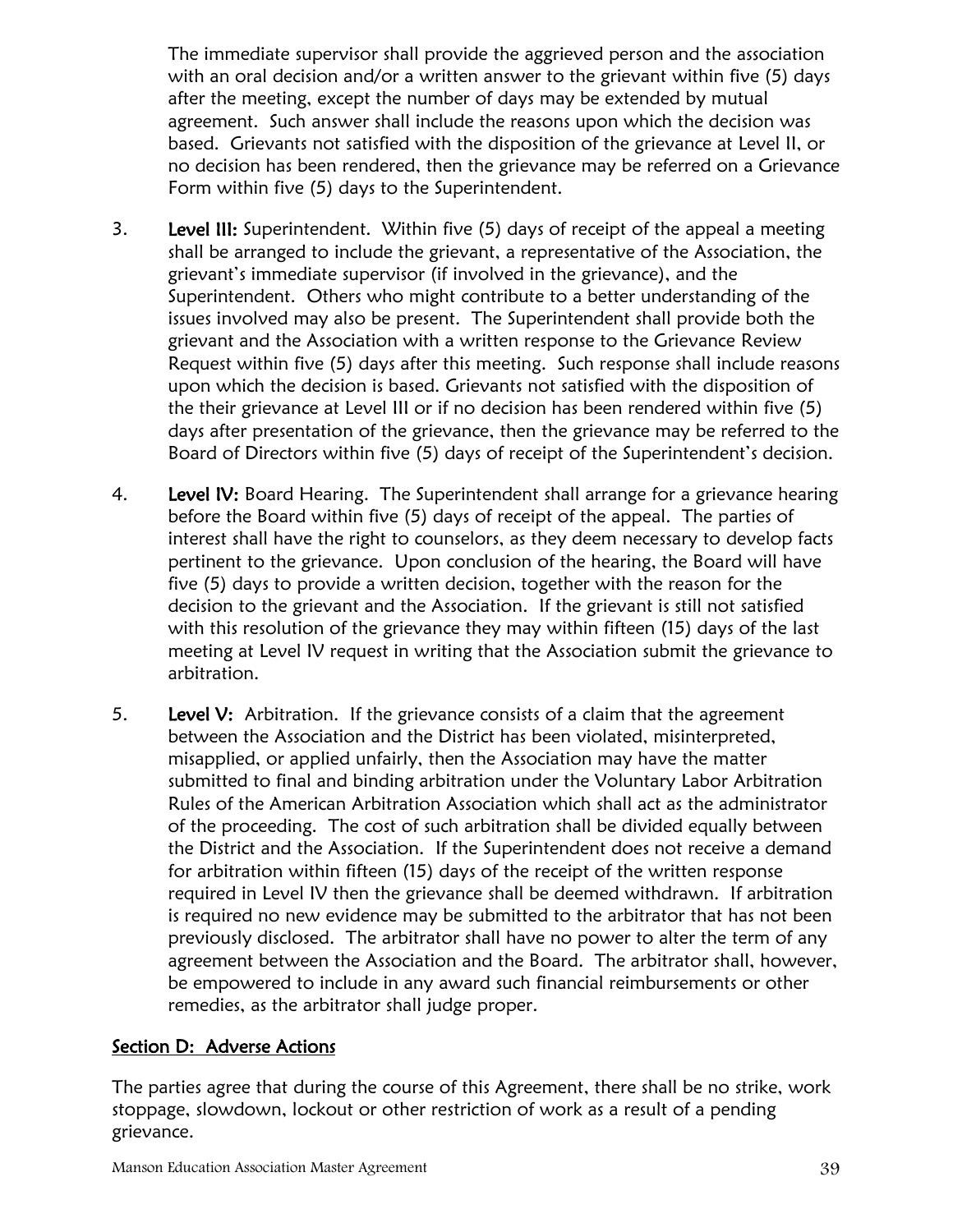# ARTICLE X DURATION OF AGREEMENT

This agreement shall remain in full force and effect from September 1, 2018 to and including August 31, 2021. This Agreement shall not be extended orally and it is expressly understood that it shall expire on the date indicated unless renewed or the parties are engaged in the process of bargaining a successor agreement. This Agreement may be amended or modified only with the mutual consent of the parties.

- The IPD of two percent (2%) shall be applied to the Manson Salary Schedule for 2019-2021.
- In 2020-2021, the state determined IPD shall be added to the Manson Salary Schedule. A third state funded Professional Day shall be added to ARTICLE VIII. Section E. Professional Development.
- In case of a double levy failure the Parties agree to re-open negotiations.

MEA Representative MSD Representative

Date Date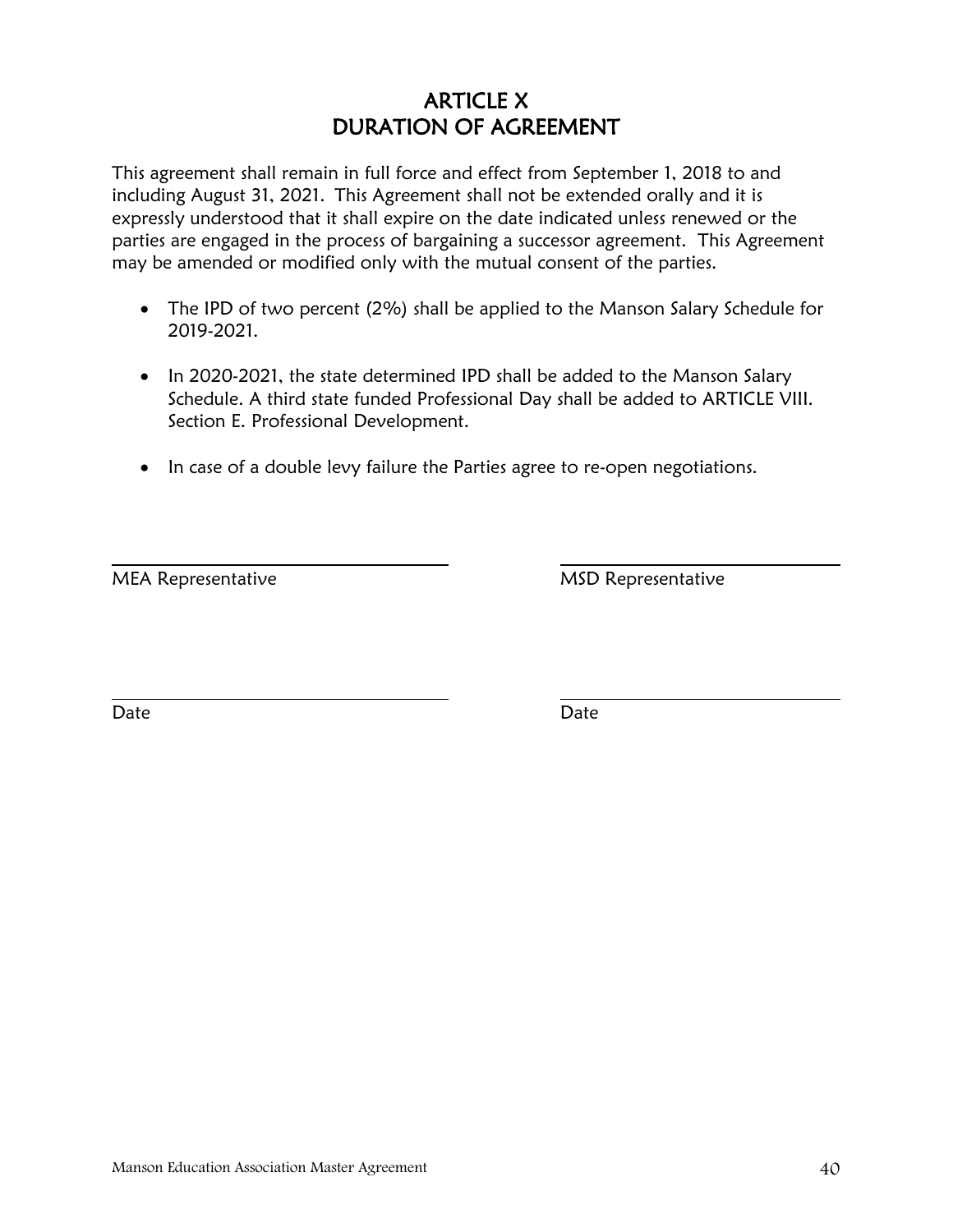#### Manson Schedule 2019-2020

| <b>STEP</b> |                   | BA-0        | <b>BA-15</b> | <b>BA-30</b> | <b>BA-45</b> | <b>BA-90</b> | $MA-0$      | <b>MA-45</b> | <b>MA-90</b> |
|-------------|-------------------|-------------|--------------|--------------|--------------|--------------|-------------|--------------|--------------|
|             | 0                 | \$44,805.54 | \$46,015.26  | \$47,360.64  | \$48,525.48  | \$52,557.54  | \$53,856.00 | \$57,749.34  | \$60,349.32  |
|             | $\mathbf{1}$      | \$45,408.36 | \$46,635.42  | \$47,904.30  | \$49,217.04  | \$53,290.92  | \$54,582.24 | \$58,388.88  | \$60,970.50  |
|             | $\overline{2}$    | \$45,982.62 | \$47,221.92  | \$48,505.08  | \$49,917.78  | \$53,980.44  | \$55,286.04 | \$58,978.44  | \$61,588.62  |
|             | 3                 | \$46,575.24 | \$47,825.76  | \$49,122.18  | \$50,580.78  | \$54,635.28  | \$55,971.48 | \$59,537.40  | \$62,211.84  |
|             | 4                 | \$47,155.62 | \$48,461.22  | \$49,765.80  | \$51,274.38  | \$55,353.36  | \$56,699.76 | \$60,161.64  | \$62,855.46  |
|             | 5                 | \$47,755.38 | \$49,067.10  | \$50,384.94  | \$51,977.16  | \$56,040.84  | \$57,413.76 | \$60,755.28  | \$63,501.12  |
|             | 6                 | \$48,372.48 | \$49,655.64  | \$51,018.36  | \$52,689.12  | \$56,733.42  | \$58,114.50 | \$61,357.08  | \$64,116.18  |
|             | 7                 | \$49,455.72 | \$50,758.26  | \$52,138.32  | \$53,900.88  | \$58,005.36  | \$59,424.18 | \$62,581.08  | \$65,418.72  |
|             | 8                 | \$51,041.82 | \$52,414.74  | \$53,828.46  | \$55,736.88  | \$59,896.44  | \$61,367.28 | \$64,473.18  | \$67,412.82  |
|             | 9                 | \$51,041.82 | \$54,131.40  | \$55,614.48  | \$57,591.24  | \$61,847.70  | \$63,368.52 | \$66,425.46  | \$69,466.08  |
|             | 10                | \$51,041.82 | \$54,131.40  | \$57,421.92  | \$59,542.50  | \$63,855.06  | \$65,426.88 | \$68,431.80  | \$71,573.40  |
|             | 11                | \$51,041.82 | \$54,131.40  | \$57,421.92  | \$61,548.84  | \$65,956.26  | \$67,559.70 | \$70,534.02  | \$73,737.84  |
|             | $12 \overline{ }$ | \$51,041.82 | \$54,131.40  | \$57,421.92  | \$63,492.96  | \$68,114.58  | \$69,764.94 | \$72,690.30  | \$75,993.06  |
|             | 13                | \$51,041.82 | \$54,131.40  | \$57,421.92  | \$63,492.96  | \$70,324.92  | \$72,025.26 | \$74,900.64  | \$78,299.28  |
|             | 14                | \$51,041.82 | \$54,131.40  | \$57,421.92  | \$63,492.96  | \$72,545.46  | \$74,332.50 | \$77,267.04  | \$80,696.28  |
|             | 15                | \$51,041.82 | \$54,131.40  | \$57,421.92  | \$63,492.96  | \$74,433.48  | \$76,267.44 | \$79,275.42  | \$82,794.42  |
|             | 16                | \$51,041.82 | \$54,131.40  | \$57,421.92  | \$63,492.96  | \$75,920.64  | \$77,791.32 | \$80,860.50  | \$84,449.88  |
|             |                   |             |              |              |              |              |             |              |              |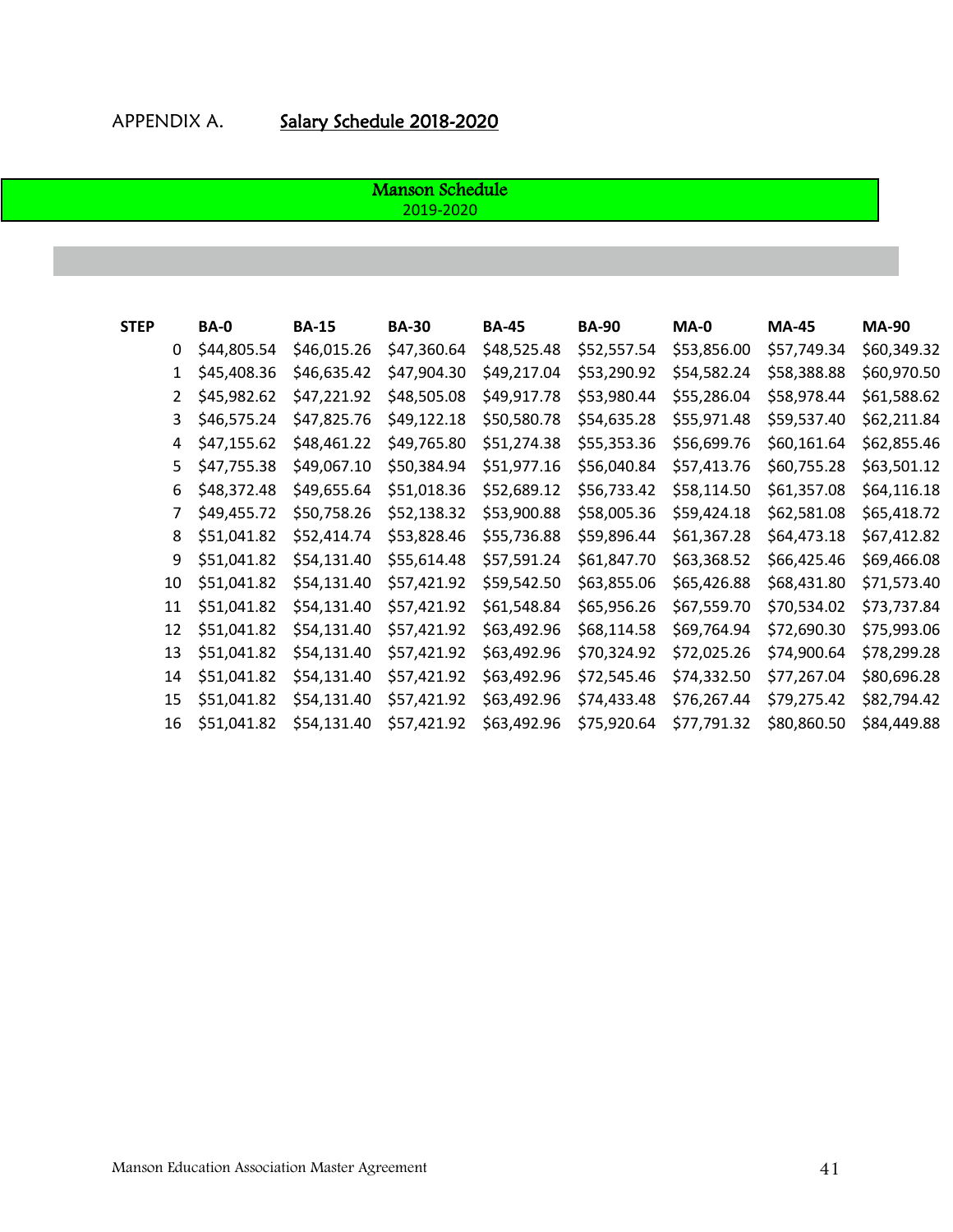#### Manson School District/Manson Education Association

#### **Grievance Form**

| Name of Grievant:               |  |
|---------------------------------|--|
| Date:                           |  |
| Assignment:                     |  |
| Building:                       |  |
| Person to Whom the Grievance is |  |
| Submitted:                      |  |

Specific Contract Article, or District Rule or Policy Violated:

 Basis for the Grievance (state how the specific article was violated):

Date Violation Occurred: Date Grievant Became Aware of Violation: Remedy Sought:

Signature of Grievant:

Send the original signed grievance to the person with whom the grievance is filed. Send one (1) copy each to the Superintendent's Designee and the Association President. Keep one (1) copy.

\_\_\_\_\_\_\_\_\_\_\_\_\_\_\_\_\_\_\_\_\_\_\_\_\_\_\_\_\_\_\_\_\_\_\_\_\_\_\_\_\_\_\_\_\_\_\_\_\_\_\_\_\_\_\_\_\_\_\_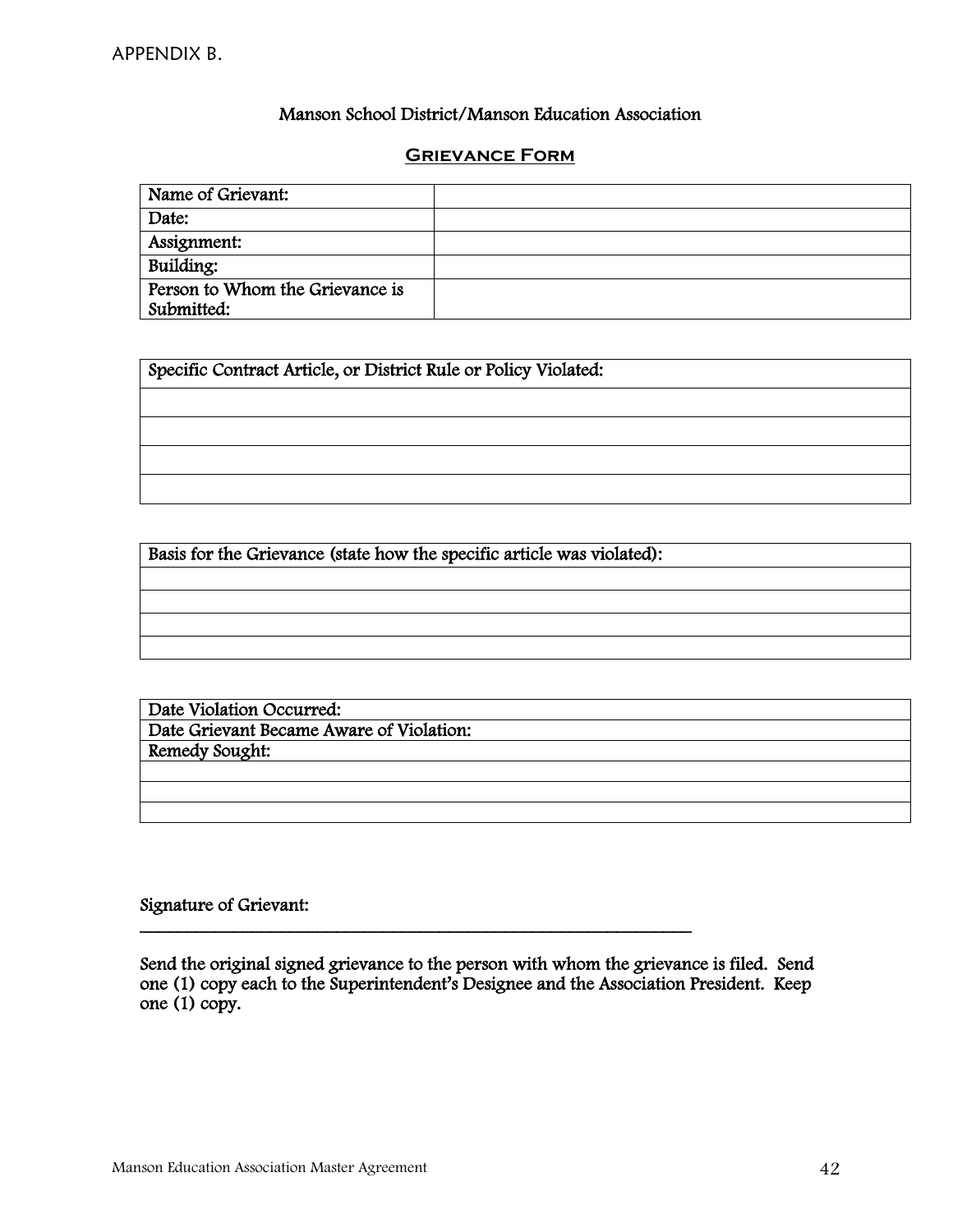#### Letter of Agreement Manson School District And Manson Education Association

As a result of bargaining the 2018-2020 collective bargaining agreement, the Parties make the following agreement:

1. Class Advisors shall be paid the following stipends:

- a. 12 Grade Advisor four hundred fifty dollars (\$450.00)
- b.  $11^{th}$  Grade Advisor four hundred fifty dollars (\$450.00)
- c.  $10^{th}$  Grade Advisor three hundred fifty dollars (\$350.00)
- $d_{\cdot}$  $9<sup>th</sup>$  Grade Advisor - three hundred fifty dollars (\$350.00)

2. Advisors shall have the following responsibilities:

- a. Concessions: Assign students and assist class/club presidents in finding a responsible adult to work concessions.
- b. Work with class officers in planning for other fundraising activities.
- c. Other:
	- Senior Advisor: Senior Class Fund Raising Activity and Senior Trip
	- Junior Advisor: Homecoming
	- Sophomore Advisor: Homecoming
	- Freshman Advisor: Tolo Dance
- d. Meetings:
	- ASB executive council meets every Monday
	- Student Council meets second Tuesday of the month
	- Class meetings are held monthly, on Thursdays, following Student Council meetings.
- 3. Class Advisors' duties are carried out, primarily, during regular school hours

For the District **Date** 

For the Association **Date**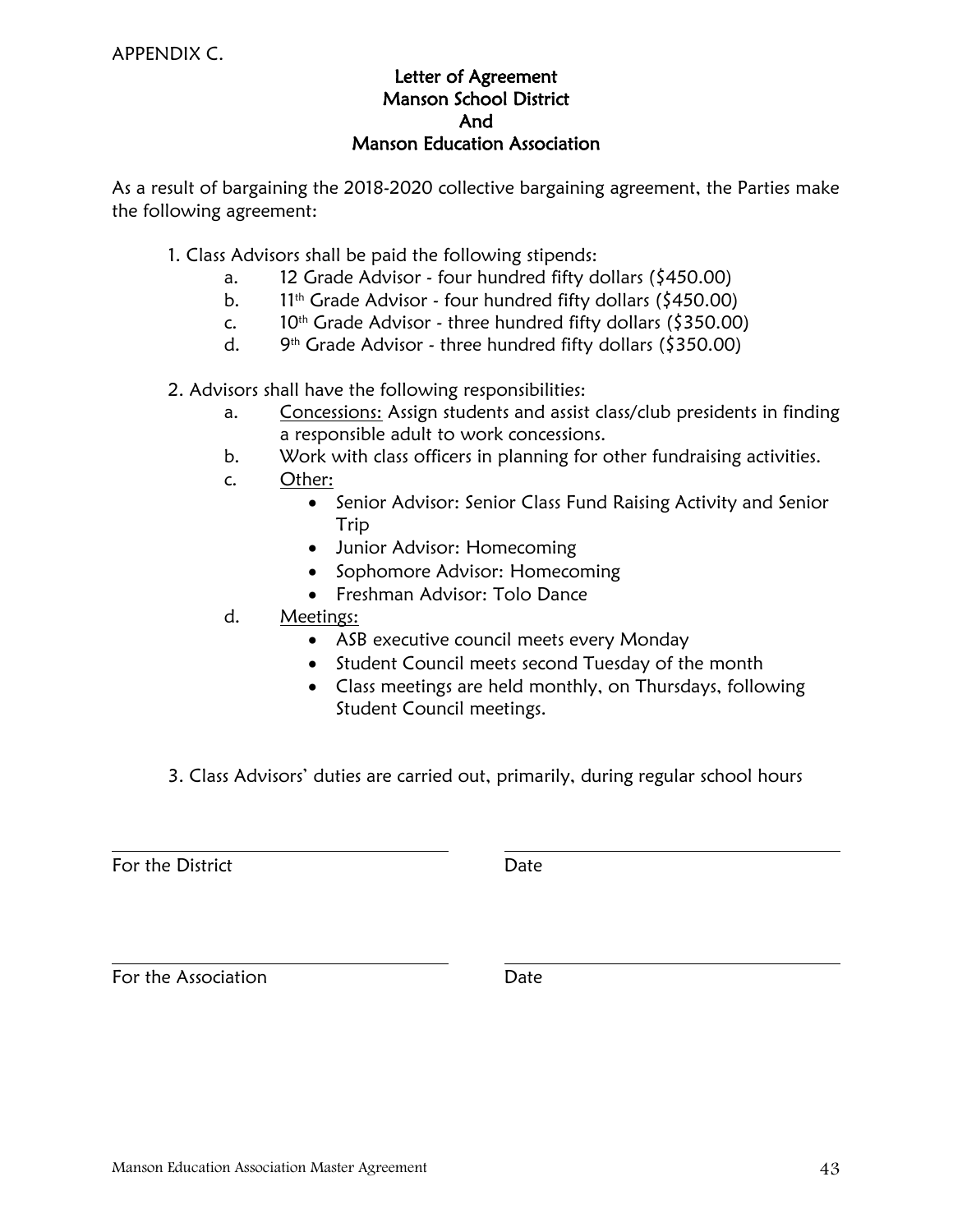#### Letter of Agreement Manson School District And Manson Education Association

It is agreed that Manson School District will conduct conference weeks for the 2019- 2020 school year. A recommendation(s) for the weeks, including a schedule (times/dates) will be developed by the Manson Elementary Building Leadership Team (BLT) and Manson MS/HS combined BLT's. The recommendation(s) will be given to the respective building staff to vote.

Parameters:

- Each building will develop a plan which:
	- o Effectively communicates student learning progress with parents;
	- o Provides at least fourteen (14) hours of conference/parent contact time;
	- o Has at least two (2) evening opportunities for parental contact.
- Plans may include early dismissal for staff and students in exchange for conference hours beyond the contract day.
- Conference weeks shall be the weeks of October 14-18, 2019 and March 30- April 3, 2020.
- Plans shall be submitted to the Superintendent for final approval by:
	- o September 15, 2019 for Fall Conferences;
	- o February 15, 2020 for Spring Conferences.

If there is no agreement by a BLT/building staff by these dates, the 2018-2019 conference format shall be used.

This agreement is for the 2019-2020 school year only.

MLEA Representative/Date Manson School District/Date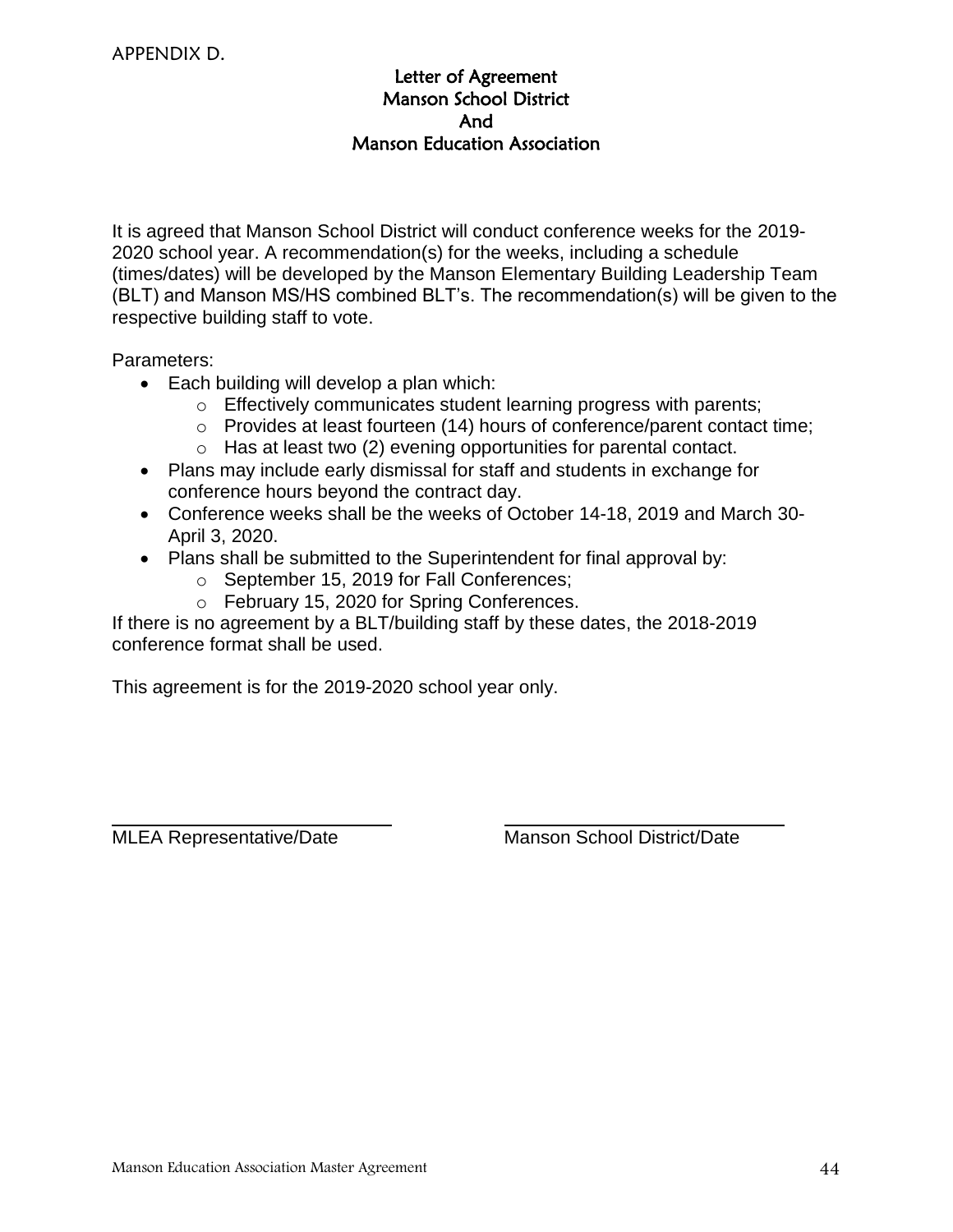#### APPENDIX E. Letter of Agreement Manson School District and Manson Education Association

It is agreed in the 2019-2020 school/work year collaboration time shall be focused on work identified on the attached document (attachment A).

Collaboration:

- 13 Monday late starts shall be designated collaboration days.
	- o Each BLT shall schedule these days on the District professional development calendar.
- The Superintendent and MEA President (or designee) will schedule a meeting with each BLT by September 15.2019 to review attachment A and associated PLC philosophy.
- Prior to April 1, 2020 MEA/MSD will mutually develop a survey for certificated staff to help determine if any improvement in staff satisfaction with collaboration time has occurred.

This agreement shall be for the 2019-2020 school year only.

 $\overline{\phantom{a}}$  , and the contract of the contract of the contract of the contract of the contract of the contract of the contract of the contract of the contract of the contract of the contract of the contract of the contrac MEA Representative/Date Manson School District/Date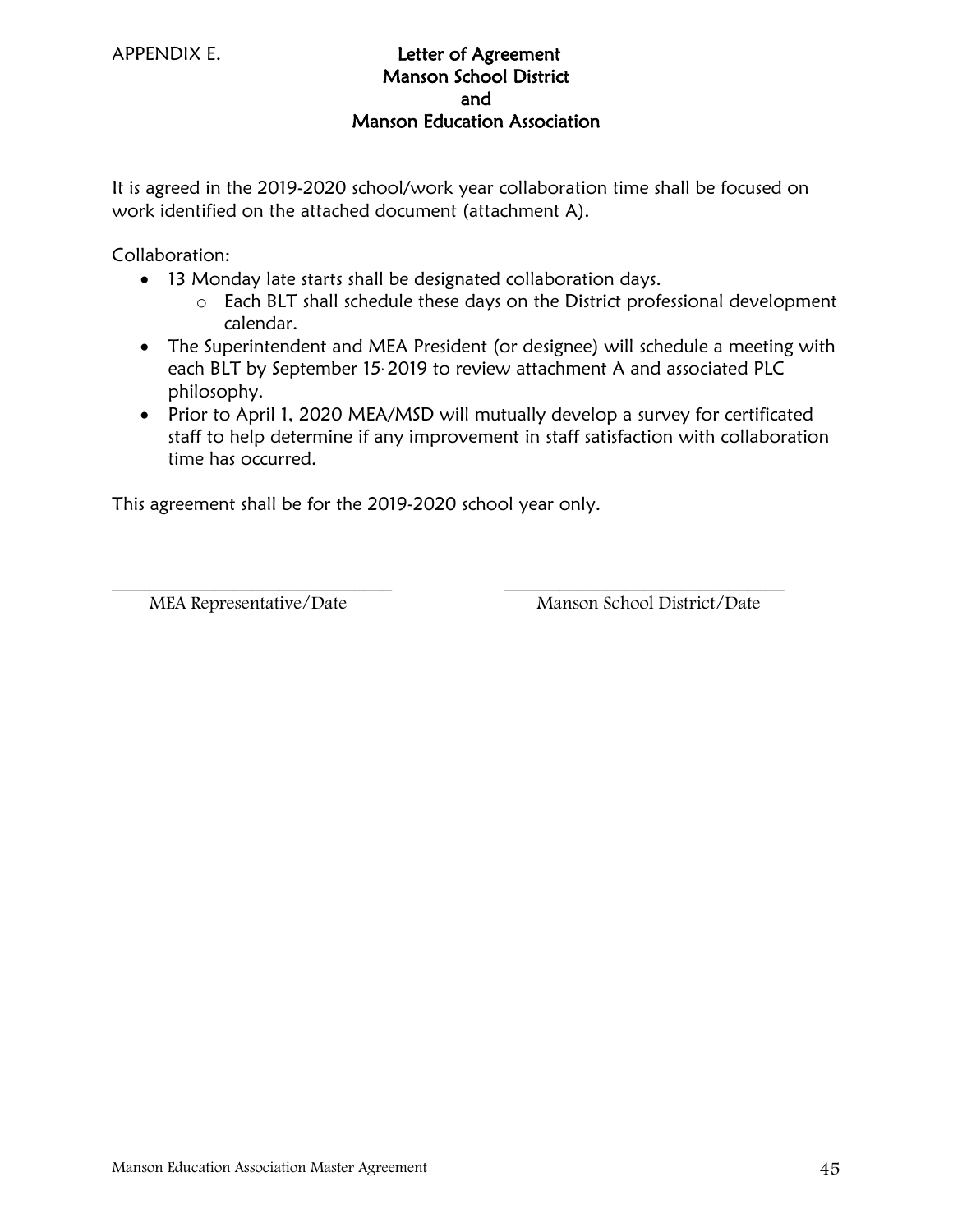#### Attachment A.

#### **Collaboration Work:**

This is the ongoing process in which educators work collaboratively in recurring cycles of collective inquiry and action research to achieve better results for the students they serve. Collaborative teams work interdependently and in groups to create/review team norms, and to achieve goals for which members are mutually accountable, focusing on student learning and teacher practice.

#### **Collaboration Related Activities**

#### **What do we want students to learn?**

- Identifying essential learnings (power standards)
- Curriculum alignment to standards
- Aligning team goals to Schoolwide plan
- Analyzing data to write SMART goals
- Common syllabus development
- Planning/reviewing pacing guide
- Collaborative unit/lesson planning

#### **How will we know if they have learned it?**

- Creating common assessment? (summative and formative)
- Sharing data from common assessments
- Collaboratively analyzing data
- Collaborative analyzing actual student work
- Reflection and monitoring of progress towards SMART goals
- Collaboratively scoring of student work
- Creating, revising rubrics and assessment scales
- **What will we do to help students when they have not learned the material?**
	- Intervention analysis and planning
	- Sharing strategies related to common assessment results (what worked/did not work based on results)
	- Collaborative planning based on results of common assessments
	- Action research and inquiry learning (what have others tried; what are the results?)
	- Sharing best instructional practices
	- Book reads or other research

#### **What will we do to extend the learning for those students who already have learned the material?**

- Collaboratively planning of extension activities and groupings
- Action research (research what others have tried, plan it, try it, evaluate effectiveness)
- Sharing best instructional practices
- Plan instruction differentiation

#### **The focus of Collaboration Time is NOT:**

- A staff, IEP, or child study team meeting
- Additional daily prep time
- Planning time for field trips, events, etc.
- Time to assign tasks (copying, organizing, etc.) unrelated to collaboration

#### **Collaboration Time IS to focus on student learning and teacher practice**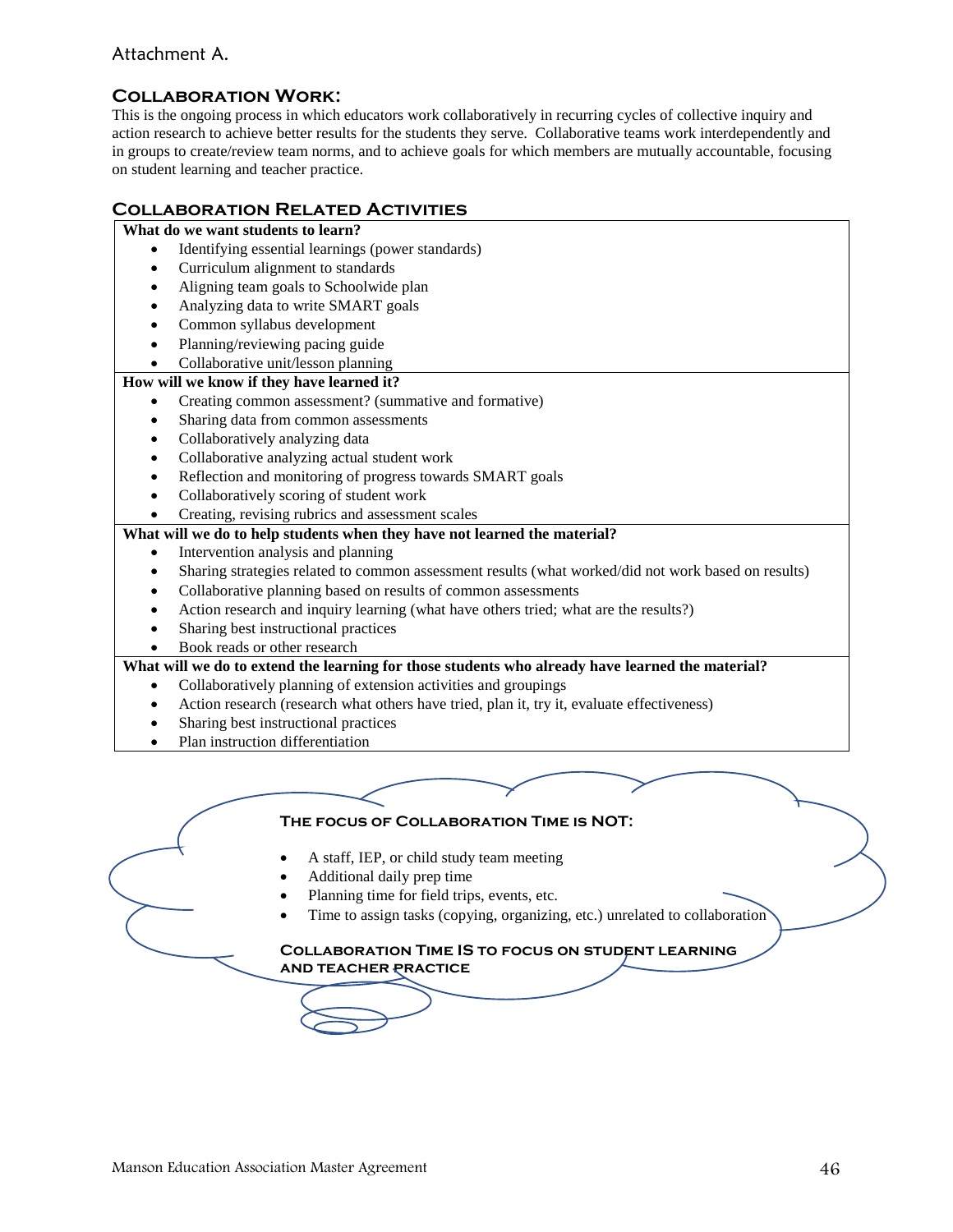#### **INDEX**

#### **A**

ADMINISTRATION, 1, 4 Adoption Leave, 3, 31 Adverse Actions, 3, 39 Agreement, 0, 1, 4, 5, 6, 7, 10, 30, 33, 37, 39, 40, 43, 44 Assessments, 1, 6 Assignments, 1, 8 Assistance, 2, 3, 20, 38 Association, 0, 1, 3, 4, 5, 6, 7, 8, 9, 10, 11, 20, 22, 24, 28, 31, 32, 33, 35, 36, 37, 38, 39, 42, 43, 44 Authority, 1, 10

#### **B**

Benefits, 1, 3, 5, 31, 34 Bereavement, 2, 30

#### **C**

Calendar, 3, 36 Class Size, 2, 25 Comprehensive, 2, 17 Confidentiality, 3, 8, 38 Continuing Status, 2, 15 Criterion, 2, 13, 14

#### **D**

Day, 2, 24 Deductions, 1, 5, 6 Definitions, 1, 3, 8, 10, 37 District, 8 Dues, 1, 5, 6

#### **E**

Employees, 1, 2, 3, 7, 9, 12, 15, 16, 17, 23, 25, 26, 27, 29, 30, 31, 32, 33, 34, 35 Evaluation, 1, 2, 12, 15, 17, 18, 19, 20 EVALUATION, 1, 10

#### **F**

Failure, 2, 20 Family and Medical Leave, 3, 30 FISCAL, 3, 33 Focused, 2, 15

#### **G**

Grievance, 3, 37, 38, 39, 42 GRIEVANCE, 3, 37

#### **H**

Harassment, 1, 9 Hold Harmless, 1, 6 Improve, 2, 18, 20 INSTRUCTION, 2, 24 Involuntary, 1, 9

#### **J**

Jury Duty, 3, 31 Just Cause, 1, 8

#### **L**

Law, 1, 4, 7 Layoff, 2, 22 Leave, 2, 3, 28, 29, 30, 31 Leave Sharing, 2, 28

#### **M**

Meetings, 3, 32, 43 Member, 1, 5

#### **N**

National Board Certification, 3, 36 Non-Discrimination, 1, 7 Non-renewal, 2, 15

#### **O**

Observations, 1, 2, 13, 15, 16, 17, 18

#### **P**

Payroll, 1, 5 Performance, 2, 13, 14, 26 Personal Leave, 2, 29 Personnel Files, 1, 7 Pre-Observation, 2, 17 Preparation/Planning, 2, 25 Privileges, 1, 6 Probation, 2, 18, 19 Probationary, 2, 19 Problem, 1, 5 Professional Development, 3, 34 Programs, Services, 2, 21 Purpose, 1, 12

#### **R**

Recognition, 1, 4 Record Keeping, 2, 20 Reimbursement, 3, 36 Religious Objections, 1, 6 Renewal, 2, 20 Report, 2, 18 Representation, 1, 3, 5, 38 Requirements, 1, 13 Responsibilities, 2, 25 Retention, 2, 21, 23 Retirement/Resignation, 3, 37 Rights, 1, 5, 7

#### **I**